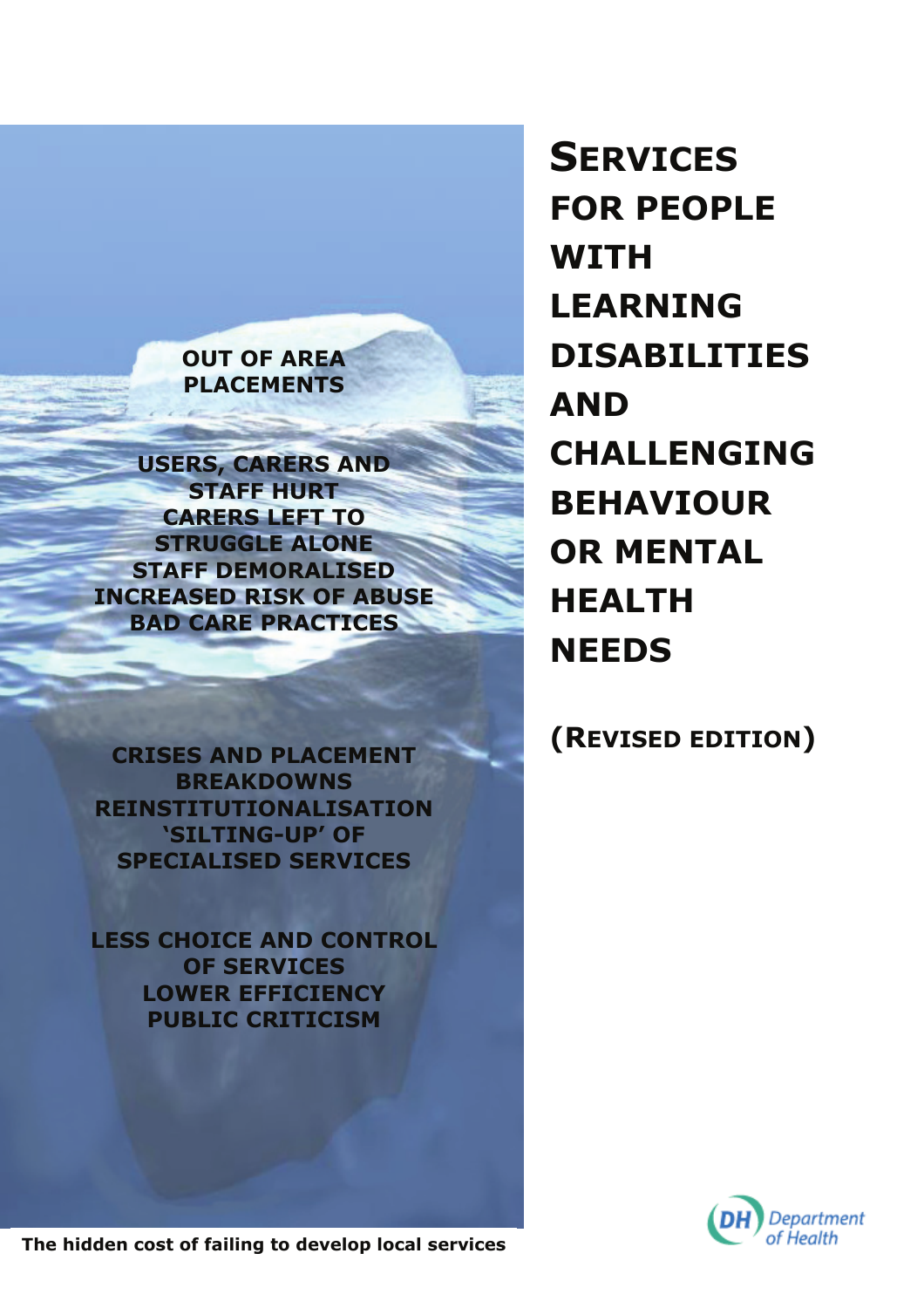| DH INFORMATION READER BOX  |                                                                                                                                                                                                                                                                                                                                                                                                                                                                   |  |
|----------------------------|-------------------------------------------------------------------------------------------------------------------------------------------------------------------------------------------------------------------------------------------------------------------------------------------------------------------------------------------------------------------------------------------------------------------------------------------------------------------|--|
| <b>Policy</b>              | Estates                                                                                                                                                                                                                                                                                                                                                                                                                                                           |  |
| HR / Workforce             | Commissioning                                                                                                                                                                                                                                                                                                                                                                                                                                                     |  |
| Management                 | IM & T                                                                                                                                                                                                                                                                                                                                                                                                                                                            |  |
| Planning / Performance     | Finance                                                                                                                                                                                                                                                                                                                                                                                                                                                           |  |
| Clinical                   | Social Care / Partnership Working                                                                                                                                                                                                                                                                                                                                                                                                                                 |  |
|                            | For Information                                                                                                                                                                                                                                                                                                                                                                                                                                                   |  |
| <b>Document Purpose</b>    |                                                                                                                                                                                                                                                                                                                                                                                                                                                                   |  |
| <b>ROCR Ref:</b>           | <b>Gateway Ref:</b><br>9019                                                                                                                                                                                                                                                                                                                                                                                                                                       |  |
| Title                      | Services for people with learning disabilities and challenging behaviour or mental<br>health needs                                                                                                                                                                                                                                                                                                                                                                |  |
| <b>Author</b>              | Department of Health                                                                                                                                                                                                                                                                                                                                                                                                                                              |  |
| <b>Publication Date</b>    | October 2007                                                                                                                                                                                                                                                                                                                                                                                                                                                      |  |
| <b>Target Audience</b>     | PCT CEs, NHS Trust CEs, Care Trust CEs, Foundation Trust CEs, Directors of<br>Nursing, Local Authority CEs, Directors of Adult SSs, Directors of Children's SSs,<br>Directors of Commissioning                                                                                                                                                                                                                                                                    |  |
| <b>Circulation List</b>    | SHA CEs, Directors of PH, Directors of Finance, Allied Health Professionals, GPs,<br>Voluntary Organisations/NDPBs                                                                                                                                                                                                                                                                                                                                                |  |
| <b>Description</b>         | In 1993, DH published 'Services for People with Learning Disabilities and<br>Challenging Behaviour or Mental Health Needs'. To update this, Professor Mansell's<br>report aims to support commissioners in developing local services for people whose<br>behaviour presents a significant challenge. The report makes recommendations on<br>commissioning for service development and implementing models that meet<br>individuals' needs in the local community. |  |
| <b>Cross Ref</b>           | Services for People with learning disabilities and<br>Challenging Behaviour or Mental Health Needs (1993)                                                                                                                                                                                                                                                                                                                                                         |  |
| <b>Superseded Docs</b>     | N/A                                                                                                                                                                                                                                                                                                                                                                                                                                                               |  |
| <b>Action Required</b>     | N/A                                                                                                                                                                                                                                                                                                                                                                                                                                                               |  |
| Timing                     | N/A                                                                                                                                                                                                                                                                                                                                                                                                                                                               |  |
| <b>Contact Details</b>     | Social Care Policy & Innovation<br>120 Wellington House<br>133-155 Waterloo Road<br>London<br>SE1 8UG<br>SCPI-Enquiries@dh.gsi.gov.uk<br>http://www.dh.gov.uk/en/Policyandguidance/Healthandsocialcaretopics/Learningdisabi                                                                                                                                                                                                                                       |  |
| <b>For Recipient's Use</b> |                                                                                                                                                                                                                                                                                                                                                                                                                                                                   |  |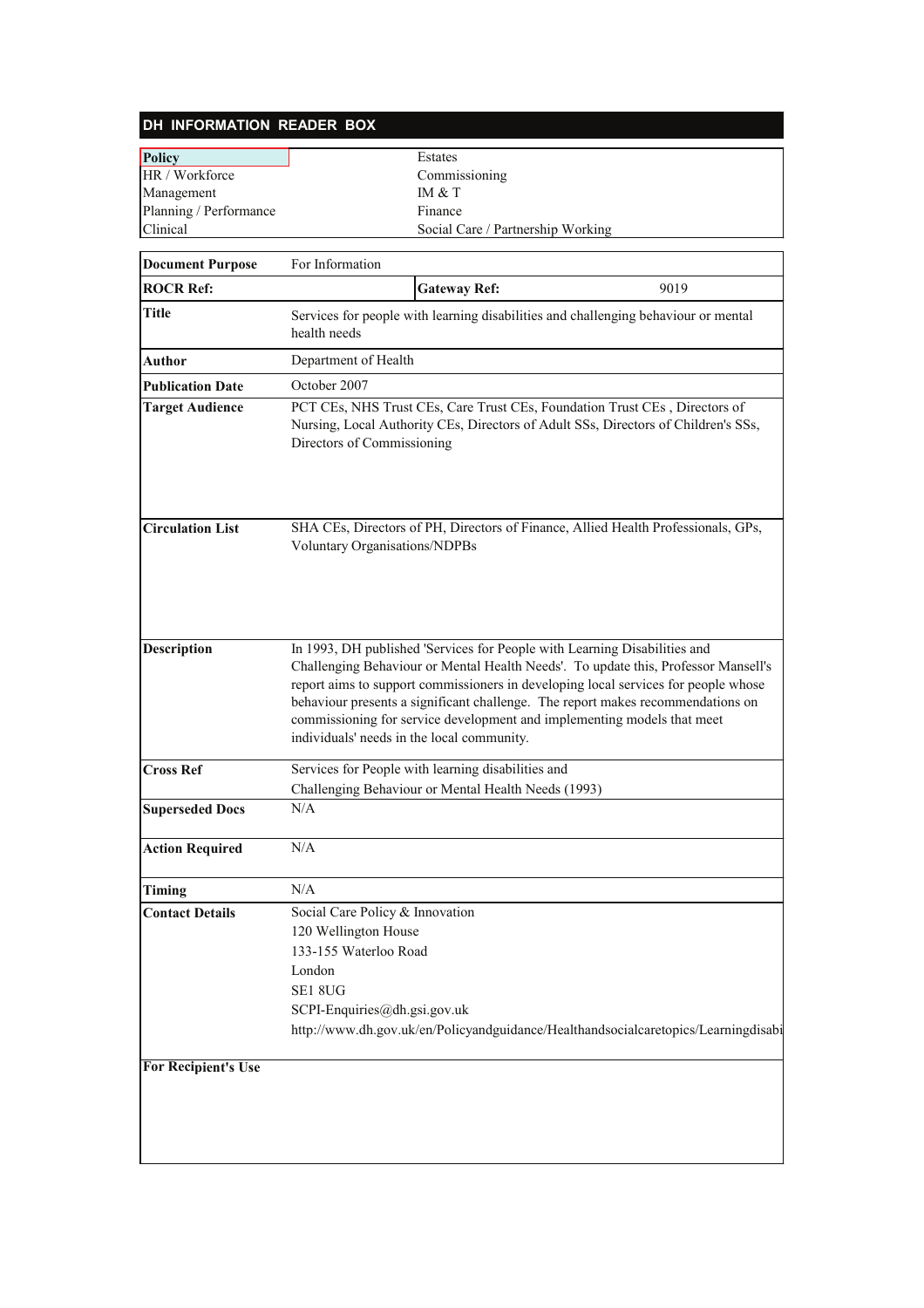# **SERVICES FOR PEOPLE WITH LEARNING DISABILITIES AND CHALLENGING BEHAVIOUR OR MENTAL HEALTH NEEDS: REPORT OF A PROJECT GROUP**

# **(CHAIRMAN: PROF J L MANSELL)**

**Revised edition October 2007**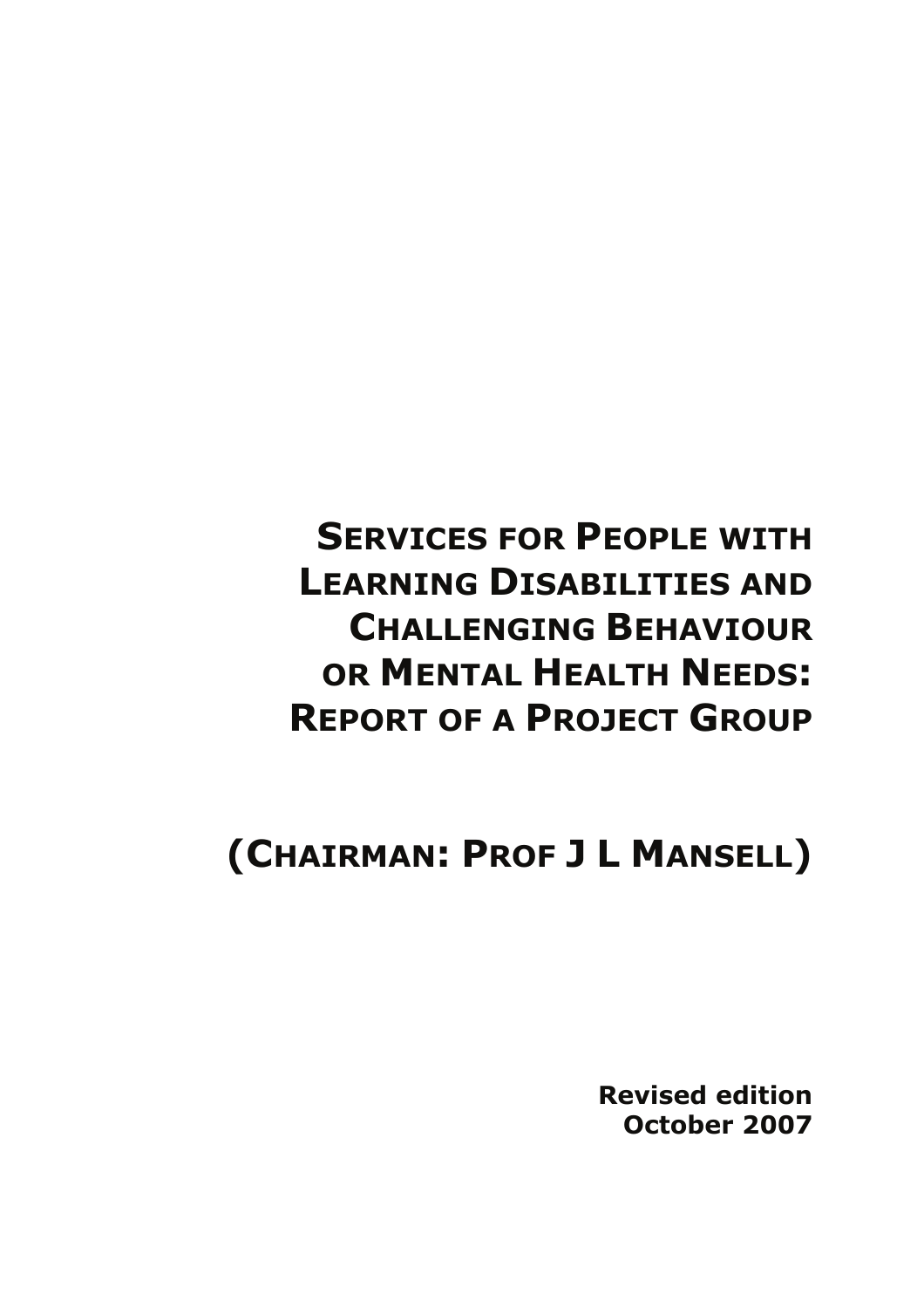# **Contents**

| FOREWORD FROM THE PARLIAMENTARY UNDER SECRETARY FOR CARE SERVICES III |  |
|-----------------------------------------------------------------------|--|
|                                                                       |  |
|                                                                       |  |
|                                                                       |  |
|                                                                       |  |
|                                                                       |  |
|                                                                       |  |
|                                                                       |  |
|                                                                       |  |
|                                                                       |  |
|                                                                       |  |
|                                                                       |  |
|                                                                       |  |
|                                                                       |  |
|                                                                       |  |
|                                                                       |  |
|                                                                       |  |
|                                                                       |  |
|                                                                       |  |
|                                                                       |  |
|                                                                       |  |
|                                                                       |  |
|                                                                       |  |
|                                                                       |  |
|                                                                       |  |
|                                                                       |  |
|                                                                       |  |
|                                                                       |  |
|                                                                       |  |
|                                                                       |  |
|                                                                       |  |
|                                                                       |  |
|                                                                       |  |
|                                                                       |  |
|                                                                       |  |
|                                                                       |  |
|                                                                       |  |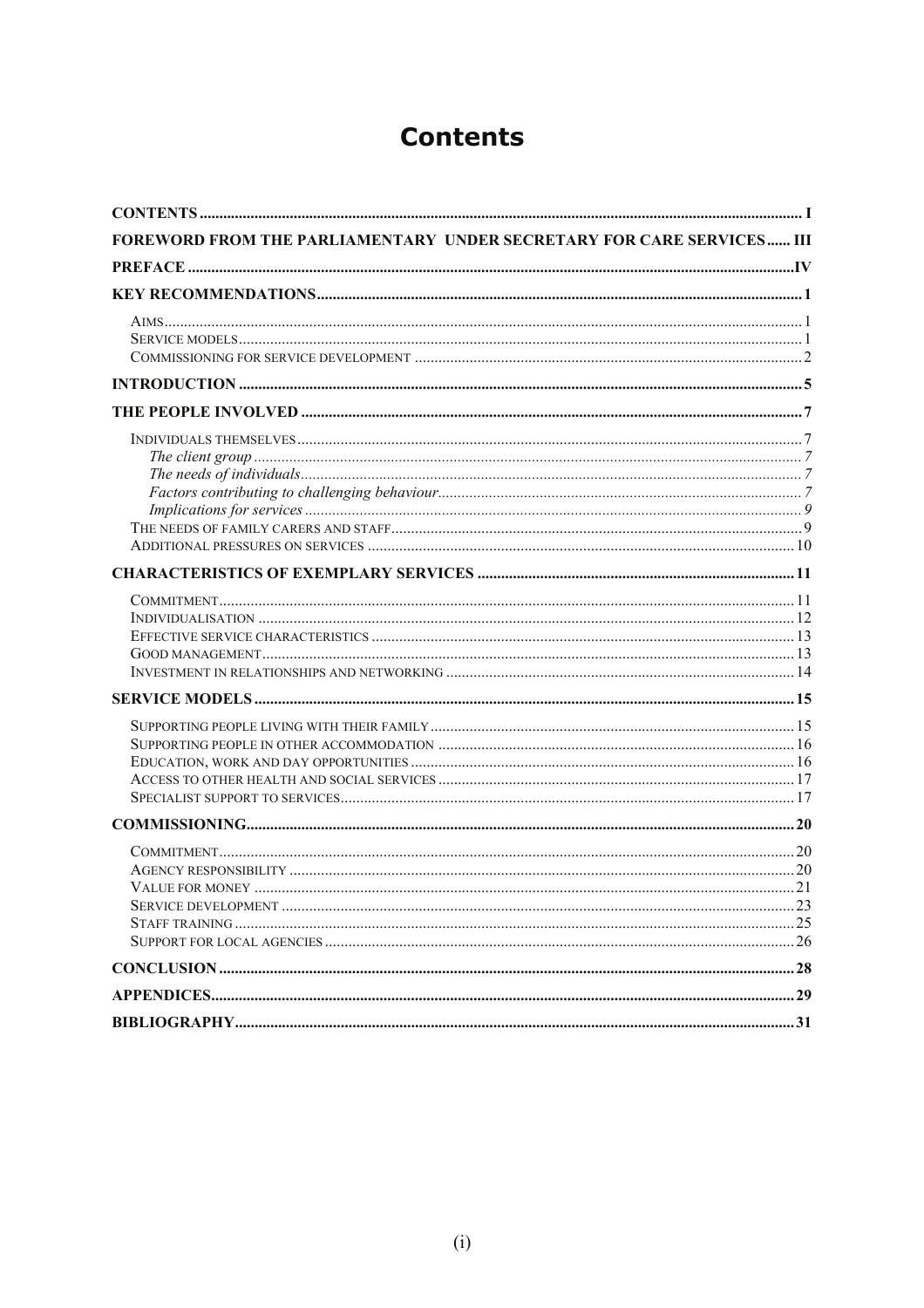Ivan Lewis MP Parliamentary Under Secretary of State for Care Services Department of Health Richmond House 79 Whitehall London SW1A 2NS

9 March 2007

Dear Minister

I present the report *Services for people with learning disabilities and challenging behaviour or mental health needs,* which I have revised and brought up-to-date.

The analysis set out in the first version of this report and its recommendations remain relevant today. The goal of all services for people with learning disabilities should be to provide sufficiently skilful support to prevent problems arising in the first place, to manage them when they occur and to implement relatively sophisticated long-term arrangements for management, treatment and support. Specialised challenging behaviour services will then be able to focus on people who present the most complex and difficult challenges.

Although there has been good progress on many fronts since the publication of *Valuing People*, progress in respect of challenging behaviour has lagged behind. The failure to develop appropriate services has led to an increase in the use of placements which are expensive, away from the person's home and not necessarily of good quality.

The main reason for this is that commissioning has been too reactive and has therefore become dominated by trying to manage crises. What is needed is for Councils to strengthen their commissioning to combine expertise about challenging behaviour with the ability to actually develop services for individuals so that they are ready when needed. This is entirely consistent with the Government's focus on personalisation and prevention in social care.

Yours faithfully

Minings

(Prof) J L Mansell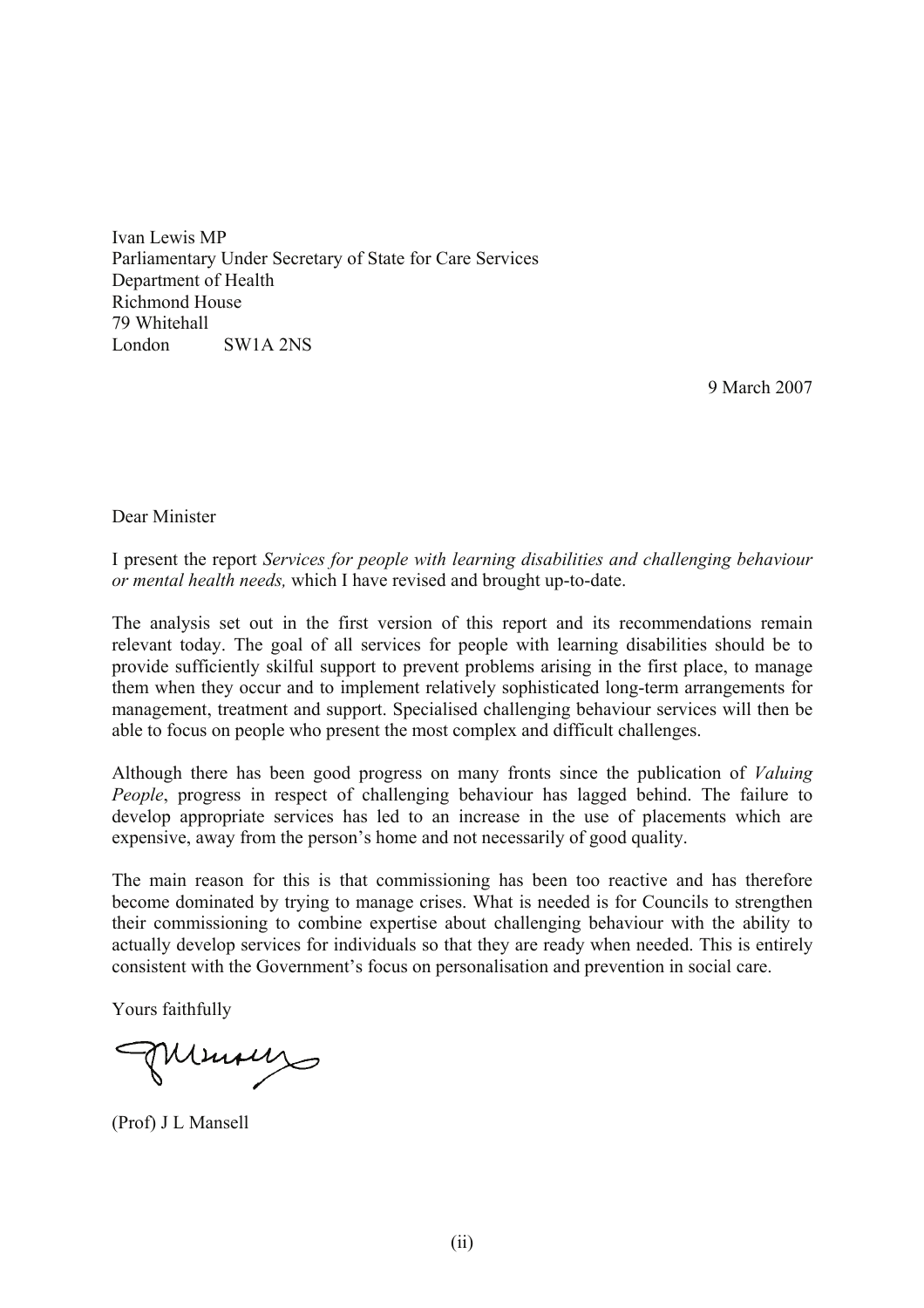### **Foreword from the Parliamentary Under Secretary for Care Services**

Since the publication of *Valuing People* in 2001, progress has been made in a number of areas to improve the lives of people with learning disabilities. There are a great number of people committed to delivering its principles of rights, independence, choice and inclusion.

However, while good progress has been made, challenges still remain and this is perhaps particularly evident in making real changes for people with learning disabilities who are considered to have challenging behaviour.

We are finally reaching the end of the closure of the remaining old long-stay hospitals and are embarking on our programme of work to close all NHS residential accommodation or 'campuses' by the end of the decade. Real progress is being made in giving people back their independence and control and I am always delighted to hear people's stories of how their lives have changed for the better when they get back the control that we all have a right to. Person-centred planning is a vital component in delivering this independence and control, ensuring that in providing for a person's needs, that their wishes and aspirations for their own life form a central part of the plan.

Good quality commissioning and service provision is also vital in delivering that vision. There are positive examples from across the country demonstrating progressive thinking and innovative ideas. It is important that that knowledge and learning is shared and developed to the benefit of people with learning disabilities and those who work with them.

*Valuing People* clearly states that good quality services will ensure that people with additional and complex needs are appropriately cared for so that their needs are well managed and they lead fulfilling lives. It acknowledged that commissioning and providing services for people who present significant challenges is one of the major issues facing learning disability services. This revised and updated version of the report by Professor Jim Mansell and his project team will be invaluable in meeting that challenge. I encourage all those involved in services for people with learning disabilities and challenging behaviour or mental health needs to develop those services in line with the best practice set out in this report.

I am committed to reinvigorating the learning disability agenda and this good practice guidance supports us in that goal.

Jean Vein

Ivan Lewis Parliamentary Under Secretary of State for Care Services October 2007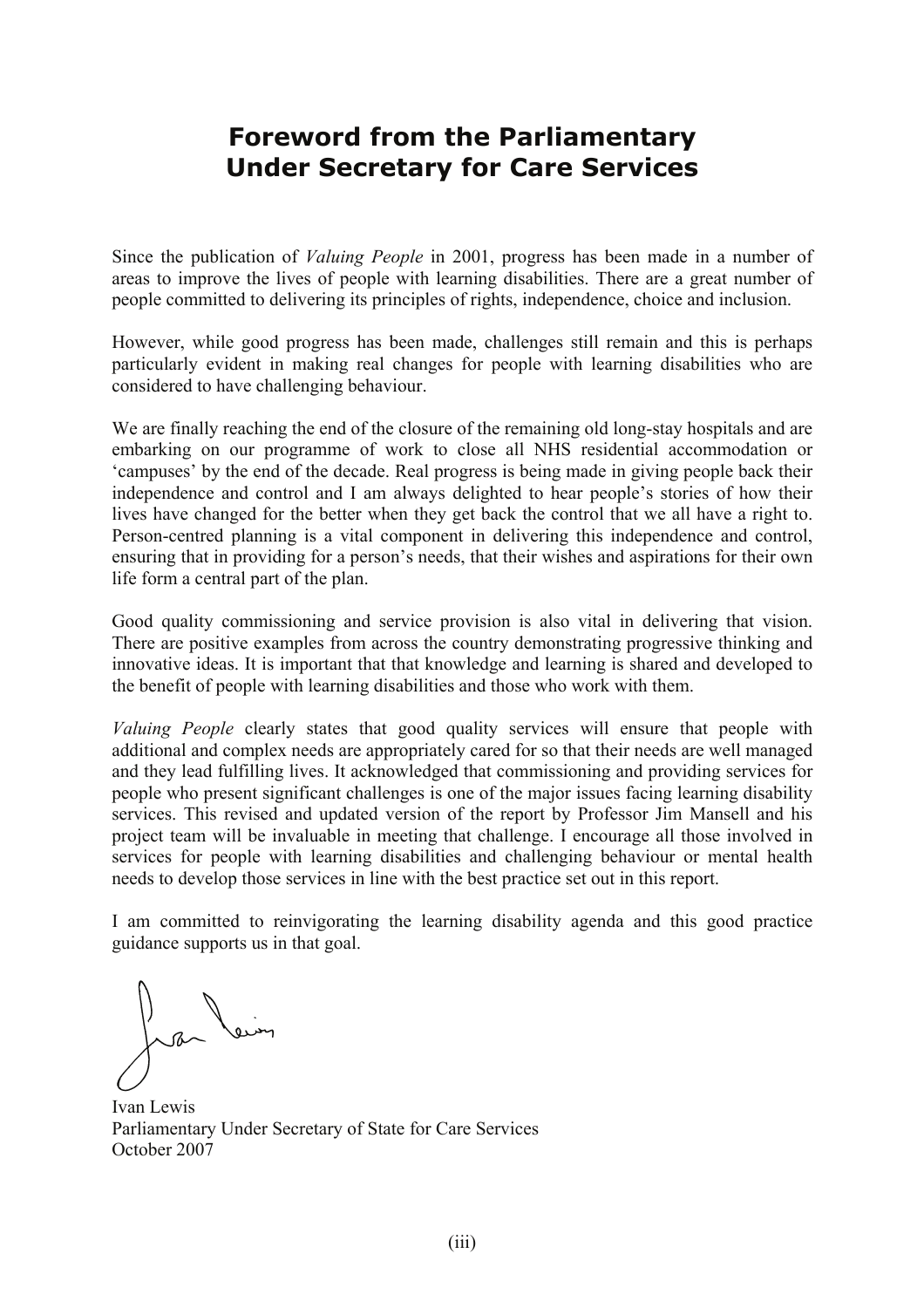# **Preface**

This report is issued as best practice guidance to councils with social services responsibilities and health bodies. It is not mandatory and no extra resources will be provided for its implementation. Councils and health bodies should take it into account in setting their own priorities and policies. It will also be useful to people using services, their families and representatives, staff and service-providing organisations as a statement of best practice.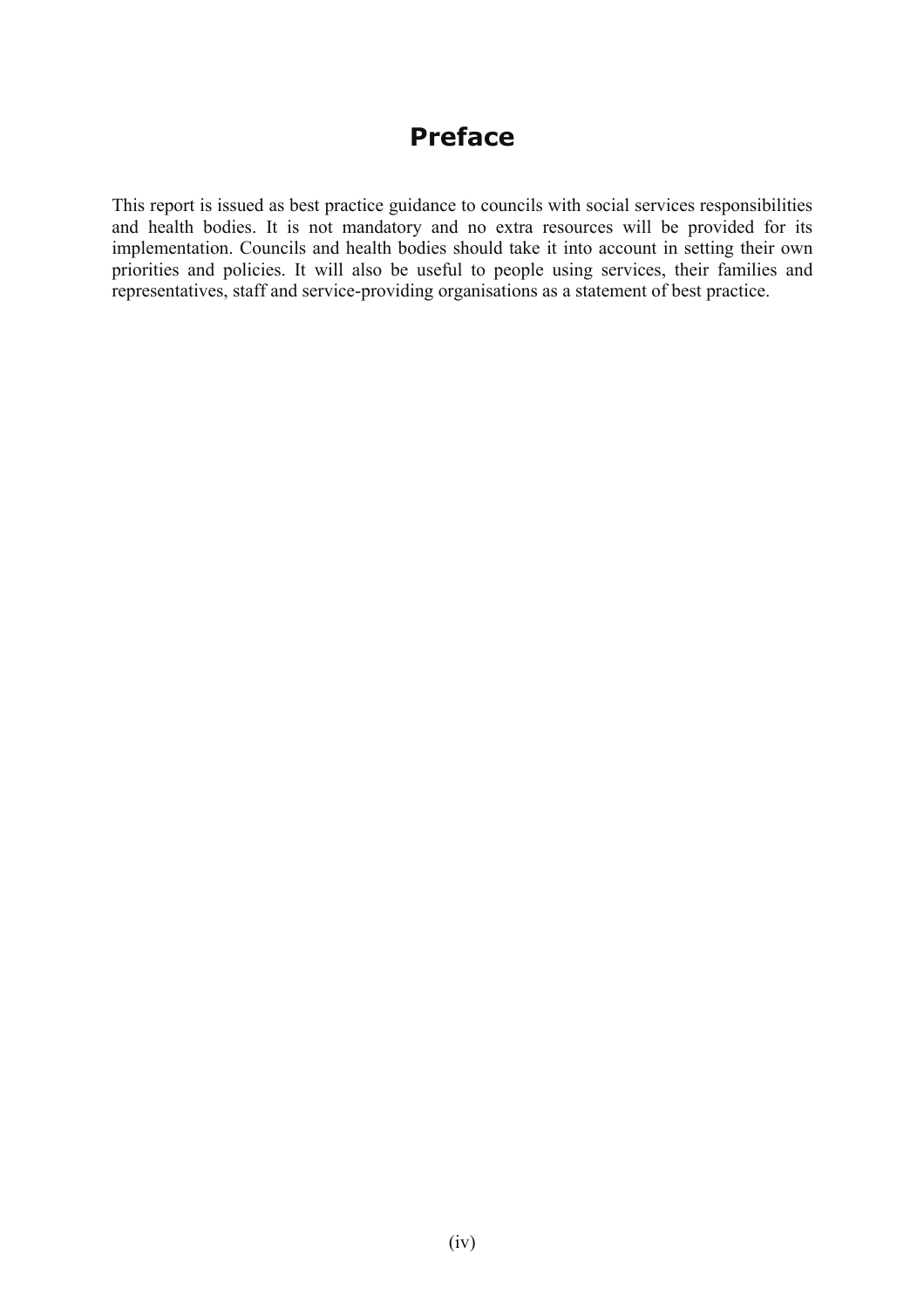# **Key recommendations**

The following key recommendations are crucial to developing and sustaining quality services to meet local needs. These recommendations provide a means to plan strategically; to develop preventative strategies that avoid crises; and to make the most effective use of available funding.

#### **Aims**

- 1. Better use of investment is required to achieve two aims:
	- ♦ to develop and expand the capacity of local services for people with learning disabilities to understand and respond to challenging behaviour
	- ♦ to provide specialist services locally which can support good mainstream practice as well as directly serve a small number of people with the most challenging needs (paragraph 48).
- 2. Commissioners should give priority to improving services for people with learning disabilities whose behaviour presents challenges to services (paragraph 70). They should demonstrate value for money through improvements in the outcomes identified in *Valuing People* – rights, inclusion, independence and choice – as well as on the specific treatment of challenging behaviour (paragraph 73). At service system level, value for money should be demonstrated by a low number of placement breakdowns and of outof-area placements (paragraphs 73 and 76). Low-value high-cost services should be replaced by better alternatives (paragraph 74).
- 3. Commissioners should avoid increasing the burden on family carers by reducing levels of service (paragraph 75).

### **Service models**

- 4. Councils should re-examine the continued use of residential special schools away from people's homes in the light of identified problems, to explore the provision of local services which offer at least as good education and care (paragraph 24).
- 5. Commissioners should ensure that opportunities for short breaks tailored to individual needs are available to every family supporting a person whose behaviour presents a challenge at home (paragraph 49).
- 6. Direct payments and individual budgets should always be considered in planning for individuals and should be made more widely available (paragraphs 51 and 78).
- 7. Commissioners should stop using services which are too large to provide individualised support; serve people too far from their homes; and do not provide people with a good quality life in the home or as part of the local community, in favour of developing more individualised, local solutions which provide a good quality of life (paragraph 52).
- 8. Whether people are living in their family home or in accommodation with support, they should have access to innovative day opportunities (paragraph 54). Where people are excluded from day services because of their challenging behaviour,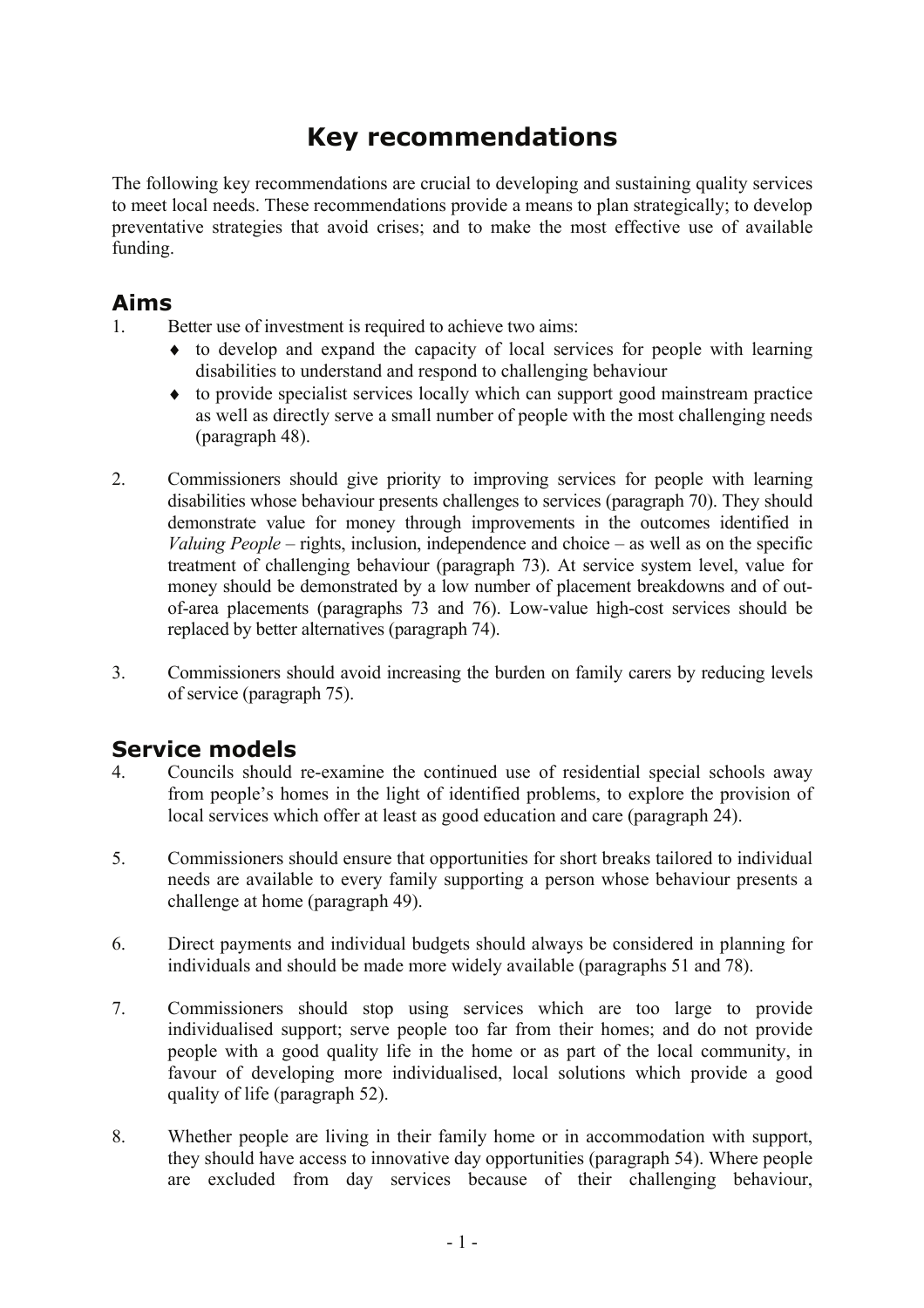commissioners should ensure that they provide alternative day services which can offer good services in spite of the challenges people present (paragraph 55). Supported access to further education should be available to everyone, alongside supported employment and other day opportunities (paragraph 56). Commissioners should take the lead in developing a much wider range of alternative models (paragraph 57).

- 9. Additional specialist multi-disciplinary support teams focused on challenging behaviour are an essential component of modern provision (paragraph 61). Specialist services need to use their skills to help managers in the provider network lead their staff in the provision of effective local services. This requires closer co-ordination between the commissioners paying for services, the managers providing services and the professional specialists advising on the support people need, to ensure that advice is both practicable and is acted upon. (paragraph 63).
- 10. Emergency support for people whose behaviour presents a challenge should be available 24 hours a day, seven days a week (paragraph 64).
- 11. The appropriate role for psychiatric hospital services for people with learning disabilities lies in short-term, highly focused assessment and treatment of mental illness. This implies a small service offering very specifically, closely defined, time-limited services. (paragraph 59)
- 12. Commissioners should allocate a budget to be used to fund a much wider variety of interventions as an alternative to placement in a special unit (paragraph 67).

### **Commissioning for service development**

- 13. Learning Disability Partnership Boards should monitor that local agencies are working together to provide effective services for people whose behaviour presents a challenge to services and report when they are not. (paragraph 72).
- 14. Planning ahead is required for everyone. As a priority, councils should fund the independent advocacy and co-ordination required to ensure at least that every person whose behaviour presents serious challenges to services has a proper person-centred plan for the services they need now and in the coming years. Planning ahead also implies building in some capacity in the system to cope with demand as it emerges, rather than waiting until crises occur. (paragraph 82).
- 15. Councils should strengthen their commissioning to combine expertise about challenging behaviour with the ability to actually develop the services needed. This is required at both strategic and operational levels. At strategic level, Councils should
	- ♦ *Garner resources*: work with other relevant agencies to identify all current expenditure on learning disability, including resources accessed in emergency or crisis, and obtain agreements to pool these resources and to work together to improve outcomes for people whose behaviour presents a challenge.
	- ♦ *Audit provision*: find out which services are good at supporting people whose behaviour presents a challenge and which are not, and why.
	- ♦ *Assess need*: find out how many people have behaviour which presents a challenge, including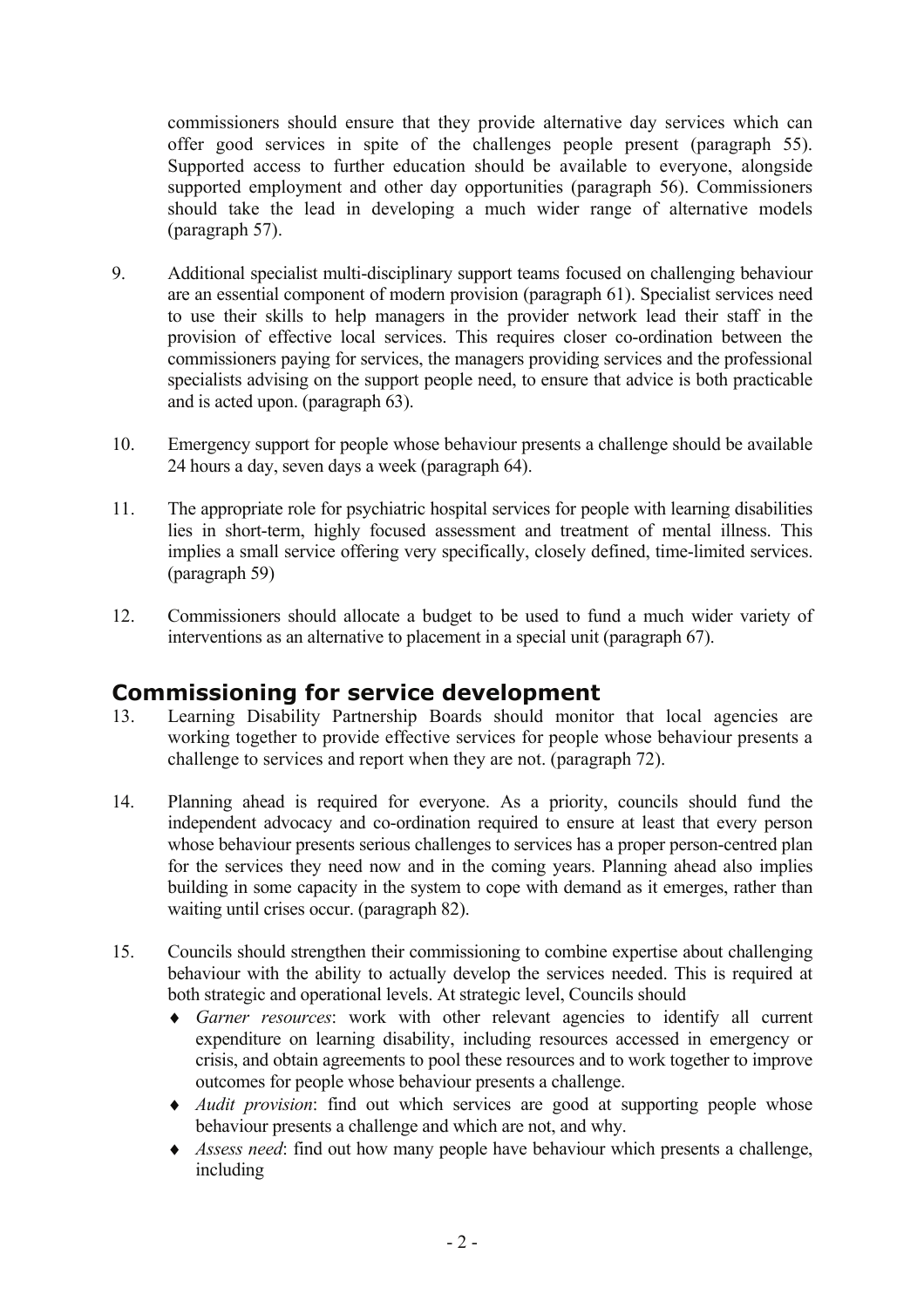- Young people approaching transition from school
- People placed in the area funded by other authorities
- People living at home not receiving services
- People placed out-of-area
- ♦ *Develop partnerships*: work with provider organisations who are committed to developing good services to support people whose behaviour presents a challenge to agree commissioning and funding arrangements that will achieve value for money while sustaining investment and development in local services.
- ♦ *Plan services*: forecast the amount of new housing, day opportunities and support that will be required in the years ahead; map the staffing and staff training implications of this; and plan how this will be financed (paragraph 83).
- 16. At operational level, councils should
	- ♦ *Create service development resource*: identify people who know about challenging behaviour and services, to work with people to implement their person-centred plans. Such a team should combine aspects of commissioning and care management and work alongside professionals providing specialist support.
	- ♦ *Identify people as a first priority*: these should be people whose behaviour presents a serious challenge to services, focusing on those people where problems are serious enough that intervention could make an important difference but where the context is supportive enough to allow the greatest impact.
	- ♦ *Develop services*: support the person-centred planning process for these people and deploy resources to implement the plans developed.
	- ♦ *Provide back-up*: notice when problems being to emerge (before they reach crisispoint) and intervene to provide moral and material support to sustain arrangements through difficult periods.
	- ♦ *Extend development to more people*: as successful arrangements become established, take on the support of additional people (paragraph 84).
- 17. The role of the National Health Service is
	- ♦ To keep contributing the financial resources needed to sustain the transfer of specialist learning disability services to councils.
	- ♦ Not to undermine the strategy set out in this report by commissioning poor-quality services, especially out of area, themselves.
	- ♦ To continue to provide sufficient levels of the professional support required to sustain good practice in community based services.
	- ♦ To provide specialist psychiatric assessment and treatment on a short-term basis, but only as part of an integrated pathway of care for the individual that gets them back into the community.
	- ♦ To enable fair access to generic health (including mental health) services for people with learning disabilities whose behaviour presents a challenge to services (paragraph 86).
- 18. The Sector Skills Councils should support service development by recognising more specialised and advanced courses in challenging behaviour and specialised training at a more advanced level than NVQ2 should be a requirement where people present challenging behaviour (paragraph 92).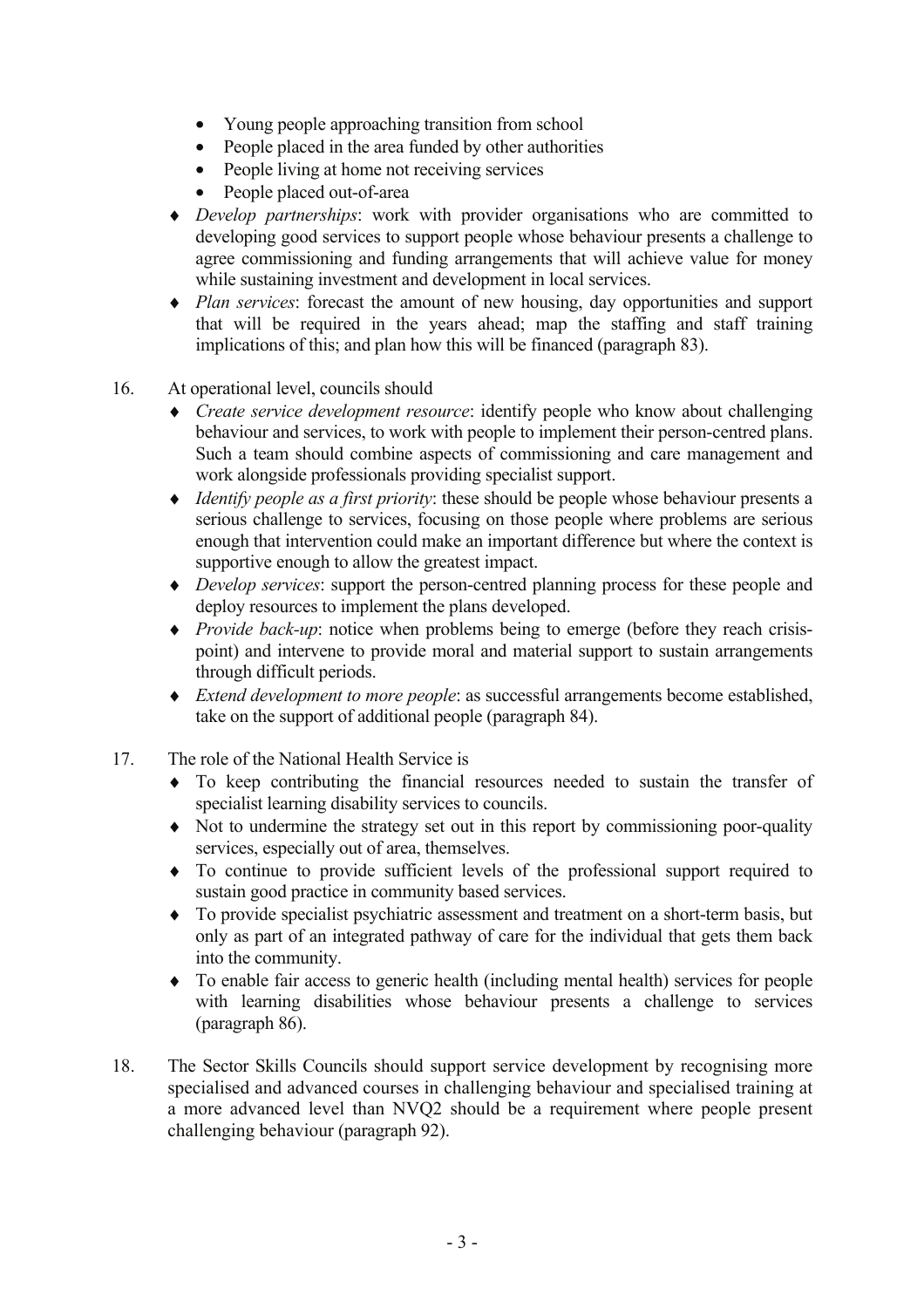19. The Commission for Social Care Inspection, the Healthcare Commission and the Care Services Improvement Partnership (through the Valuing People Support Team) plan work which will help local authorities and health bodies to improve services for people with learning disabilities whose behaviour presents a challenge (paragraph 93).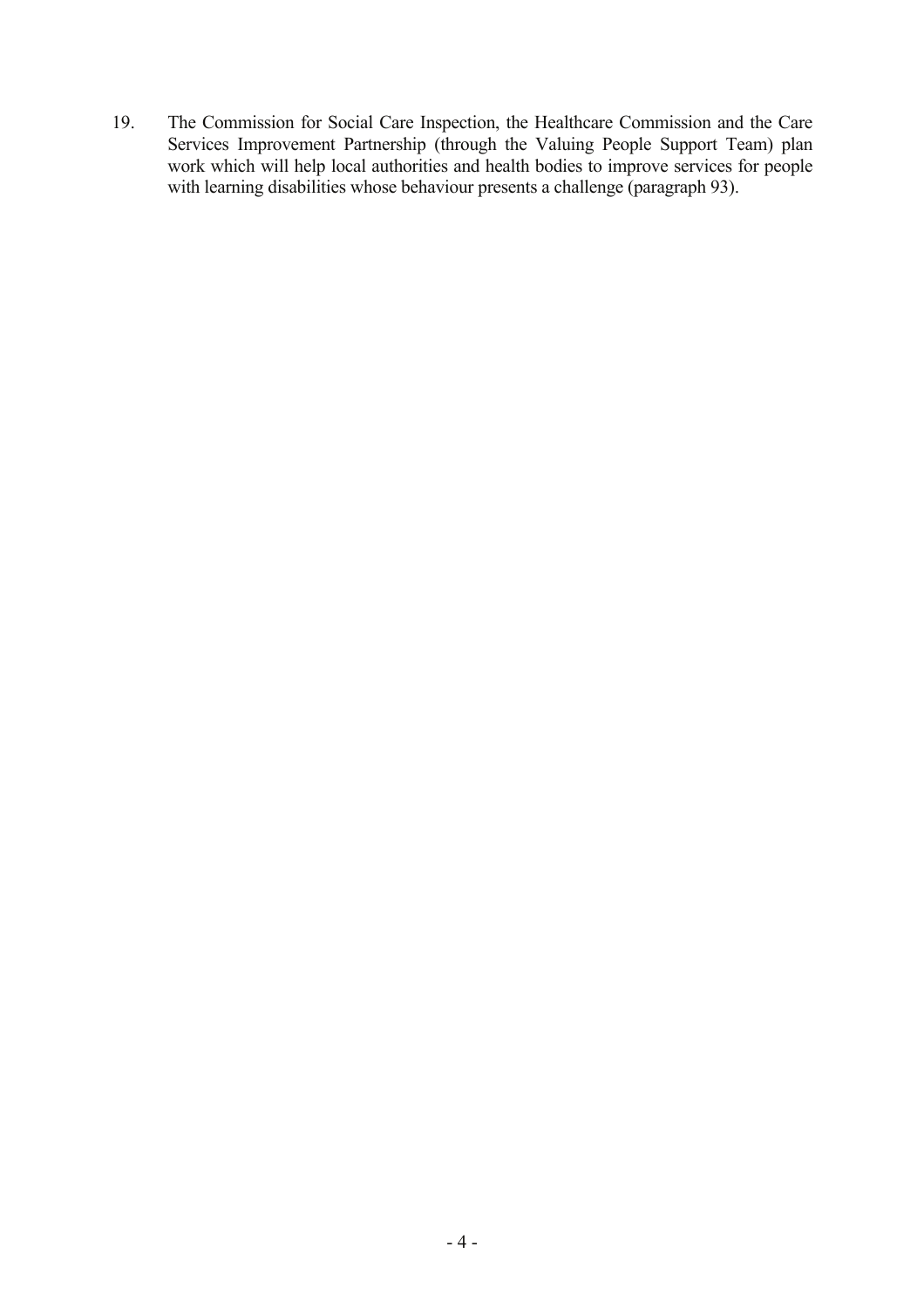# **Introduction**

- 1. The first version of this report<sup>1</sup>, published in 1993, provided guidance for councils and health bodies on the development of services for adults with learning disabilities whose behaviour or mental health problems present a challenge to services. The guidance was focused particularly on commissioners, because there was already ample information about service models available for providers. In 2001, the Government White Paper *Valuing People*<sup>2</sup> reaffirmed this guidance.
- 2. A great deal has changed since 1993. The old long-stay hospitals are nearly closed. Most people with learning disabilities – including most people who present challenging behaviour - live in the community either with their families, in small residential homes or in their own homes, with varying levels of support. The idea that services should be designed around the individual, relatively new in the first report, is now central to government policy in the 2006 White Paper *Our health, our care, our say* 3 .
- 3. These changes have posed new problems for people with learning disabilities whose behaviour or mental health problems present challenges. Often, community-based services have not been sufficiently well-developed and well-organised to serve them. Placements break down as people whose behaviour presents a challenge can no longer be supported. For those who have been living with their families, there are insufficient local placements prepared to take them. For people already in supported accommodation or residential care, the placement is unable to  $\text{cope}^4$ . For some individuals, this means they are required to move from one place to another over and over again, causing distress to them and their families.
- 4. The shortage of suitable local services is often remedied by finding placements outside the local area, sometimes a long way from home. There are over 11,000 people supported out of area by local authorities in England<sup>5</sup>,  $31\%$  of all people with learning disabilities supported by local authorities. Challenging behaviour is a common reason for such placements, which can be very expensive  $6-9$  and the increasing number of such placements probably contributes to the dramatic rise in social services expenditure on learning disability services<sup>10</sup>.
- 5. A third problem is that poor quality institutional services persist, either locally or in out-of-area placements. Sometimes these are assessment and treatment units, as in the recent inquiry in Cornwall<sup>11</sup>; a quarter of people placed in such units by primary care trusts have finished treatment<sup>12</sup> but presumably have nowhere to go. Institutional practice also exists in long-term placements in the community; these can be smallerscale placements (such as supported living arrangements in Cornwall) but they are often larger settings where every resident has challenging behaviour<sup>13</sup>. There is some evidence that people placed out-of-area may experience worse services<sup>714</sup>.
- 6. Thus, despite the progress that has been made for people with learning disabilities in general, there has been a failure to deliver the benefits of previous policy to people who present a challenge to services. These problems were foreseen in the first version of the report and the guidance it contained remains relevant now. This revised version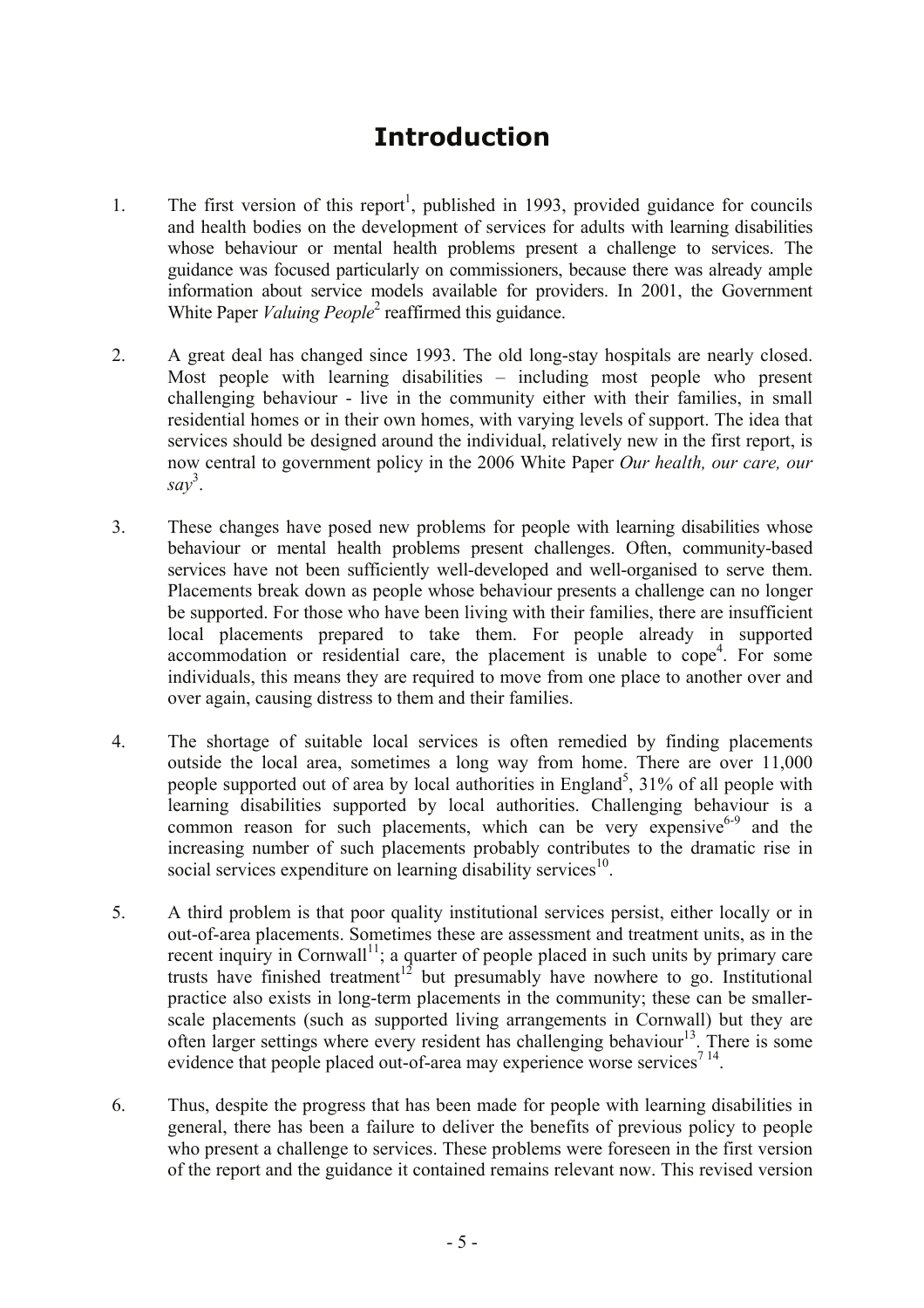updates the report to reflect recent experience and changes in the organisation of social and health care. As before, the report is heavily based on evidence from research, but the revision was also informed by further discussions with families, services, commissioners and other experts.

- 7. The report focuses on people whose behaviour presents a significant challenge to services, whether mental illness is implicated or not. It includes people who are on the autistic spectrum and a learning disability. It applies to services for adults, except in so far as issues of the transition from children's to adult services are involved.
- 8. The phrase "challenging behaviour" is therefore used in this report to include people whose behaviour presents a significant challenge to services, whatever the presumed cause of the problem. Wherever it is used, it includes behaviour which is attributable to mental health problems. As a working definition, that proposed by Emerson *et al*<sup>15</sup> has been used

"Severely challenging behaviour refers to behaviour of such an intensity, frequency or duration that the physical safety of the person or others is likely to be placed in serious jeopardy, or behaviour which is likely to seriously limit or delay access to and use of ordinary community facilities."

When the term 'challenging behaviour' was introduced, it was intended to emphasise that problems were often caused as much by the way in which a person was supported as by their own characteristics. In the ensuing years, there has been a drift towards using it as a label for people. This is not appropriate and the term is used in this report in the original sense.

- 9. One of the major changes since *Valuing People* is the recognition that all public services have responsibilities towards people with learning disabilities. Although this report focuses mainly on health and social services, other services are increasingly important. People with learning disabilities have the same rights to housing as other people, and housing providers need to support people who present challenges. Education services (particularly schools and further education colleges) are also important partners in serving people with learning disabilities whose behaviour presents a challenge. Ordinary health services too need to be able to serve people whose behaviour challenges. In all these areas, both statutory and independent sector services are involved. For example, social services are commissioned by local councils but largely provided by the independent sector; health services are commissioned by National Health Service bodies and provided both by the NHS and by independent health care providers.
- 10. The Reed Committee<sup>16</sup> produced guidance specific to people with learning disabilities classified as mentally disordered offenders. More recent advice for commissioners has been produced by the North West Regional Task Force on Learning Disability<sup>17</sup>. Further national guidance is provided by the Care Services Improvement Partnership<sup>18</sup> and by the Department of Health $^{19}$ .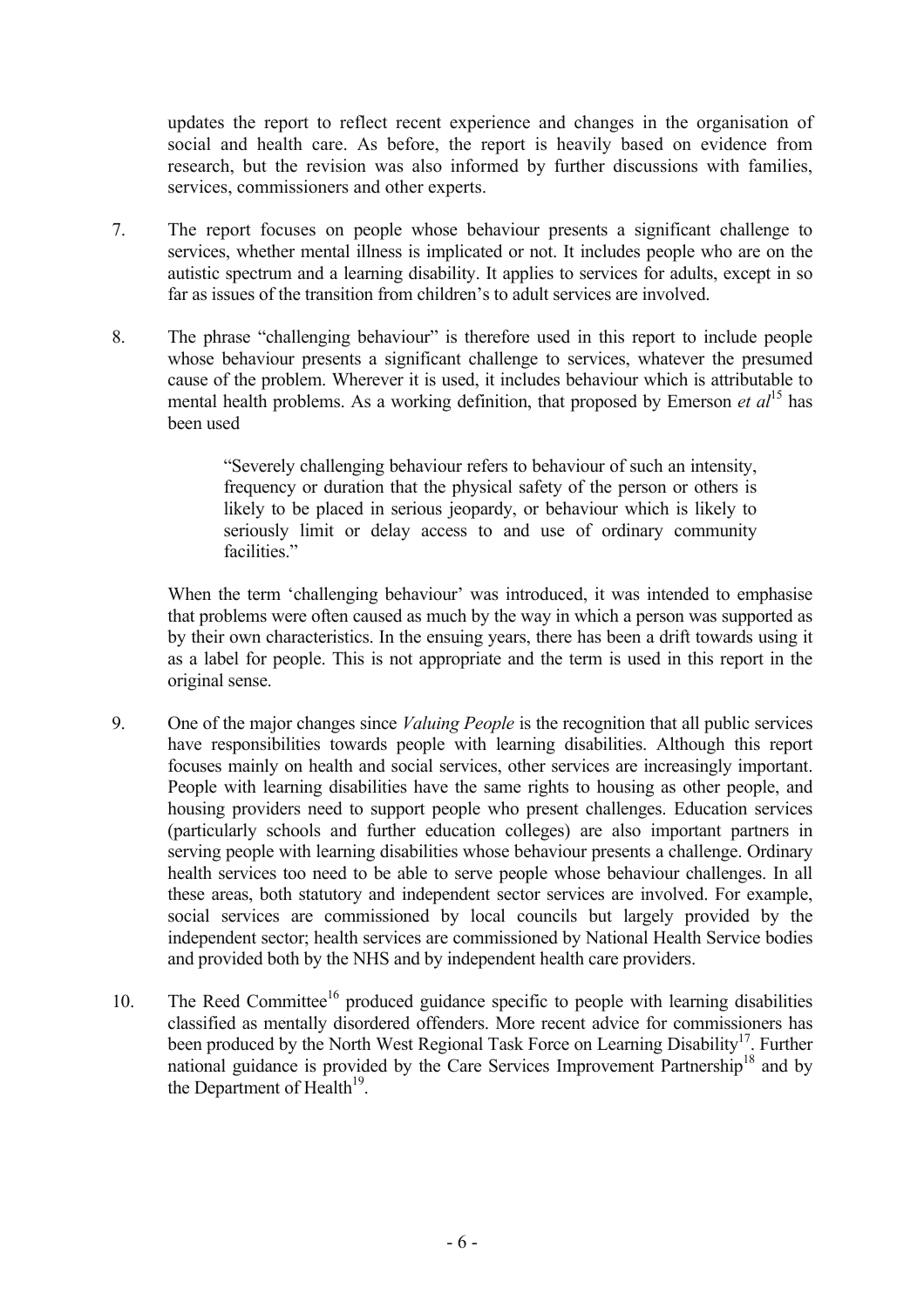# **The people involved**

### **Individuals themselves**

#### The client group

11. People with learning disabilities whose behaviour presents a challenge form an extremely diverse group, including individuals with all levels of learning disability, many different sensory or physical impairments and presenting quite different kinds of challenges. The group includes, for example, people with mild or borderline learning disability who have been diagnosed as mentally ill and who enter the criminal justice system for crimes such as arson or sexual offences; as well as people with profound learning disability, often with sensory handicaps and other physical health problems, who injure themselves, for example by repeated head banging or eye-poking. Some brief illustrative examples of individual problems and service responses are given in Appendix 1.

#### The needs of individuals

- 12. People whose behaviour challenges have the same needs as anyone else, in addition to special needs for help to overcome the problems their behaviour presents. They do not surrender their needs for personal relationships, for growth and development or for anything else because their behaviour presents a challenge to services. They have the same human and civil rights as anyone else.
- 13. In considering individual need, the same attention to issues of race and gender as required in other services should apply. There is evidence from mental health services of different, more restrictive, treatment of service users from ethnic minorities. Similar problems may exist in services for people with learning disabilities. Women whose behaviour presents a challenge may also experience a different standard of service. In mixed-sex houses they may be more vulnerable to sexual harassment and assault; they may experience greater restrictions in the expression of their sexuality than men; and aggression by them may be interpreted as a greater challenge than the same behaviour from a man.

#### Factors contributing to challenging behaviour

- 14. Challenging behaviour is *socially constructed*; it is the product of individual and environmental factors interacting together. Individual factors are the characteristics people bring with them – the severity of their learning disability, the presence of additional sensory or motor disabilities, mental health problems, communication difficulties, their personal history of relationships and experiences and so on. Environmental factors are the characteristics of services – the number, training and experience of staff, how they work with the people they serve and with each other, the quality of the material environment and the opportunities it presents.
- 15. Where individuals with problems are cared for in environments which do not respond well to their needs, challenging behaviour is likely to develop and then to remain in the person's repertoire. The individual risk factors (such as communication difficulties or a history of abuse) are quite widespread among people with learning disabilities: for example, between 10 and 46% of adults have additional mental health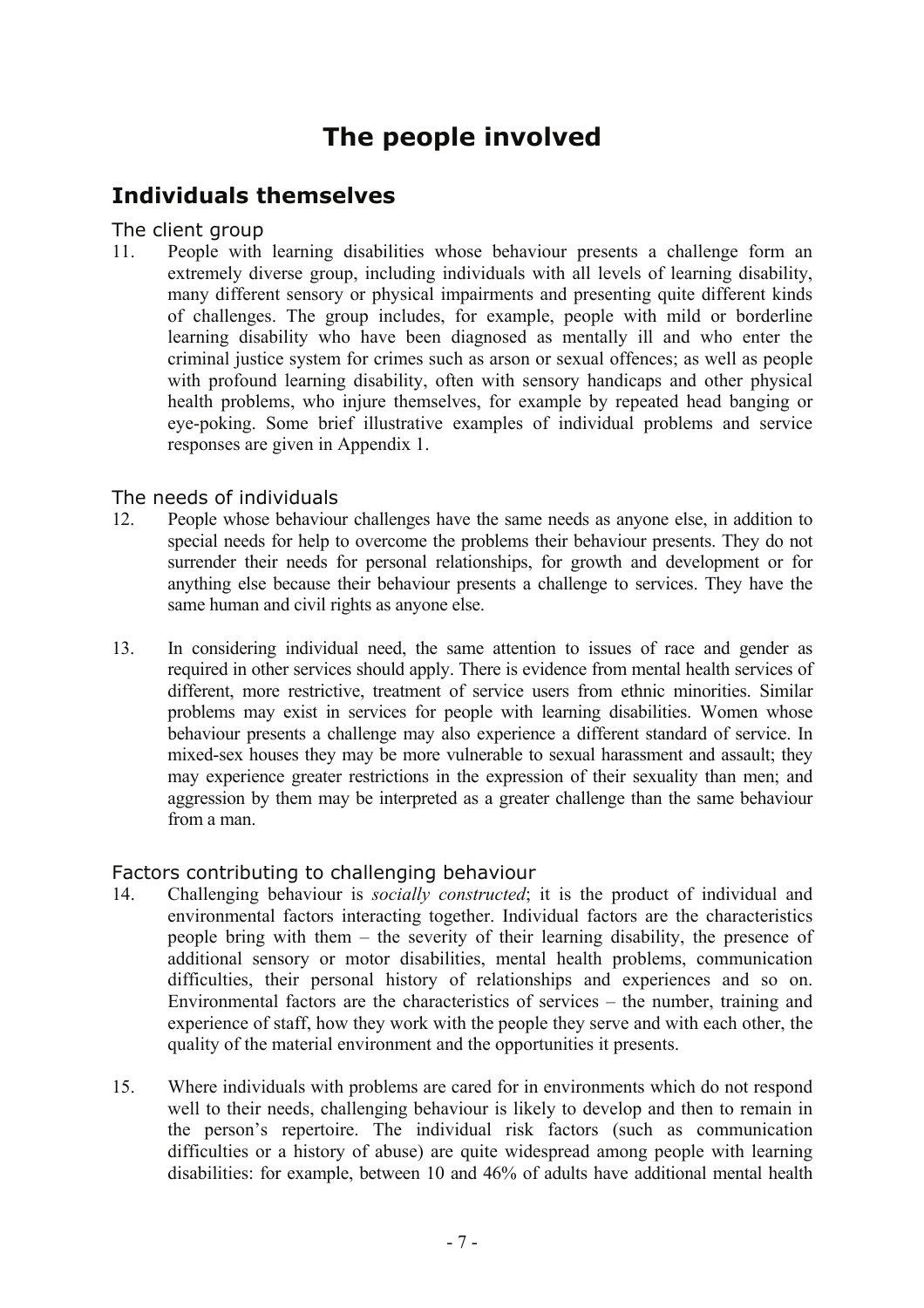needs<sup>20</sup>; 12-15% have significant impairment of sight<sup>21</sup>, 8-20% of hearing<sup>22</sup>, 27% have autistic spectrum disorders<sup>23</sup> and at least  $45\%$  have significant impairments of communication<sup>24</sup>. Environmental risk factors (such as poorly organised and trained staff) are widespread among services. The dominant model of support in services for people with learning disabilities is relatively unskilled caring and 'minding'. The evidence is that staff do not generally interact with the people they support in a way that enables them to achieve greater levels of independence, participation or integration. The amount of support received is relatively low (about 9 minutes in every hour) and facilitative assistance much less (1-4 minutes an hour on average)<sup>25</sup>  $26$ . Front-line staff often overestimate the receptive language ability of the people they support $27$ . Psychological treatment for challenging behaviour remains difficult to get<sup>28</sup>. There is substantial turnover of staff with the associated difficulties of recruitment and training<sup>29</sup>. The potential for challenging behaviour arising and becoming more severe is therefore greater among less well organised services.

- 16. In general, transfer from institutional to community services (ie the provision of enriched environmental, physical and social circumstances) has not reduced challenging behaviour or mental health problems<sup>25 30-32</sup> - and given the functions served by some challenging behaviour, there are good reasons to expect increases in some cases  $33$ . It is not therefore simply a matter of switching the service model and expecting the problem to disappear.
- 17. Neither is it usually possible to treat and cure challenging behaviour. Biomedical intervention is only effective where there is an underlying mental health problem which has been correctly diagnosed. The use of anti-psychotic medication as a means of behaviour control may mask the problem but does not cure it  $34^{35}$ . Psychological treatments have the strongest empirical support<sup>36</sup>. However, even where staff are sufficiently well-organised to undertake psychological treatment of challenging behaviour, the results are often short-lived. One reason for this is the difficulty staff often have of maintaining appropriate levels of organisation and skill in their interaction with the service user over time<sup>37</sup>. Once challenging behaviour has become useful for the person, it remains as an option in the individual's repertoire to appear again whenever alternatives cease to be as effective<sup>38</sup>.
- 18. None of this is to deny that effective intervention can make a difference. Of course services should aim to help people overcome their challenging behaviour, and there are many examples of how this is being achieved. The point is that good practice is fragile, and it is not sensible to plan on the basis that challenging behaviour can be readily 'fixed.' Thus, the potential for challenging behaviour exists for many service users in many situations; and the problem of challenging behaviour is not likely to go away. The implication is, therefore, that the appropriate goal of learning disability services is to support the individual in achieving as good a quality of life as possible *in spite of* their problems. In practice, challenging behaviour will be an enduring characteristic of the lives of many service users. There will always be a large pool of people who present some challenging behaviour, which can be better or worse depending on how well services support them.
- 19. A proportion of this 'at risk' population at any one time present an exceptional challenge to services because of their behaviour. Estimates depend on definitions, but over the whole country it is likely that about 24 adults with a learning disability per 100,000 total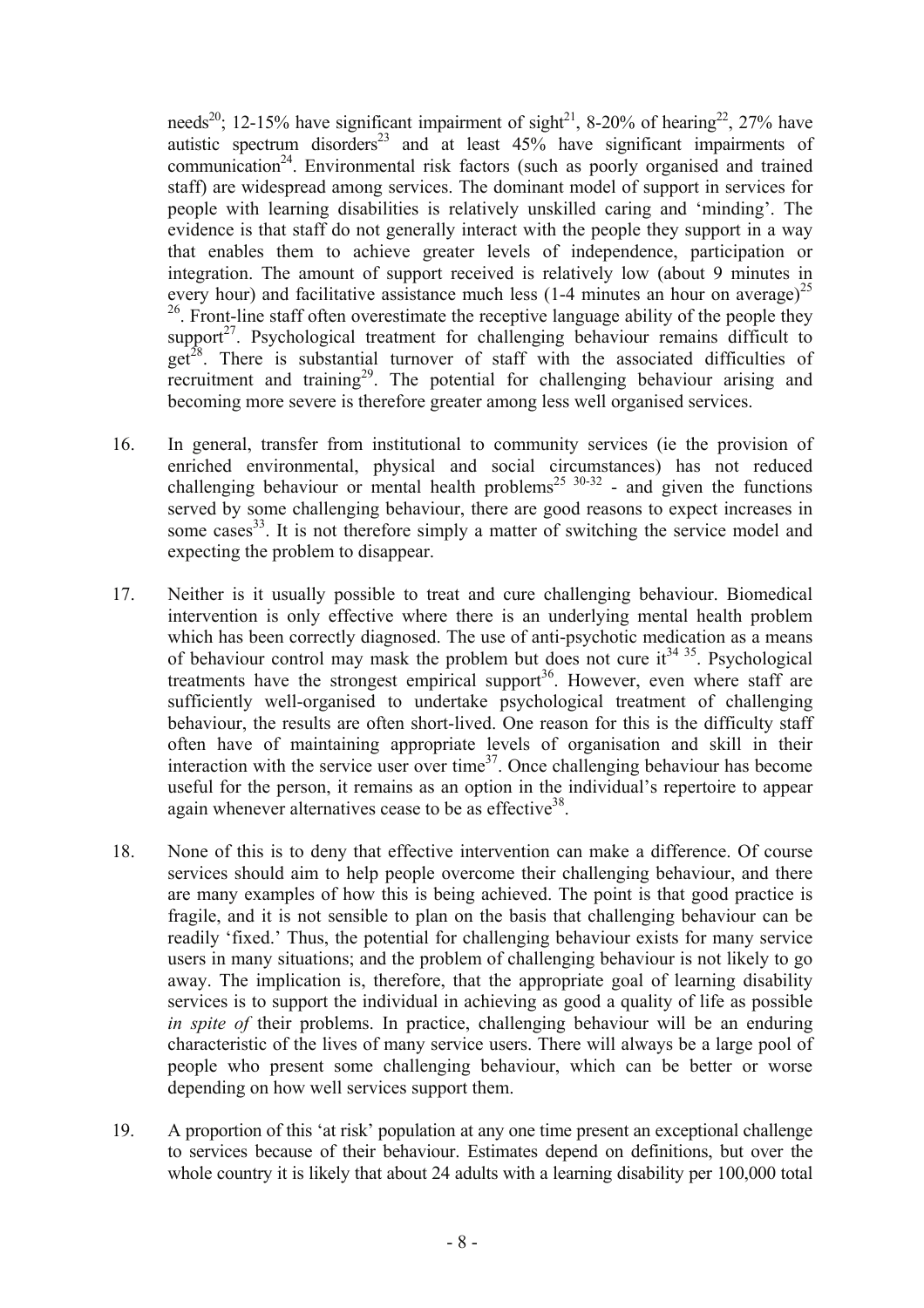population present a serious challenge at one time<sup>39</sup>. This means that there are over 12,000 people with learning disabilities in England whose behaviour presents a serious challenge at one time. This includes people with mild as well as severe learning disability. A few of these people will present such a challenge more or less all the time and will become well-known to local services (as well as, in some cases, other agencies like the police and housing departments); but many people will move into and out of this group depending both on changes in their characteristics and on how well services meet their needs over time.

#### Implications for services

20. The implications of the nature of challenging behaviour for services are that

- ♦ service planning and delivery should be highly individualised, to meet the widely differing needs of people in this group
- ♦ the special help that services provide in response to challenging behaviour should be in addition to, not instead of, the same standard of service to meet the needs that people whose behaviour presents a challenge have in common with others
- ♦ services should be planned on the basis of accurate information about individuals, rather than on the basis of norms, since needs vary so much and depend on service capability
- ♦ services should be designed and provided to reflect available research evidence about best practice, since poor quality services are likely to be ineffective even if expensive
- ♦ the reduction of challenging behaviour is likely to require attention to other factors (such as communication) than just the behaviour itself
- ♦ assessing need should involve assessing service competence as much as individual characteristics
- ♦ preventing the development and worsening of challenging behaviour is a priority because of the costs (to the individual, family and society) of problems escalating or becoming ingrained
- ♦ maintaining local links by providing local services is also a priority because once people are placed far away it is difficult to organise their return and expensive to support them

### **The needs of family carers and staff**

- 21. Services exist to meet the needs of their users; but, within this framework, the needs of carers should also be considered to be very important, both because services cannot succeed without the contribution made by carers and because as a matter of principle one group of people's needs should not be met at the expense of another. Of course there will be important conflicts of interest between service users and their carers which will need to be faced up to at an individual level. But services should not be provided by exploiting the personal commitment and dedication of carers.
- 22. Families who care for individuals whose behaviour presents challenges are subject to considerable and continual stress, both physical and psychological. Although staff are not permanently on duty as family carers can be, they are still subject to the same stresses when supporting people whose behaviour challenges. This is true even in settings which aim to do no more than contain people. Similar concerns apply to staff as to carers. The higher aspirations often found in progressive services impose extra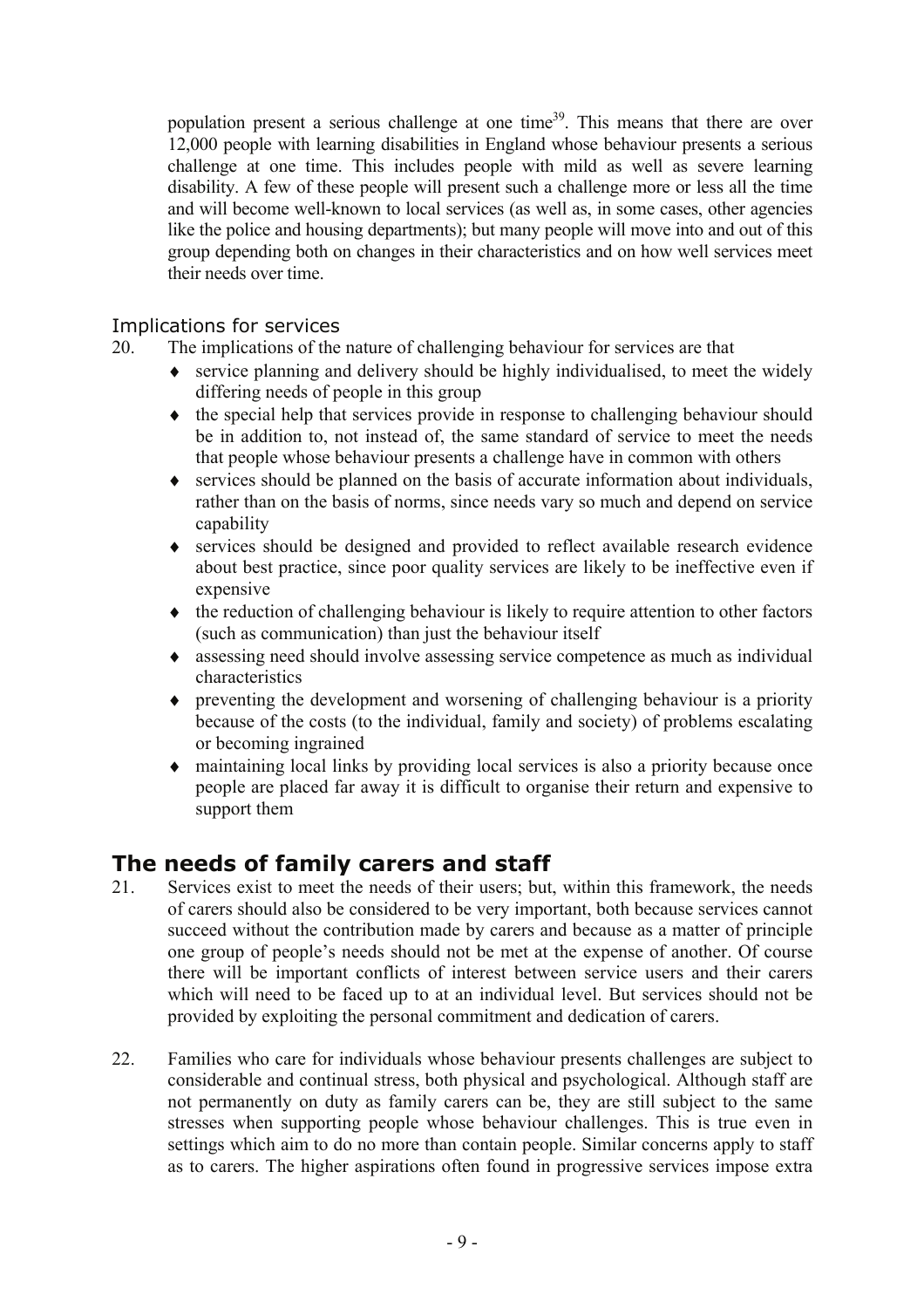strain on staff and here too it is important to balance the demands of working constructively with people who can be very difficult, day in and day out, with the needs of individual staff for emotional and practical respite and ongoing support.

#### **Additional pressures on services**

- 23. Demographic changes and rising expectations will increase the demand for accommodation with support for adults with learning disabilities<sup>40</sup>. Increased numbers of people with specific conditions (especially autistic spectrum disorders) is already placing extra demands on services. The tightening of eligibility criteria for social services has led to a larger number of people staying in their family home well into adult life<sup>41</sup> and to reductions in opportunities for short breaks for families supporting people with profound learning disabilities<sup> $42\frac{43}{1}$ </sup>. Since challenging behaviour is one of the common reasons why people need to leave the family home, pressure on families to manage without these options is also likely to be increasing. This is unlikely to be in the best interests of either the disabled person or their family, and may end in crisis.
- 24. Challenging behaviour is often implicated in the placement of children with learning disabilities in residential special schools<sup>44 45</sup>. These placements are often disruptive of ties with family and community, so that families face particular problems getting local services which can provide the level of support needed when responsibility passes from children's to adult services $46\frac{47}{1}$ . The continued use of residential special schools away from people's homes needs to be re-examined in the light of these problems, to explore the provision of local services which offer at least as good education and care.
- 25. There has been an increased focus on the management of risks to health and safety in social and health services, including 'zero-tolerance' for violence against staff<sup>48</sup>. Where inappropriately applied, these initiatives can lead to people with learning disabilities who may present challenging behaviour being denied opportunities to live their lives, in order to avoid risks to individuals and to organisations. It is important that such risks are appropriately managed, balancing the risks of challenging behaviour against the risks of reduced quality of life. It is not an appropriate or achievable goal that the risk of challenging behaviour be completely eliminated.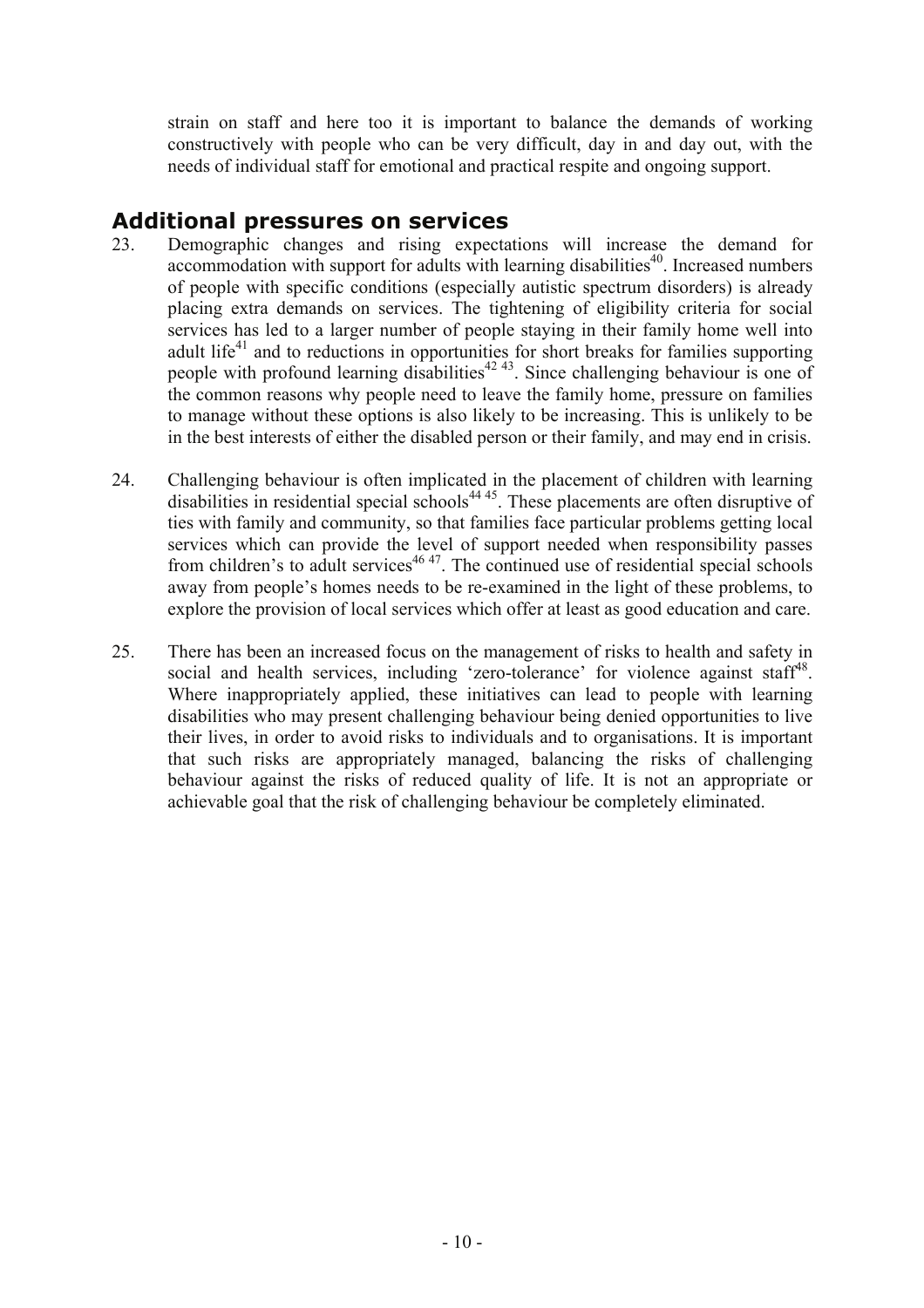## **Characteristics of exemplary services**

- 26. The first version of this report was based on the experience of four exemplary services. All were specialist services designed to support learning disability services to support people whose behaviour presents a challenge. The Additional Support Team, Exeter<sup>49</sup> provided specialist advice, extra help in community settings and some backup provision in the form of specialised small staffed houses for people whose behaviour presents a challenge (used mainly by people with mild learning disabilities). The Special Projects Team, Sunderland<sup>50</sup> was based on a team of skilled community support workers, supplemented by a six-place alternative day service and a specialised staffed house in the community; it focused on people whose learning disability (rather than mental health) was the primary problem. The Mental Impairment Evaluation and Treatment Service<sup>51-58</sup> was a hospital-based assessment and treatment service for people with mild learning disabilities, the majority of whom had criminal convictions and additional mental health needs. The Special Development Team<sup>59 60</sup> provided advice and help to enable local services to establish housing placements for people with severe or profound learning disabilities who presented challenging behaviour.
- 27. Since cost is sometimes given as a reason why adequate services for this group of people are not developed, it is worth noting at the outset that these services were all developed within the existing resource framework available to their host agencies. Resources are a question of priorities as well as of the amount available. It is also worth noting that the available evidence suggests that the small-scale residential services involved are not more expensive than higher priced institutional placements. They are more expensive than low-staffed hospitals or private homes, but the research suggests that the outcomes achieved in low-staffed services are much poorer<sup>59</sup>.
- 28. The extent to which exemplary services have been successful depends on a number of factors discussed below. These are grouped under five headings: commitment, individualisation, effective models of care, good management and investment in relationships. No-one involved in such services would claim that they are perfect: but their experience does illustrate some of the issues which must be attended to if services are to meet the needs of people who have challenging behaviour.

#### **Commitment**

 $\overline{a}$ 

- 29. Successful services have typically been built up by a committed group of professional and front-line staff, working with the sustained support of senior policy-makers and managers. As in many innovations, they have tended to work outside existing structures and relationships and this has enabled them to develop new ways of working which have had considerable success.
- 30. A key observation made to the Committee<sup>\*</sup> was that the senior managers of local service agencies could be classified by their intentions in relation to services for people whose behaviour presents a challenge, and that this helped explain different approaches to service development for this client group.

<sup>\*</sup> By George Gaskell and Julie Dockrell of the London School of Economics; the classification presented here is a modified version of that they proposed.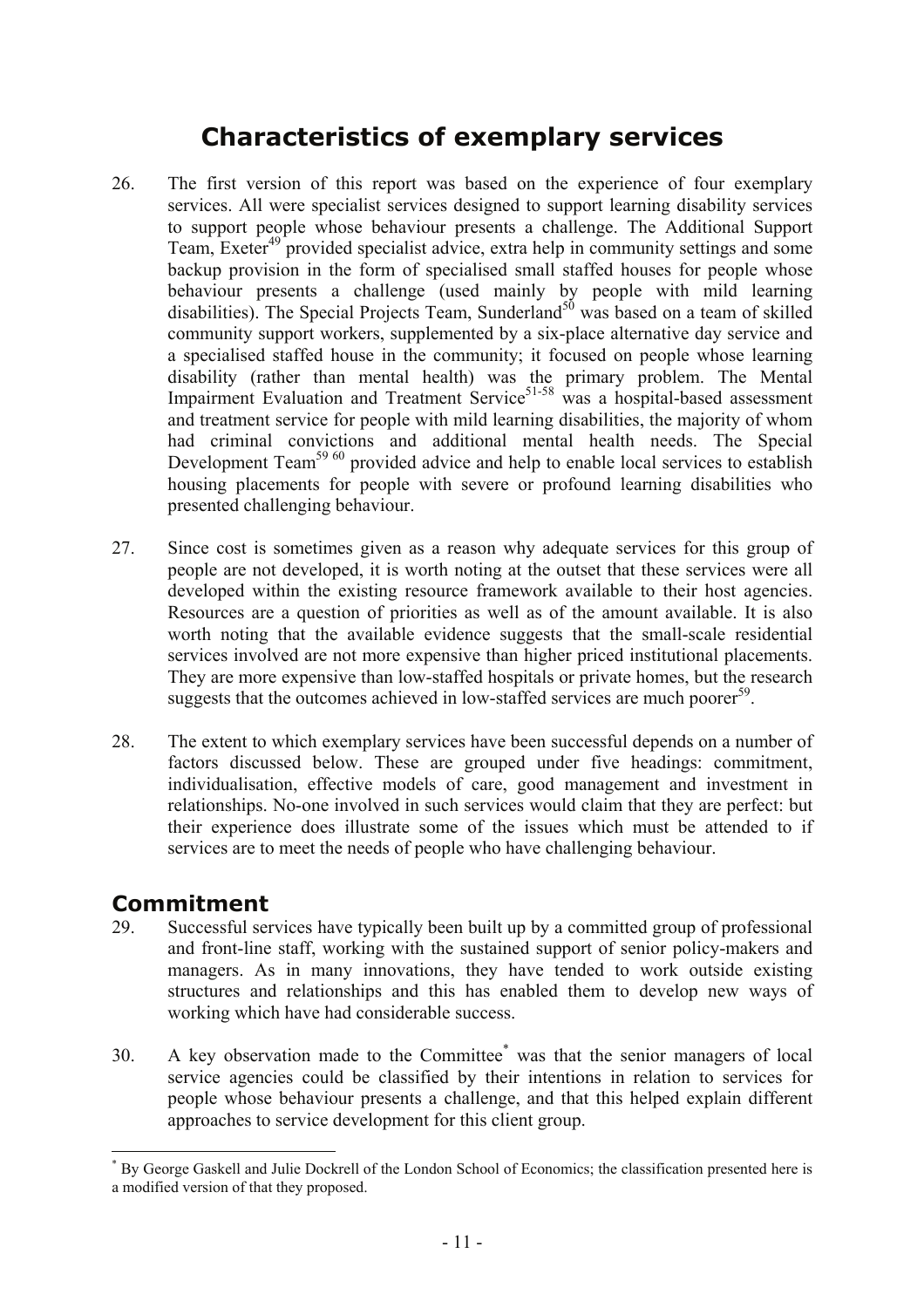- ♦ 'Removers' do not want to develop locally the competence to serve people whose behaviour presents a challenge (perhaps because they perceive the task as too difficult, or not worth the effort). They seek instead to place people who cannot be served locally in out-of-area residential placements, often at considerable expense.
- ♦ 'Containers' do seek to provide local services (perhaps because of the cost of outof-area placements) but seek only to contain people in low-cost (and therefore poorly-staffed) settings.
- ♦ 'Developers' seek to provide local services which really do address individual needs, and therefore give higher priority to funding services which, with more staff and more training and management input, are more expensive than ordinary community services.
- 31. The knowledge and skills needed to develop effective local services are increasingly widely available; it is the extent to which policy-makers and senior managers want to do this which may be the key limiting factor.

### **Individualisation**

- 32. Successful services are individualised, in a number of ways. First, they recognise that individuals need to experience well-coordinated services, committed to meeting their complex needs over the long term: so they tend to ignore professional or organisational boundaries, trying to construct packages of care that meet individual needs rather than making people fit into existing services; and they 'stick with' individuals in spite of the difficulties experienced in meeting their needs.
- 33. Secondly, the way packages of care are constructed really is based on thoroughly knowing and understanding the individual and their experience. Partly this is done through sophisticated assessment of different kinds (for example, functional assessment or detailed assessments of communication), but more than this staff get to know the individuals and their backgrounds well. The current framework for doing this is person-centred planning $^{61}$ .
- 34. Coupled with individualised planning and operation of the services received by an individual, costs are represented, and the case for resources made, at an individual level. Services are therefore in a much better position to demonstrate the value for money they achieve for individuals than services set up for notional client groups or in response to norms or categories of people.
- 35. This approach is entirely consistent with the Government's focus on personalisation. Of course individualised approaches are often difficult to arrange (for example where day care is organised on a 'take it or leave it' basis in large, poorly-staffed centres, or where general psychiatric services operate a blanket exclusion on treating people with learning disabilities). For social care services, direct payments<sup>62 63</sup>, the  $\cdot$ In control' project<sup> $\delta$ 4 65</sup> and individualised budgets<sup>3</sup> are all important mechanisms to help people organise services that provide what they need, when they need it. They will need to be complemented by a new approach to commissioning which promotes and sustains the new kinds of services people will need whatever mechanism they use to get them<sup>66</sup>. Individualised approaches are also promoted by specific legal obligations to provide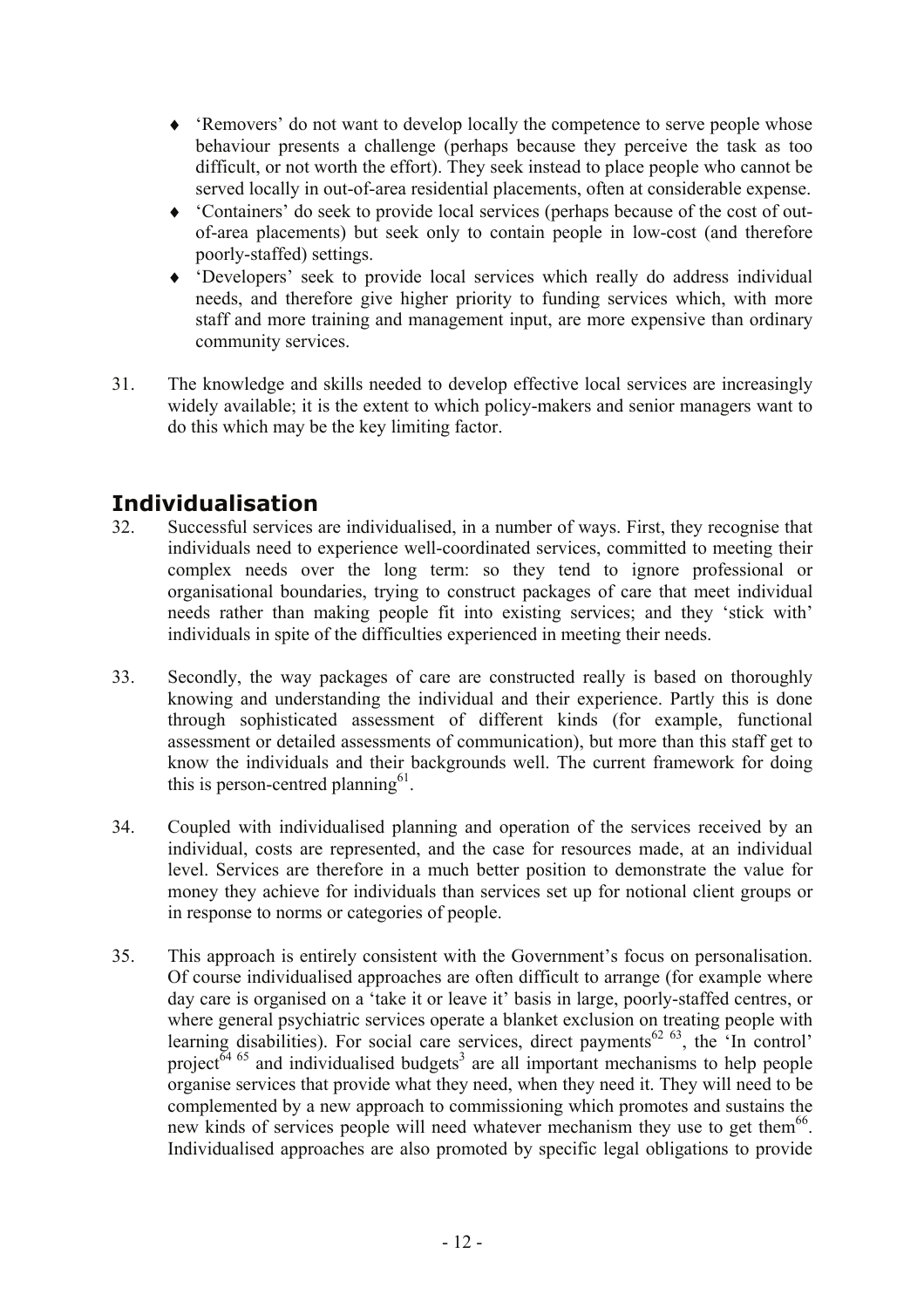services (eg aftercare) and a growing emphasis in law on human rights and freedom from discrimination on the grounds of disability.

### **Effective service characteristics**

- 36. Specialised services should have a clearly defined role. As extra resources, they offer specific services in support of mainstream local services for people with learning disabilities. In contrast to some institutional services which seemed willing to take anyone and unconvinced that any other agencies could possibly cope, modern services focus on a limited range of functions and are explicitly concerned to improve the capacity of local services to manage well. So, for example, services should not provide respite for people in crisis alongside a home for life.
- 37. Within this framework, the care and treatment offered to individuals is based on clearly stated assumptions and beliefs about what causes the individual's problem behaviour and what the service needs to do to prevent it, to manage it when it does occur, to treat it over the longer term and to stop it interfering with the quality of life of the individual concerned and those around them. Decisions about these issues are made in a genuinely multi-disciplinary context. This approach extends to all areas of the person's life and all relevant disciplines. It is in contrast to services which offer a general regime into which people are expected to fit irrespective of the different reasons they present a challenge. Guidance on these issues has been produced jointly by the Royal College of Psychiatrists, the British Psychological Society and the Royal College of Speech and Language Therapists<sup>34</sup>.
- 38. Coupled closely with this is an emphasis on collecting and using good quality information both in assessment and to maintain a high standard of ongoing support to the individual. Good services focus on outcomes for the individual - independence, inclusion, choice and rights. They attend both to the challenge the person presents and to supporting the person to achieve a good quality of life in spite of their problems.

#### **Good management**

- 39. Services which have high aspirations need good management if their goals are to be realised in practice.
- 40. First-line and middle managers of the staff providing direct care need good understanding of the reasons for an individual's challenging behaviour and of how this interacts with the everyday organisation of the service. Thus, for example, someone learning greater self-control needs consistent feedback from different staff; a person who cannot tolerate complex spoken commands needs staff to monitor the way they approach them in line with a clear plan. This requires a greater degree of skill among staff and particularly good management (especially first-line management) to keep the service on track. Management is also crucial in ensuring that professional specialists and front-line staff work together; that specialist advice is available, practicable and sensible and that staff follow it.
- 41. In particular, managers need to distinguish the middle ground between pessimism about models of care ('you can't do anything with these people') and naive misinterpretations about normalisation ('only values matter - all structure is oppressive'); life for people with major disabilities supported by good services will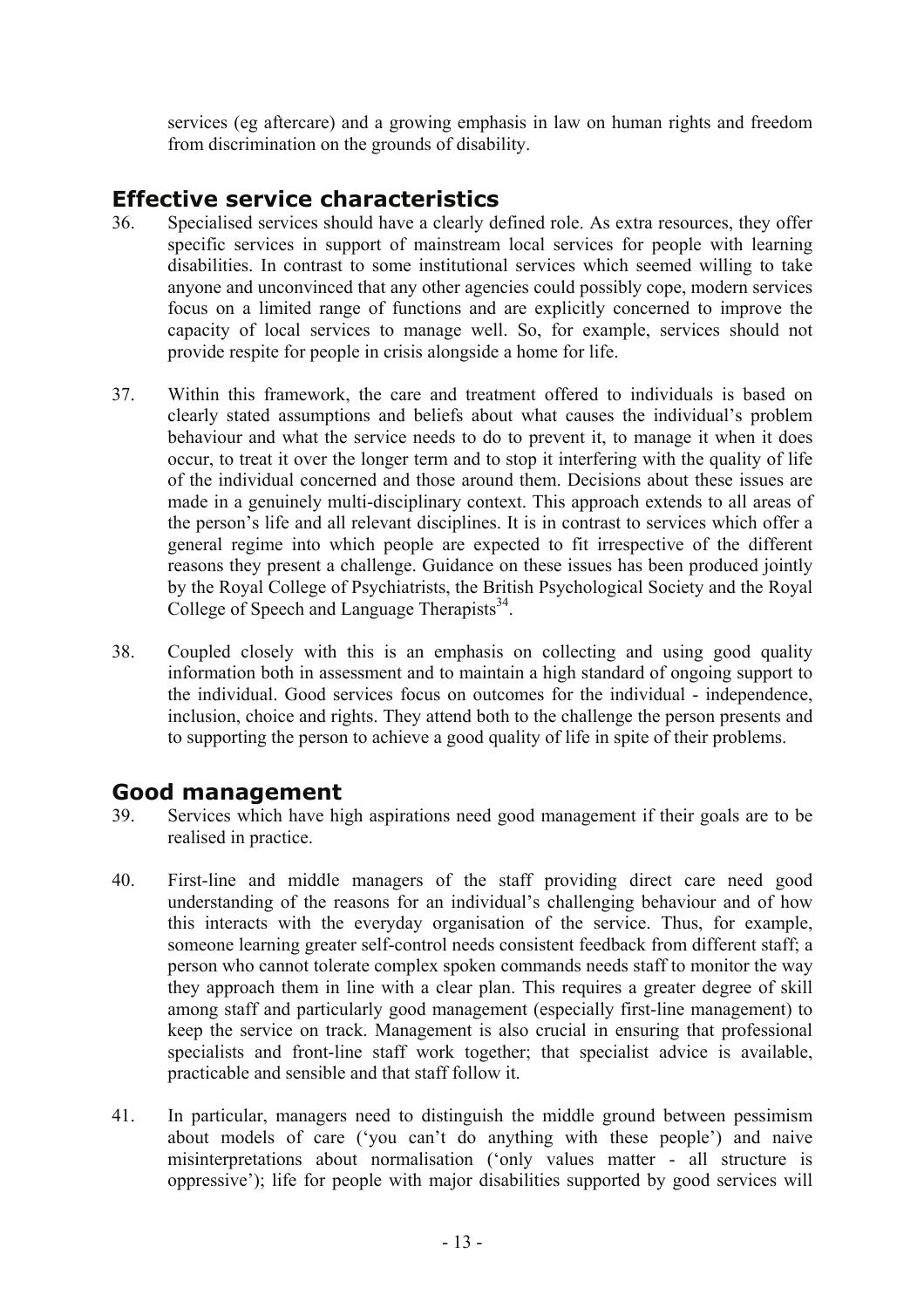often look quite ordinary, but this ordinariness will be the product of a great deal of careful planning and management.

42. Since virtually all services claim to provide individualised care based on the latest assessment methods it is essential that service managers, commissioners and regulators can really discriminate between good and mediocre performance. This can be a particular problem for services providing long-term residential or day care, where a successful service looks like an ordinary home or occupation, when in fact it is a carefully designed and organised service dependent on a great deal of skill and management. It is important therefore to look directly at the lives of the people served (how they spend their time, how much help they get from staff, what relationships they have and so on) and not just to rely on the statements and beliefs the service has about itself.

#### **Investment in relationships and networking**

- 43. The last group of defining characteristics of examples of good practice is that they pay particular attention to the relationships between the service, the users, their families and the staff involved.
- 44. For individual service users, a history of challenging behaviour is also often a history of discontinuity in relationships and of bad experiences in relating to other people. Good services all make particular efforts to involve individuals in their care, to use advocates and to involve family members in person-centred planning.
- 45. These services also invest heavily in training for the direct care staff of the service. Most of this is specially designed in-service training, reflecting some dissatisfaction with the very limited competence in work with people who have challenging behaviour produced by traditional professional training and also emphasising the importance of training all staff, and training them all together as a team. Training includes not only understanding and responding to challenging behaviour but also the organisation of support in the person's home, day or leisure activity to provide good quality care in spite of a person's problem behaviour and in ways which minimise its likelihood and severity.
- 46. Each service also emphasises technical (ie about care and treatment) and emotional support for these staff. Technical support is largely provided from professional staff. The scarcity of some categories of staff (eg clinical psychologists, speech and language therapists) presents an obstacle to wider service development, particularly given the specialised nature of the expertise required. Emotional support, in recognition of the heavy demands that working with people who present very serious challenging behaviour make on staff, is equally important. Good team working, supervision, debriefing and counselling are important. Making good use of this support is also obviously dependent on achieving genuinely multi-disciplinary working.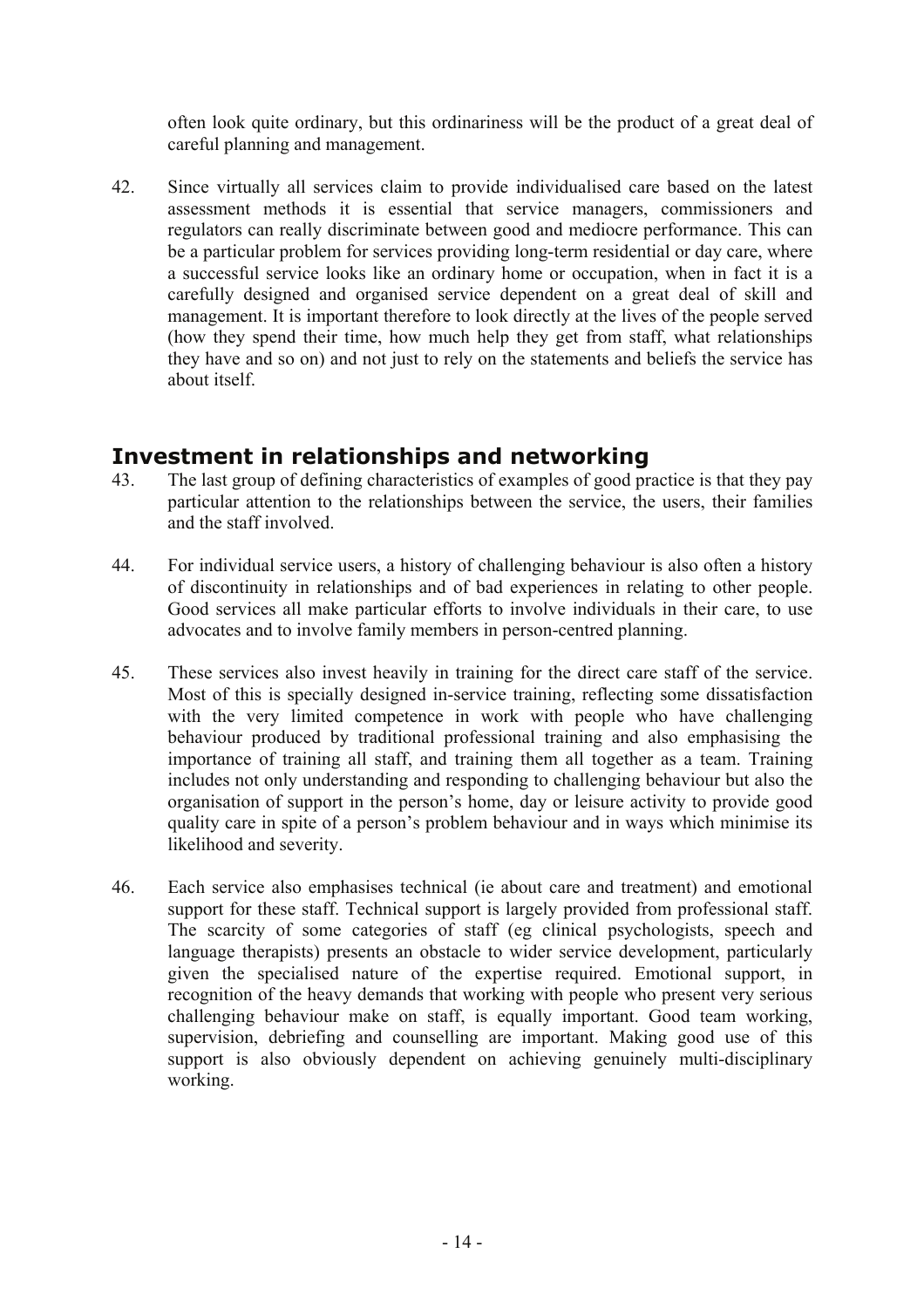# **Service models**

- 47. Most people with learning disabilities whose behaviour presents a challenge to services are already living in the community receiving support from ordinary learning disability services. Those who are not could be, given the right kind of support. Effective support does not require different kinds of service but it does require more skilled staff support that is well organised to meet the person's individual needs.
- 48. Investment is required to achieve two aims:
	- ♦ to develop and expand the capacity of local services for people with learning disabilities to understand and respond to challenging behaviour
	- ♦ to provide specialist services locally which can support good mainstream practice as well as directly serve a small number of people with the most challenging needs.

Thus in practice a local service would include

- ♦ a range of small-scale housing, work, education and other day placements into which markedly different levels of staff support could be provided on the basis of individual need at a particular time
- ♦ a sufficiently skilled workforce to reduce the probability of challenging behaviour emerging or worsening throughout the service, and to provide a pool of sufficient skill to help services work through difficult periods
- ♦ skilled professional advice from a full range of specialists, working in a coordinated and genuinely multi-disciplinary way, and backed-up by good access to generic services (including mental health services)
- ♦ management commitment to and focus on service quality and the staff training and support to achieve this.

#### **Supporting people living with their family**

- 49. People with learning disabilities who have challenging behaviour living at home with their families need two main kinds of service at home:
	- ♦ Practical support. This may include equipment (for example adequate continence materials where the individual uses more than average because of their challenging behaviour), advice and training for family members in how to understand, interpret and manage situations the person finds challenging and staff support to work with the individual and give the rest of the family time to themselves. The results of giving families resources to organise their own support, through self-directed services such as 'In control', seem to be much better than those achieved by traditional home care services provided to older people<sup>65 67</sup>.
	- ♦ Short breaks to give the person and their family time away from each other. A particular problem for people with learning disabilities who present challenges is that, although their needs for a short break may be very high, local authorities may discriminate against them because traditional local respite services find it hard to provide the support required. They may therefore be excluded from short breaks. Commissioners should ensure that opportunities for short breaks tailored to individual needs are available to every family supporting a person whose behaviour presents a challenge at home.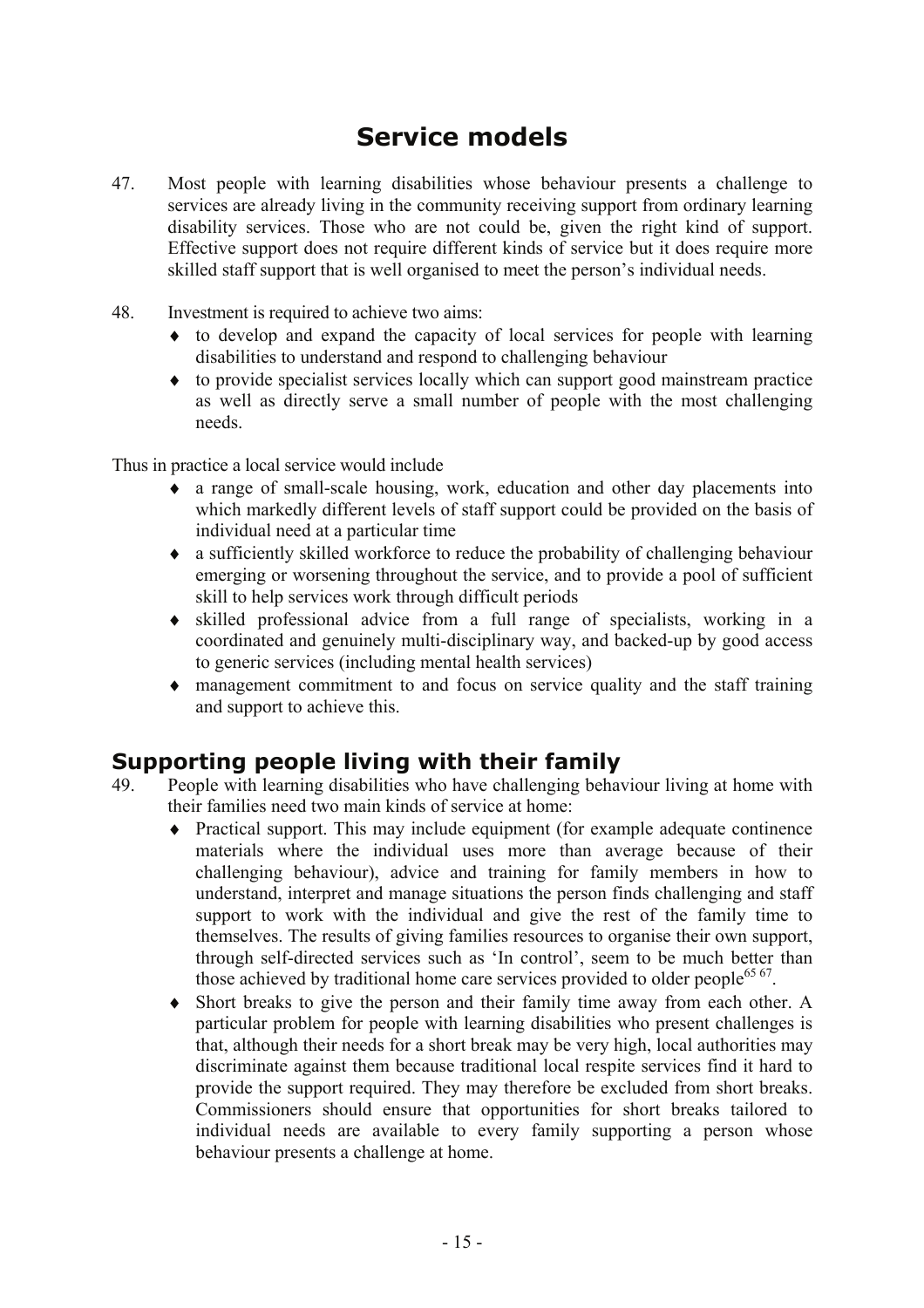### **Supporting people in other accommodation**

- 50. Members of the Committee were persuaded that the best model of residential service was likely to be support to enable people to live in ordinary housing. The available research evidence showed consistently poor quality of life in hospital (whether old or new campus-style hospitals); on other large-group models of care there is little quantitative research but since they share many of the resource and organisational characteristics of hospitals there are no grounds for believing they will achieve very different results. Research since 1993 has confirmed this judgment. Decisions will of course need to be made on the basis of what is best for each individual; but for most people supporting them in a home (their own home or a small residential home) near their family and friends will be the right decision. An important development since the first version of this report has been the recognition of housing rights, so that once people have a proper home they cannot just be moved from one place to another because services have difficulty providing the support they need.
- 51. Direct payments and individual budgets provide important new opportunities to provide housing and support in a way that is tailored to the individual needs of the person whose behaviour presents a challenge. These options should always be considered in planning for individuals.
- 52. The growth of residential homes which specialise in supporting people whose behaviour presents a challenge has not always brought the benefits which research and demonstration projects have shown can be achieved. Some of these services are too large to provide individualised support; serve people too far from their homes; and do not provide people with a good quality life in the home or as part of the local community. Commissioners should stop using such services in favour of developing more individualised, local solutions which provide a good quality of life.
- 53. Although the quality of community-based services varies widely, the factors that make for good services are relatively well-understood and there are many examples of good practice. The key to the difference between good and indifferent community services lies not in resources, but in the quality of management (especially first-line management).

### **Education, work and day opportunities**

- 54. Studies of large-scale development of community services for people with learning disabilities in the United States show that the availability of a day service is associated with successful community placement for people whose behaviour presents a challenge<sup>68</sup>. Whether people are living in their family home or in accommodation with support, they should have access to day opportunities.
- 55. Traditional day centres have limited experience of serving people whose behaviour presents a challenge and, given relatively low staffing ratios, the limited curriculum and the use of large groups these services are in any case likely to face considerable difficulty. In contrast, small-scale alternative day services providing supported employment or innovative leisure or educational pursuits, seem to offer particular promise. This is consistent with the Government's agenda to modernise day services and people whose behaviour presents a challenge are likely to benefit particularly from this programme. Commissioners should therefore purchase day care in these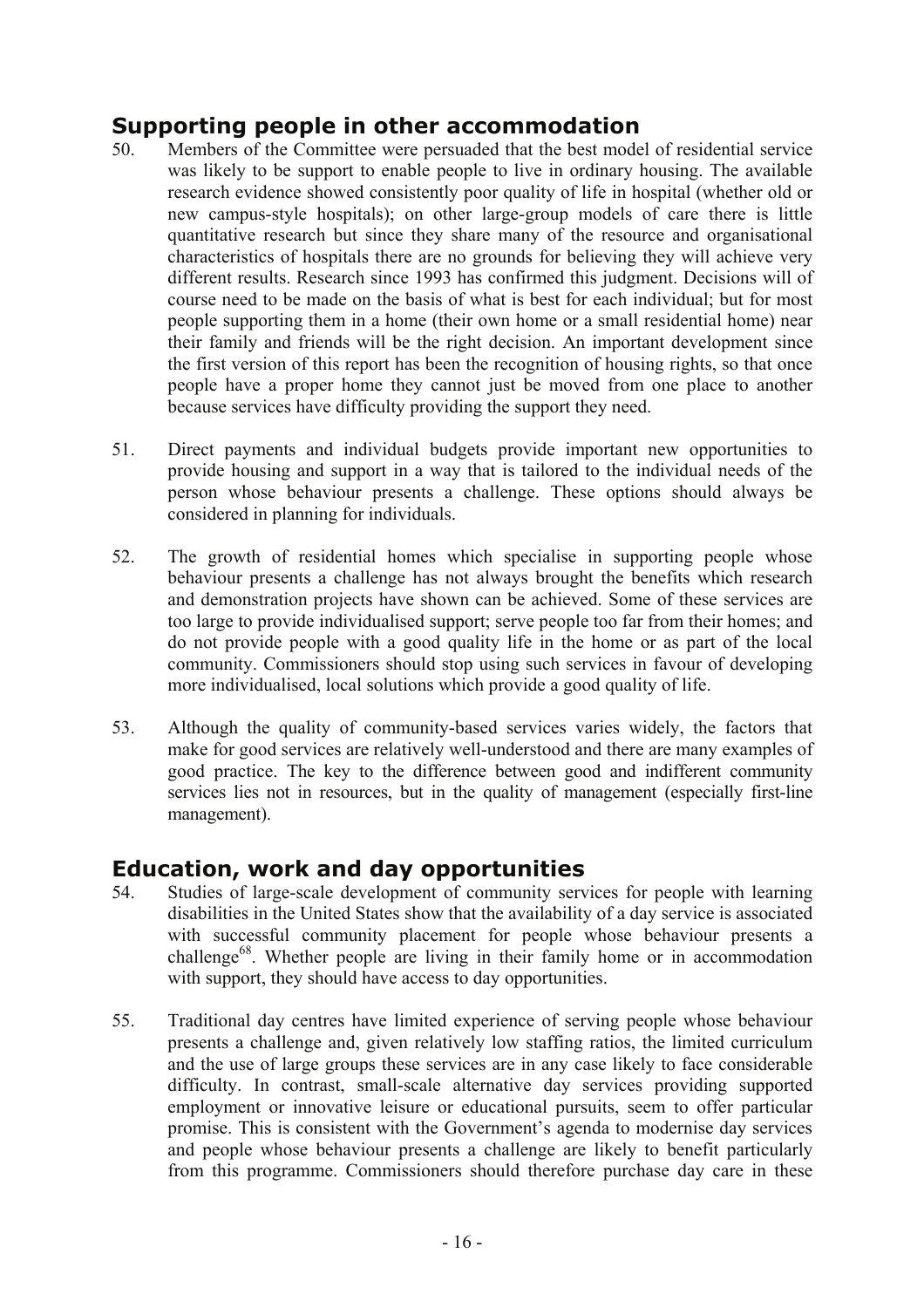kinds of services, rather than in large day centres. Where people are excluded from day services because of their challenging behaviour, commissioners should ensure that they provide alternative day services which can offer good services in spite of the challenges people present.

- 56. People whose behaviour challenges have the same right to continued education as anyone else. Supported access to further education is an important opportunity which should be available to everyone, alongside supported employment and other day opportunities.
- 57. These different options may not be available in each area. If commissioners only purchase services that exist they are likely to perpetuate traditional models. They should therefore take the lead in developing a much wider range of alternative models.

#### **Access to other health and social services**

- 58. *Valuing People* set out a clear framework for people with learning disabilities, including people whose behaviour presents a challenge, using health and social services available to the whole community. It said that the government will ensure that people with learning disabilities have the same right of access to mainstream health services as the rest of the population; that health facilitators will be appointed from each local community learning disability team to support people with learning disabilities in getting the health care they need; that all people with learning disabilities are registered with a family doctor and have their own Health Action Plan.
- 59. In respect of mental health services, it is important that services available to the whole community increase their ability to meet the needs of people with learning disabilities whose behaviour presents challenges and who have a diagnosed mental illness. Making services responsive to the needs of these people is part of making them more personalised and capable of meeting the needs of all parts of society. Within this overall framework, some specialised mental health provision may be needed. The appropriate role for psychiatric hospital services for people with learning disabilities, where these will have a continuing existence, lies in short-term, highly focused assessment and treatment of mental illness. This implies a small service offering very specifically defined, time-limited services. The Department of Health intend shortly to issue guidance on specialist health services for people with learning disabilities.

#### **Specialist support to services**

- 60. The first line of specialist support to people with learning disabilities living with their families, or supported in their own homes or in residential care, is the community learning disability team. This should provide social work, psychiatry, psychology, speech and language therapy, physiotherapy, nursing (and sometimes other relevant disciplines).
- 61. Improving ordinary learning disability services so that they can better support people whose behaviour challenges is not a substitute for proper specialist services. In many areas, additional specialist multi-disciplinary support teams focused on challenging behaviour have been developed, recognising that the intensity and complexity of help required may be more than community learning disability teams can provide. Such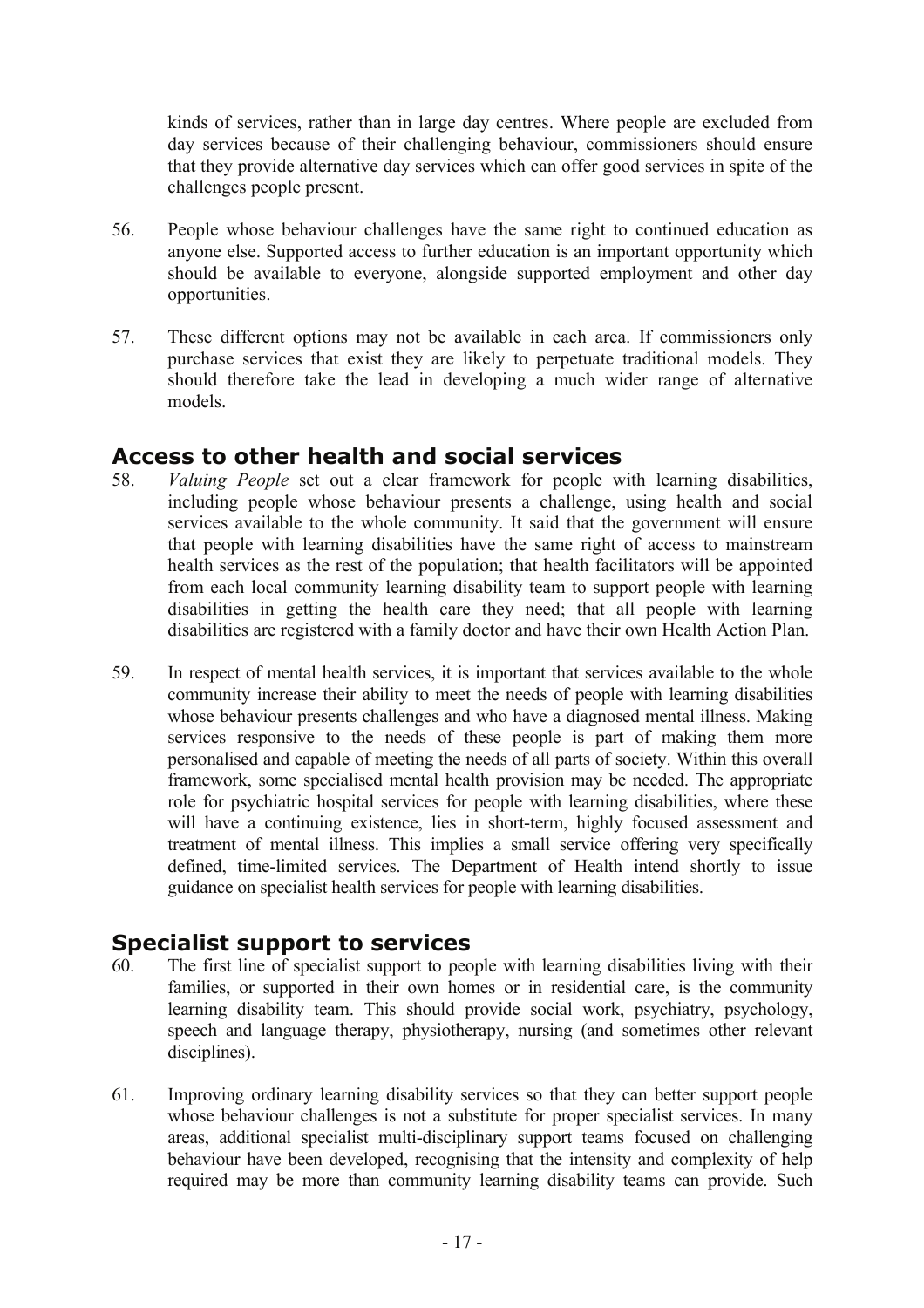services are an essential component of modern provision. Basing their approach on recent research and development, such teams expect to analyse the challenging behaviour in the situation in which it is occurring and develop a package of intervention components which include 'ecological manipulation' (managing the situation to avoid triggering challenging behaviour while still supporting people to engage in meaningful activity and relationships), 'positive programming' (helping the individual learn functionally equivalent alternatives to challenging behaviour to get what they need), 'direct treatment' (responding to the challenging behaviour in a way that will reduce its functional effectiveness) and 'reactive management' (how to work with the person safely during episodes of challenging behaviour)<sup>69</sup>. This kind of approach requires careful, consistent, sustained implementation by staff, often over many days or weeks. They will need to work together as a team, to understand the principles underlying the professionals' prescription so that they can sensibly adapt to changing circumstances, to manage their interaction with the individual and keep careful record of events and incidents.

- 62. Given the level of training, turnover and the prevailing ethos in some services staff are not always able to respond to these demands. A common reaction is therefore a kind of stand-off. Staff providing direct support to people with learning disabilities say that professionals do not understand the practical constraints they face and generate action plans that are impossible to implement. Professionals report that staff are simply not able to carry out the necessary assessments and intervention<sup>70</sup>. They may lower their expectations but thereby risk plans being ineffective.
- 63. The way forward is that specialist services need to use their skills to help managers in service-providing organisations shape up the skill and quality of the service they provide. This requires closer co-ordination between the commissioners paying for services, the managers providing services and the professional specialists advising on the support people need, to ensure that advice is both practicable and is acted upon.
- 64. Given the importance of avoiding poor placement decisions made in a crisis, emergency support for people whose behaviour presents a challenge should be available 24 hours a day, seven days a week. Services that only work 'office hours' or which have waiting lists for support will not be able to provide an effective service to the individuals concerned, their families or the paid staff who support them.
- 65. When crises do occur, instead of the single solution of admission to a 'challenging behaviour unit', there needs to be a pool of staff and money which can be used more imaginatively to meet the particular needs of the situation. Special units fulfil a range of roles:
	- ♦ Short breaks: to give the individual person using services a break from a difficult situation, or to give other residents or family a break from the person
	- ♦ Intervention: to try out new way of working with the individual in a safer situation, to carry out biomedical investigation or to provide a high level of observation
	- ♦ Breathing space: to provide a 'holding area' while a new placement is found

Fulfilling these different roles in the same setting is difficult. If the unit is a long way from the person's home, transferring any benefits of assessment and treatment may be impracticable $7172$ .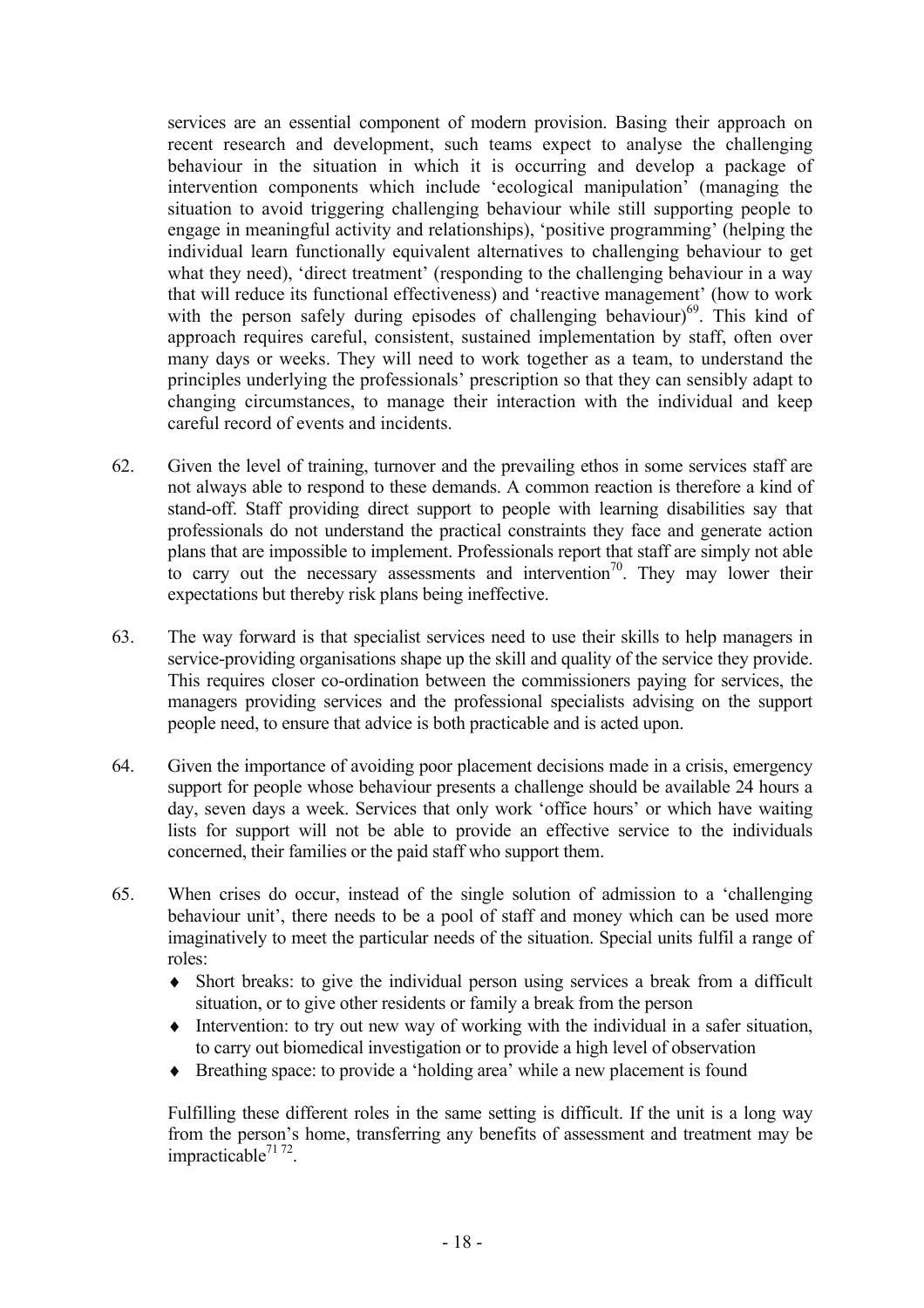- 66. The difficulty of bringing people back home once they have been placed a long way away is so great that every effort should be made to avoid such placement. What is needed is a much wider range of options locally so that the individual needs of the person in crisis can be better met. For example, options for respite can be expanded by
	- ♦ funding a short hotel break for the individual or those they live with
	- $\bullet$  providing more help at home
	- ♦ staying with staff identified as having a particularly good relationship and skills with the individual
	- $\bullet$  spending less time in the house during the day
	- ♦ using a local house or flat before it is permanently occupied
	- ♦ staying in a designated short break care service

Options for intervention can be expanded by

- ♦ Extra skilled leadership/support for staff ('getting back on track')
- ♦ Extra skilled staff ('extra pairs of hands' or 'new pairs of eyes')
- $\triangleleft$  Telesupport; phone or visiting checks
- ♦ Extra help to enable access to ordinary settings
- ♦ Stay in a designated assessment and treatment unit

Options for a breathing space can include

- ♦ Having services available for the individual when needed through proper personcentred planning
- ♦ Staying with staff identified as having a particularly good relationship and skills with the individual while a new property is found
- ♦ Turning property designated to provide individualised short break care into someone's home (and developing new short break places)
- ♦ Having spare capacity in anticipation of growth
- 67. Allocating a budget to be used to fund a much wider variety of interventions than placement in a special unit, often expensive and a long way away, would represent good value for money and good preventative action by commissioners.
- 68. All these elements of good practice are well understood and have been used to support people whose behaviour presents a challenge. However, they are not widespread in services. The central challenge is for commissioners to direct their investment to develop good practice, instead of continuing to fund services which, while they may solve some problems in the short-term, do not contribute to long-term solutions.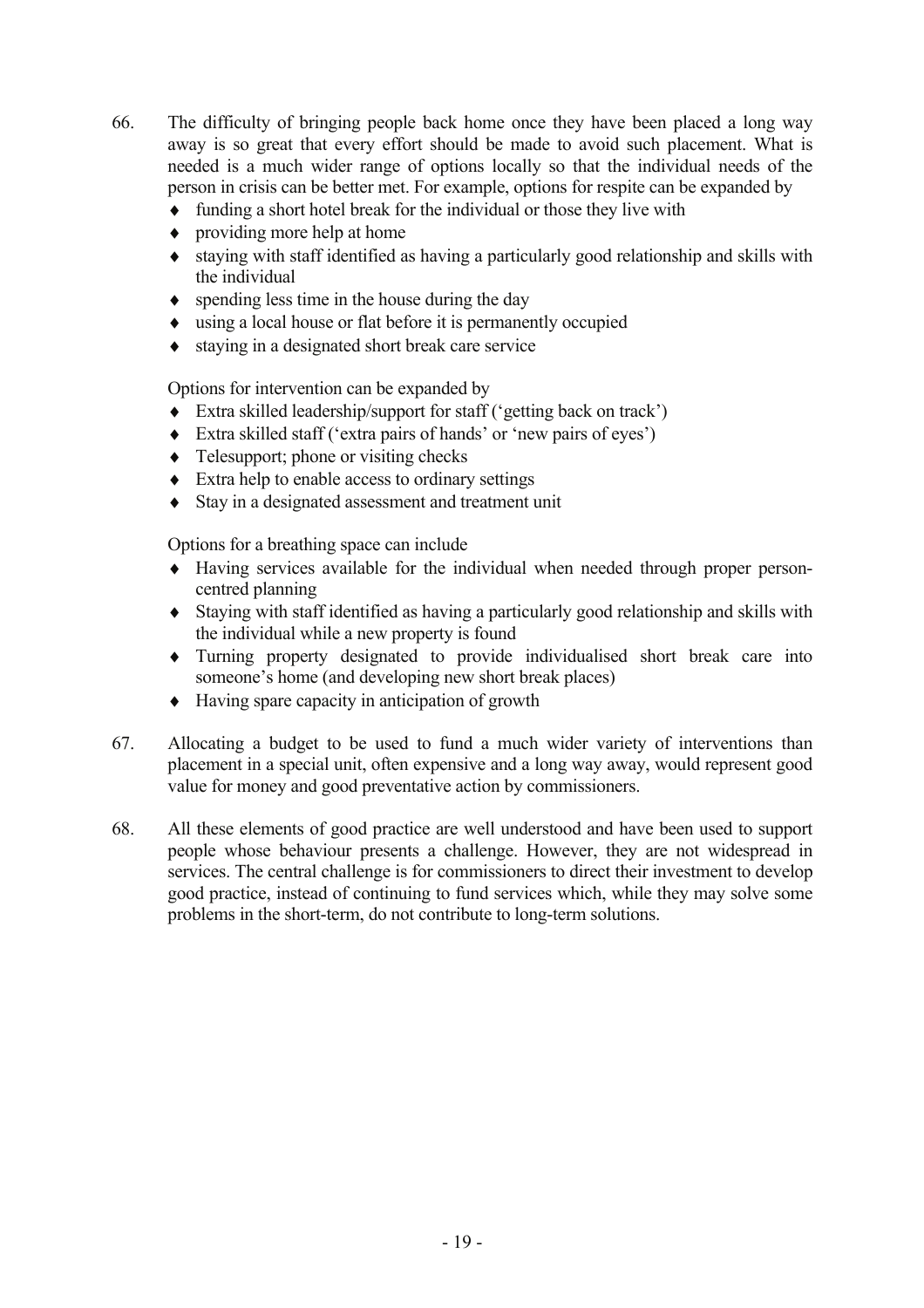# **Commissioning**

69. Combining the different elements of services to ensure that people with learning disabilities whose behaviour presents a challenge are served well is the job of commissioning. Models of good practice have been demonstrated and service providing organisations committed to good practice exist. However, in the period since 1993 development has not kept pace with need. Placement breakdown continues to be a widespread problem in community services; people are excluded from services; assessment and treatment facilities cannot move people back to their own home; some of the placements eventually found are low value and high cost. What is it that commissioners need to do to tackle these problems?

#### **Commitment**

- 70. The Cornwall Inquiry traced the abuse of people with learning disabilities, including people whose behaviour presents a challenge, to lack of focus and commitment by  $commissioners<sup>11</sup>$ . It is therefore worth restating the reasons why commissioners should give priority to these services:
	- ♦ *These individuals have the greatest needs for services*. People with learning disabilities and challenging behaviour present the most complex and difficult problems, both at individual and service organisation levels. Although their numbers may be relatively small, unless services respond well they occupy disproportionate amounts of time and money.
	- ♦ *Quality services achieve marked improvement*. Current research suggests that good quality services already make a substantial difference to the quality of life of individuals whose behaviour presents a challenge, and therefore by implication to their carers and staff. If the characteristics that make these services work were more widespread and better supported by management it would be possible to apply even more of the available knowledge at the individual level and to achieve even better results for individuals.
	- ♦ *Failure to develop local services threatens the policy of community care*. Doing nothing locally is not an option. Out-of-area placements will `silt up' and reinstitutionalisation (through emergency admissions to psychiatric hospitals or via the prisons) will occur. Special institutions and residential homes for people whose behaviour presents a challenge will be expensive but of poor quality and will attract public criticism. Overall, the efficiency of services will decrease because of the widespread lack of competence in working with people who have challenging behaviour. Commissioners will have less control over and choice of services. Individuals, carers and staff will be hurt and some individuals whose behaviour presents a challenge will be at increased risk of abuse. Staff will be at increased risk from the consequences of developing their own strategies and responses and managers will be held accountable where well-intentioned staff operate illegal, dangerous or inappropriate procedures.

#### **Agency responsibility**

71. The development of joint commissioning between health and social services has removed some barriers and in many areas there is a record of health and social services, and to some extent housing, working together to make decisions about services for individuals whose behaviour presents a challenge.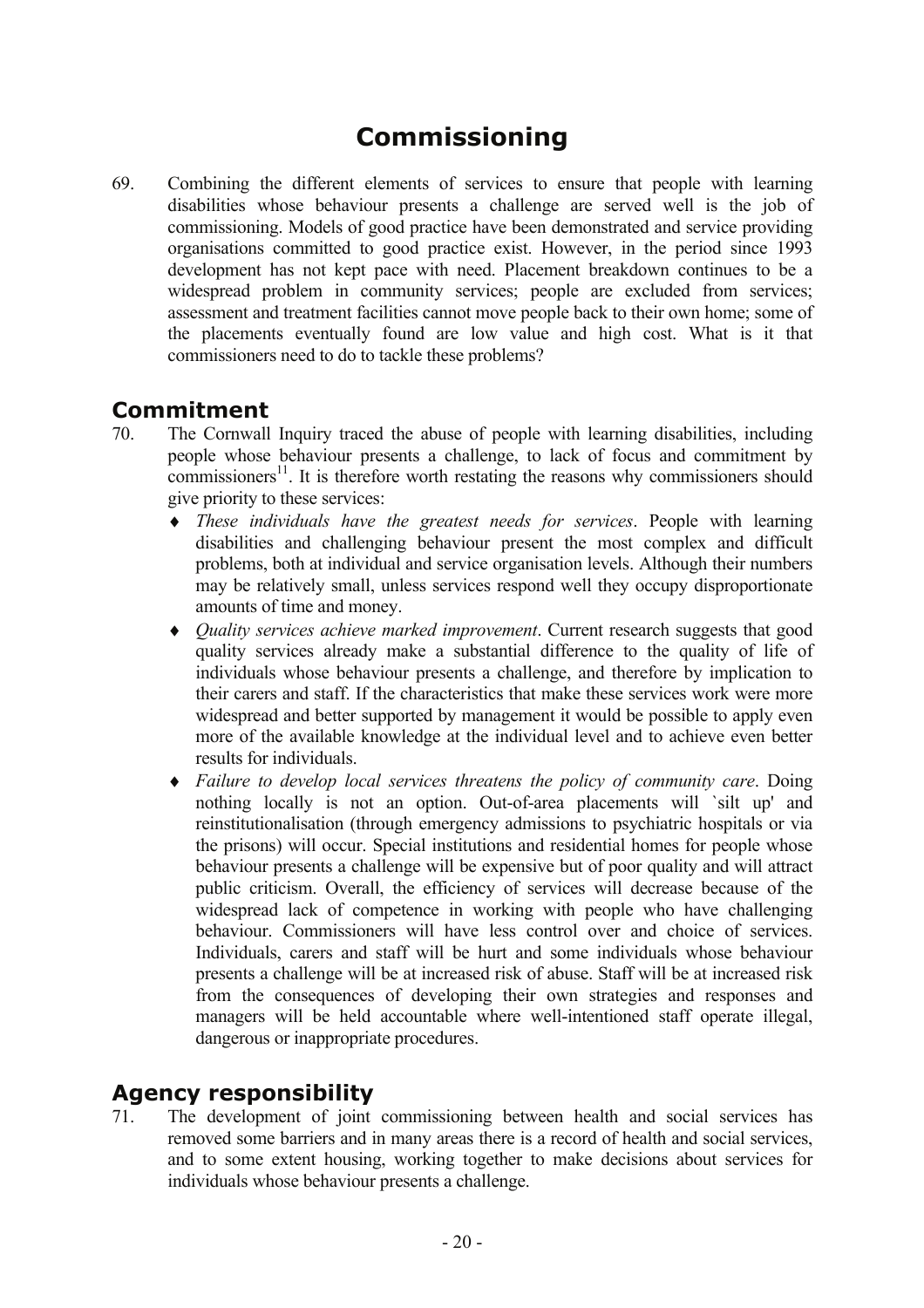- 72. However it is clear that problems remain, particularly in
	- ♦ the perception that there is unilateral withdrawal of Primary Care Trust finance from joint initiatives when there are financial pressures elsewhere in the health service
	- ♦ the reduction of Supporting People finance for individuals with relatively high needs for support
	- $\bullet$  the continued use of residential special schools a long way from home for children given the importance of maintaining local links for services in adult life.

The government is taking steps to improve the co-ordination of policy between the Department of Health, the Department for Education and Skills and the Department for Communities and Local Government to ensure that people with learning disabilities whose behaviour challenges are not disadvantaged. One of the key roles of Learning Disability Partnership Boards is to monitor that local agencies are working together and to report when they are not.

### **Value for money**

- 73. All public services are required to demonstrate value for money. This does not mean providing services at the lowest possible price. Value for money requires a judgement about the benefits and outcomes produced as well as the costs incurred. In the context of challenging behaviour, commissioners should focus on the outcomes identified in *Valuing People* – rights, inclusion, independence and choice – as well as on the specific treatment of challenging behaviour. Commissioners should also consider adopting a Charter for people with learning disabilities who have challenging behaviour such as that in Appendix 2. At service system level, value for money needs to be demonstrated by the low number of placement breakdowns and of out-of-area placements.
- 74. Given that many services performing quite differently use the same language and make the same claims it is particularly important that commissioners are able to distinguish good outcomes from window-dressing. In particular, careful scrutiny is required of expensive services which appear to provide containment rather than a good quality of life: such low-value high-cost services should be replaced by better alternatives.
- 75. In considering costs, commissioners should take account of the hidden costs of failure to develop local services, such as the costs of handling crises and placement breakdowns (Figure 1). They should also pay attention to the financial and other costs borne by carers and should avoid increasing the burden on carers by reducing levels of service. As one parent said

"They never think about the costs of not doing it"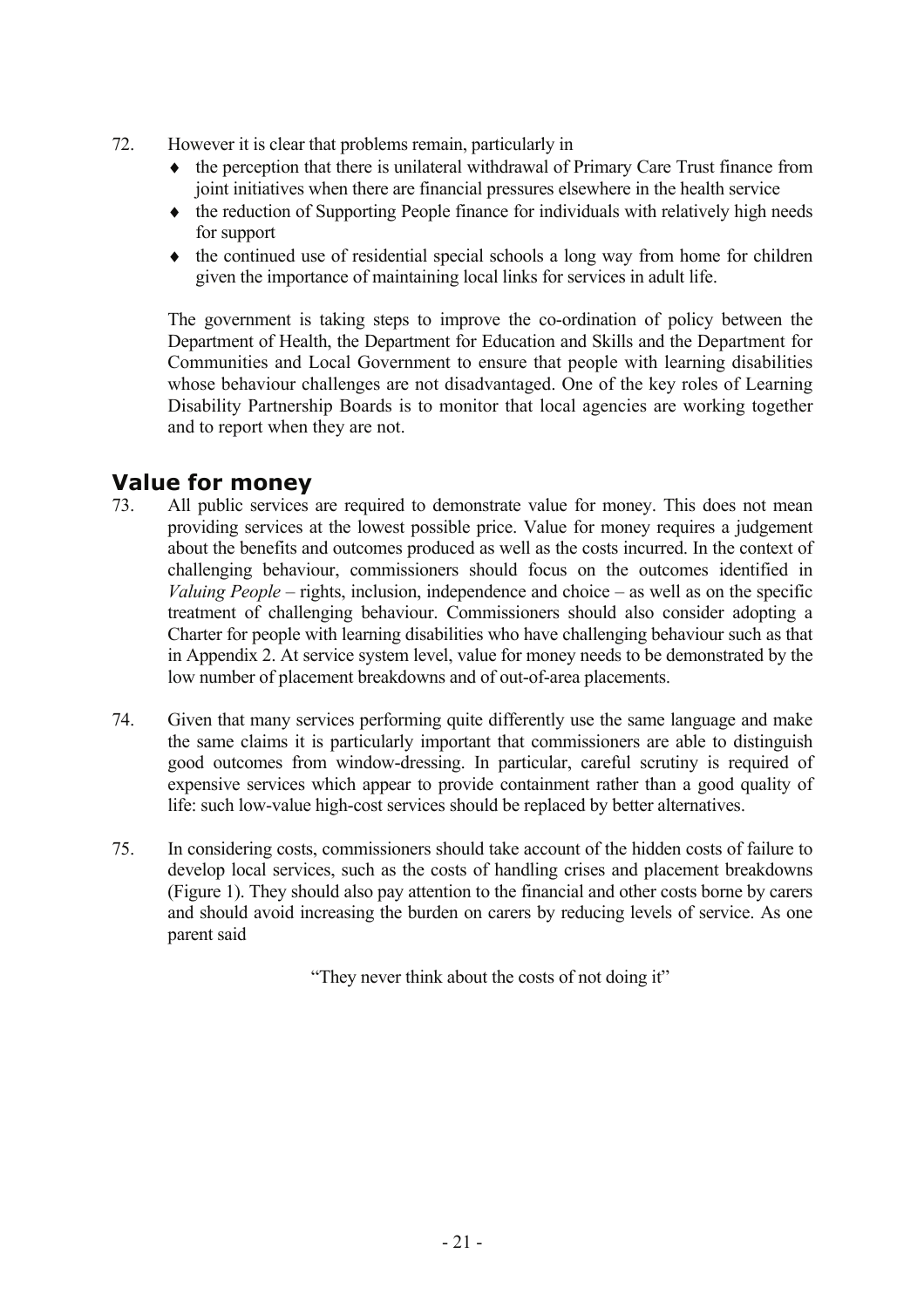#### **OUT OF AREA PLACEMENTS**

**USERS, CARERS AND STAFF HURT CARERS LEFT TO STRUGGLE ALONE STAFF DEMORALISED INCREASED RISK OF ABUSE BAD CARE PRACTICES** 

**CRISES AND PLACEMENT BREAKDOWNS REINSTITUTIONALISATION 'SILTING-UP' OF SPECIALISED SERVICES** 

**LESS CHOICE AND CONTROL OF SERVICES LOWER EFFICIENCY PUBLIC CRITICISM** 

**The hidden cost of failing to develop local services** 

Figure 1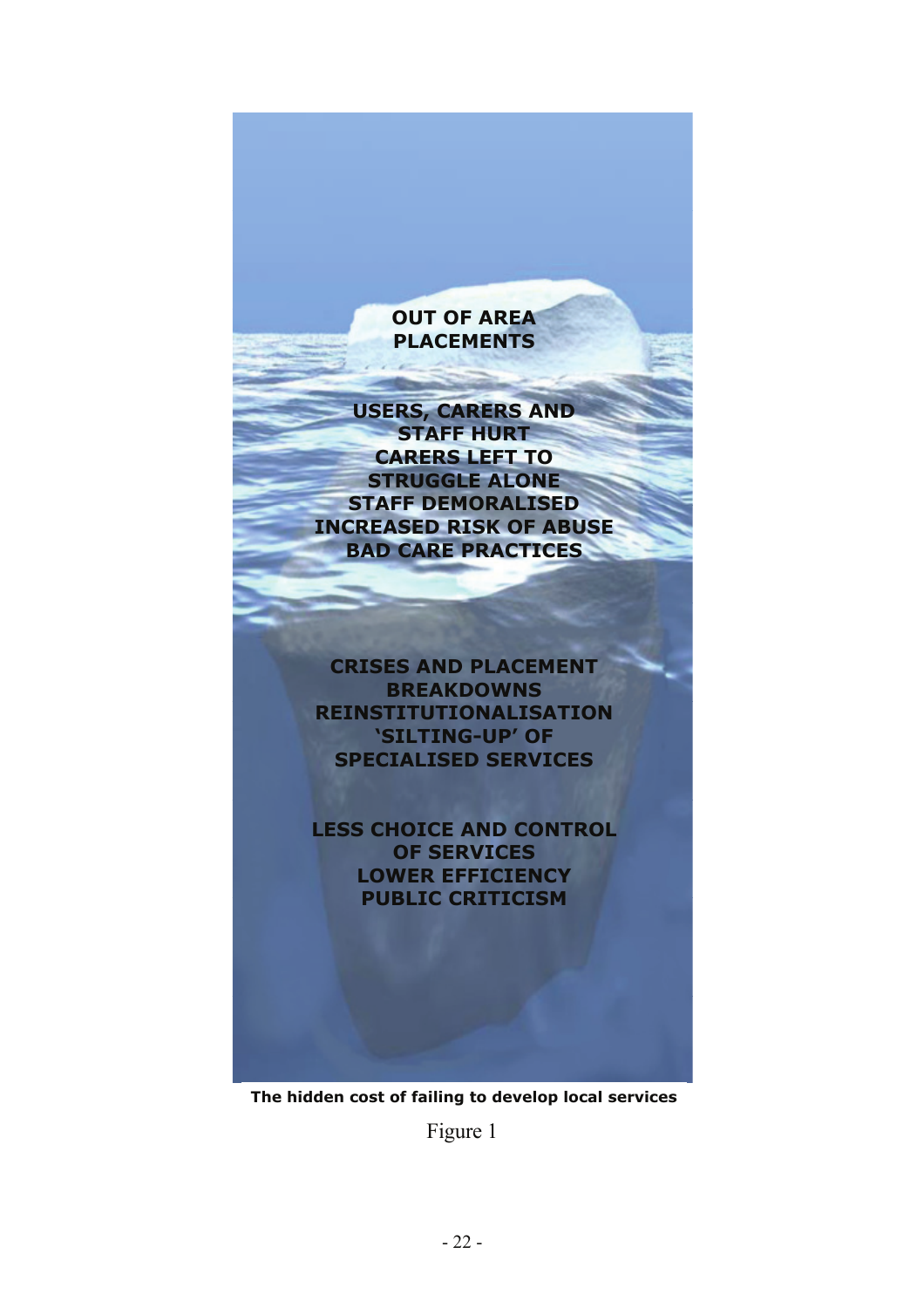- 76. Commissioners should individualise costs to remove the confounding effect of averaging across clients and settings. In the short-term, they should certainly look to redirect resources from relatively expensive out-of-area placements to local service development, although it is clear that a very small number of individuals will be very expensive to serve wherever they live and it would be naive to expect cost savings as a matter of course. Such transfers will also incur the development costs of new placements and the transitional costs of replacing out-of-area with local provision. These cannot be avoided if the job is to be done properly.
- 77. They should also take care to identify all the current expenditure. It may be that adequate services for people whose behaviour presents a challenge will take more resources than currently allocated (since there is no logical basis to existing resource levels) but there are probably more resources in use than is apparent at first. For example some agencies spend substantial amounts of contingency reserves held at agency level on this group, while failing for want of money to develop the local capacity to serve.
- 78. It is already clear that most people using self-directed services find they provide much more value for similar costs<sup>65</sup>. Making this option available to more people with learning disabilities whose behaviour presents a challenge is therefore important.

### **Service development**

79. Current commissioning practice is too reactive. The problems are summed up in this mother's account of her family's struggle to get services for her son:

> "At a fairly early stage, it was recognised that he was difficult. No one knew quite what to do. Education just wanted to put him somewhere at minimal cost. They took ages to go through bureaucratic processes either complete incompetence or delaying tactics. Eventually they agreed a residential school placement and told me to find somewhere. Once he was there [over 250 miles away], they had no interest, sending a representative maybe three times in 10 years. When he was 15 I wrote to social services to tell them about him and ask them to plan for his return. They wrote back and said he was not their responsibility until he was 18. The default position was to find a residential home somewhere willing to take him. Setting up a new local service to meet his needs was not an option. The reasons for the lack of local service development are that it is too complicated, there is no set-up funding, no one to take responsibility for leading it - care managers know there is a need, but can't make it happen. Separate children's and adult teams are not helpful; children's team don't have responsibility beyond 18/19, so don't plan; adult teams are already overworked, so don't want to take responsibility before they have to. There is a culture of crisis management and a lack of creative thought. This all seems very negative but there are some good people trying to change things - but the odds are stacked against them. There is no strategic plan – it is all haphazard and disjointed."

80. At present, in many localities, too few service providers can support people with moderate to severe challenging behaviour well. Many commissioners have typically purchased services on the basis of lowest cost in the short-term, without considering the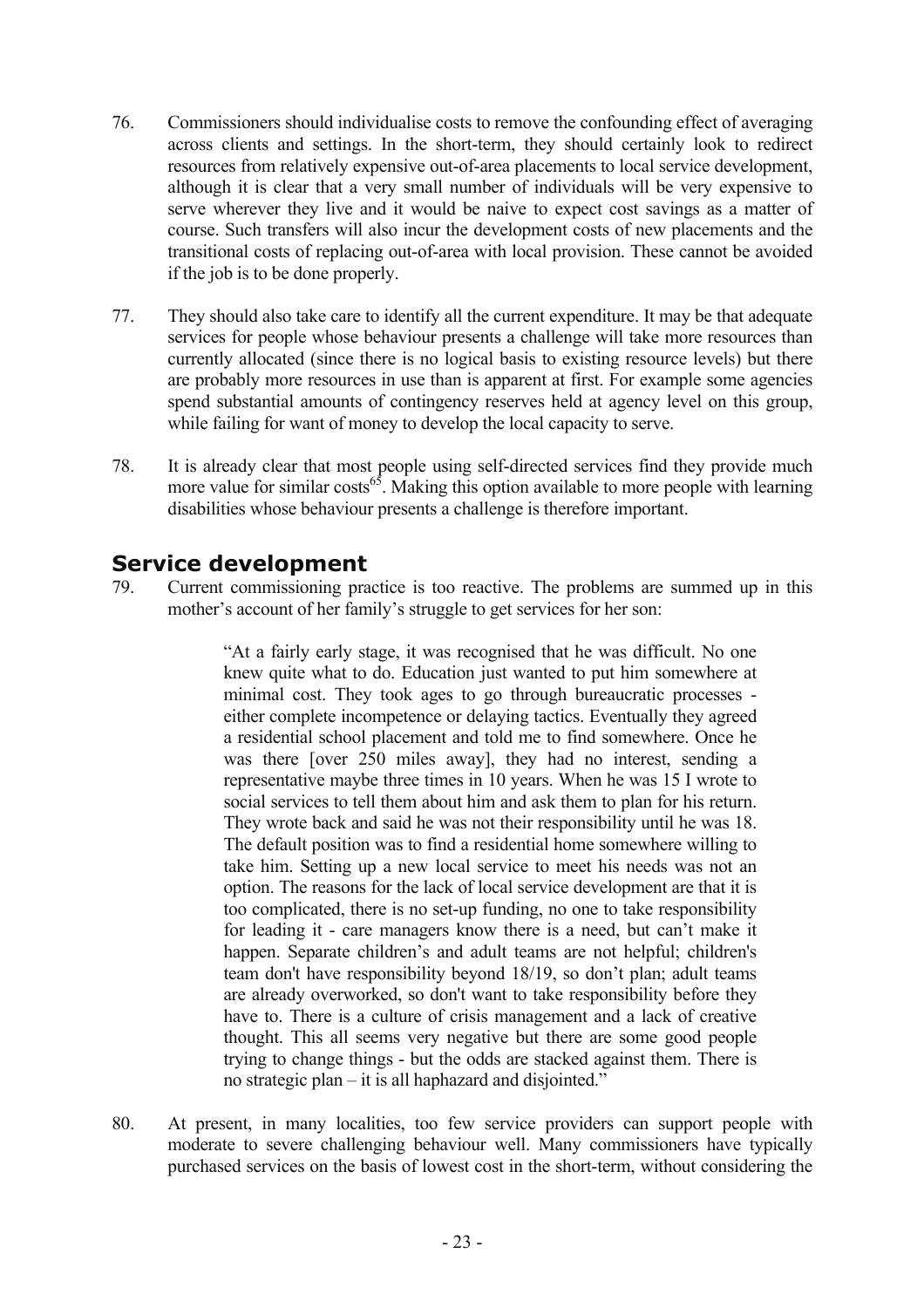long-term effects when things go wrong. Instead they need to work with service providers who are committed to developing the capability to serve people well in spite of their challenging behaviour and who can provide services locally. This will entail longterm partnerships between commissioners and service providing organisations.

- 81. This will mean proper planning for individuals well ahead of them needing services. The Government has emphasised the importance of transition planning and has promoted a new project to help councils use person-centred planning in the transition process<sup>73</sup>. Nowhere is this more important than in the service of people whose behaviour presents a challenge. It is inexcusable that councils, responsible for provision of services to both children and adults, should not have well coordinated transition planning arrangements.
- 82. Planning ahead is required for everyone. As a priority, councils should fund the independent advocacy and co-ordination required to ensure at least that every person whose behaviour presents serious challenges to services has a proper person-centred plan for the services they need now and in the coming years. Planning ahead also implies building in some capacity in the system to cope with demand as it emerges, rather than waiting until crises occur.
- 83. Person-centred plans need to be translated into action. Councils should therefore strengthen their commissioning to combine expertise about challenging behaviour with the ability to actually develop the services needed. This is required at both strategic and operational levels. At strategic level, Councils should
	- ♦ *Garner resources*: work with other relevant agencies to identify all current expenditure on learning disability, including resources accessed in emergency or crisis, and obtain agreements to pool these resources and to work together to improve outcomes for people whose behaviour presents a challenge.
	- ♦ *Audit provision*: find out which services are good at supporting people whose behaviour presents a challenge and which are not, and why.
	- ♦ *Assess need*: find out how many people have behaviour which presents a challenge, including
		- Young people approaching transition from school
		- People placed in the area funded by other authorities
		- People living at home not receiving services
		- People placed out-of-area
	- ♦ *Develop partnerships*: work with provider organisations who are committed to developing good services to support people whose behaviour presents a challenge to agree commissioning and funding arrangements that will achieve value for money while sustaining investment and development in local services.
	- ♦ *Plan services*: forecast the amount of new housing, day opportunities and support that will be required in the years ahead; map the staffing and staff training implications of this; and plan how this will be financed.
- 84. At operational level, councils should
	- ♦ *Create service development resource*: identify people who know about challenging behaviour and services, to work with people to implement their person-centred plans. Such a team should combine aspects of commissioning and care management and work alongside professionals providing specialist support.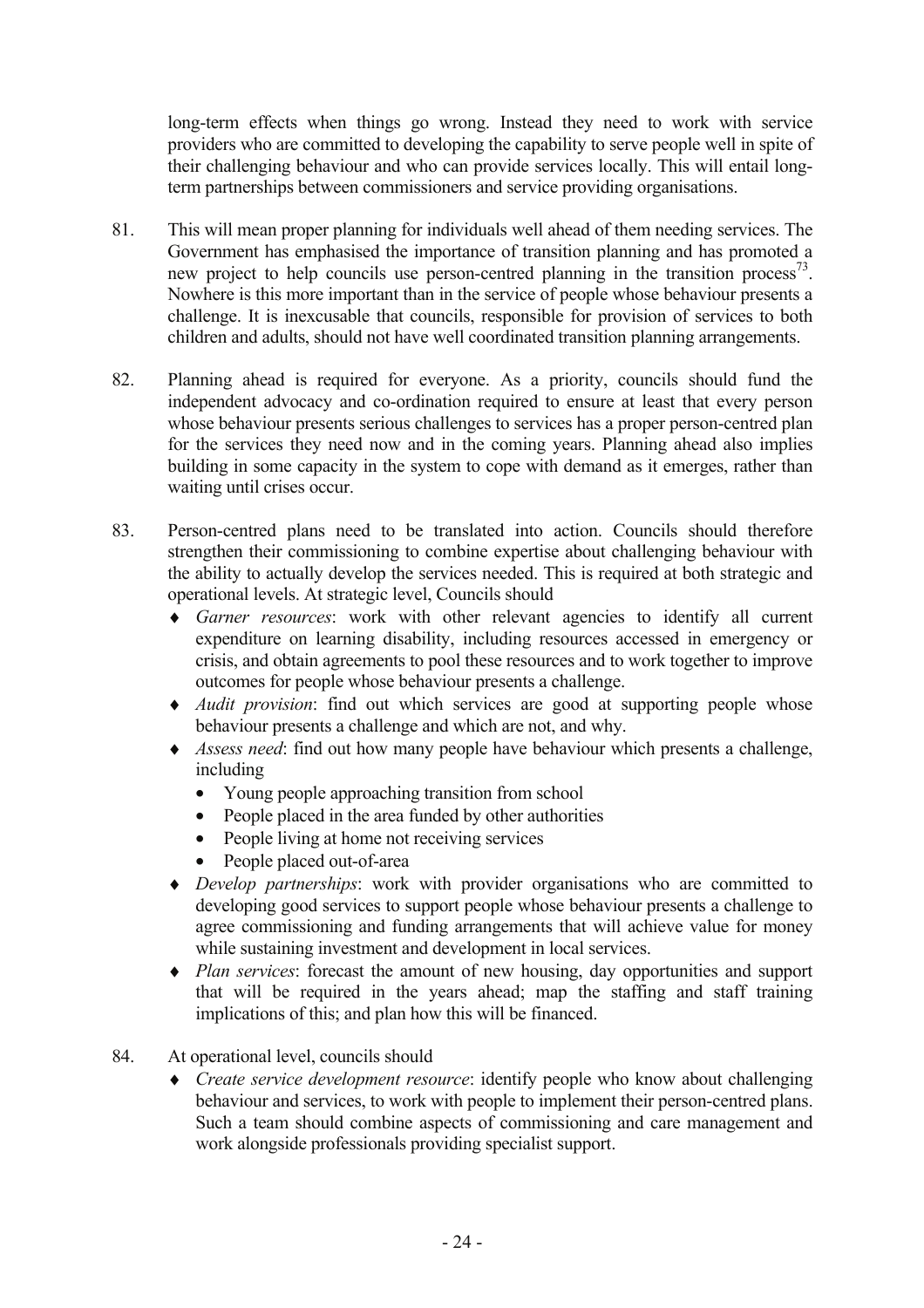- ♦ *Identify people as a first priority*: these should be people whose behaviour presents a serious challenge to services, focusing on those people where problems are serious enough that intervention could make an important difference but where the context is supportive enough to allow the greatest impact.
- ♦ *Develop services*: support the person-centred planning process for these people and deploy resources to implement the plans developed.
- ♦ *Provide back-up*: notice when problems being to emerge (before they reach crisispoint) and intervene to provide moral and material support to sustain arrangements through difficult periods.
- ♦ *Extend development to more people*: as successful arrangements become established, take on the support of additional people.
- 85. Recognising the fragmented nature of service provision, it is important that commissioners encourage provider cooperation and mutual support. For example, if a particular service enters a difficult period in which several staff are injured it is important that they can call on other staff of comparable levels of skill to help get through the difficulties. At present, services tend to work in isolation and even if staff could be borrowed from other local providers, they would be unlikely to have the knowledge and skill required in the more specialised service. Small-scale services have to work together if they are to be sustainable.
- 86. The role of the National Health Service is to support this process of service development. This means that health bodies should
	- ♦ Keep contributing the financial resources needed to sustain the transfer of specialist learning disability services to Councils.
	- ♦ Not undermine the strategy set out in this report by commissioning poor-quality services, especially out of area, themselves.
	- ♦ Continue to provide sufficient levels of the professional support required to sustain good practice in community based services.
	- ♦ Provide specialist psychiatric assessment and treatment on a short-term basis, but only as part of an integrated pathway of care for the individual that gets them back into the community.
	- ♦ Enable fair access to generic health (including mental health) services for people with learning disabilities whose behaviour presents a challenge to services.

### **Staff training**

- 87. A key contribution to local capability is that staff working with people whose behaviour presents a challenge have adequate training. Many services at present attempt to deal with the challenge they face by adding more and more staff at greater and greater cost. Instead, commissioners should fund higher levels of skill through training. All services will need staff who have enough understanding of the causes of challenging behaviour to prevent it arising or getting worse. This means that they are trained in person-centred approaches, including
	- $\triangle$  *Person-centred active support*<sup>74</sup>
	- ♦ *Positive behaviour support75*
	- ♦ *Total communication approaches76*
	- ♦ *Recognising and responding to mental health problems77*
	- ♦ *Person-centred planning61*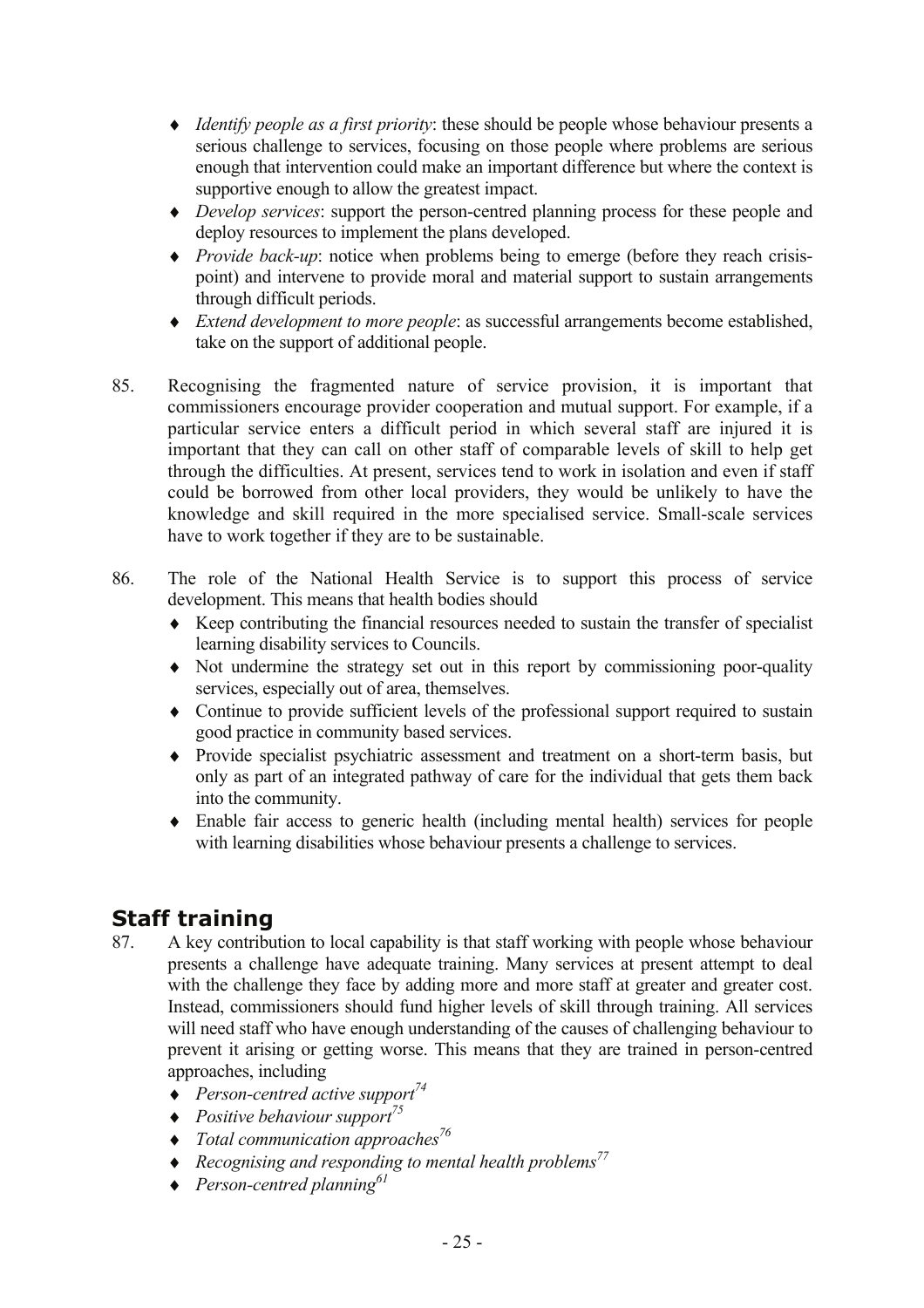- 88. There has been a substantial growth in training in 'reactive management' (see paragraph 61) through training in physical intervention<sup>78</sup>. The risk of training staff in physical intervention without training in the preventative approaches listed above is that staff will use them when prevention was possible, with consequent damage to the person's quality of life. Training in physical intervention should always be based on training in personcentred approaches.
- 89. A consistent message from service-providing organisations is that the present emphasis in National Minimum Standards on achieving targets for numbers of staff trained at National Vocational Qualification level 2 is not helpful. NVQs are seen as too general, and too heavily influenced by assumptions relevant to services for older people, to be as useful as they should be for staff supporting people with learning disabilities whose behaviour presents a challenge. The Learning Disability Awards Framework is not sufficiently flexible to allow priority to the needs of this group of service users. Using almost all the available funding to train staff at the most basic level makes it harder to meet the needs of people whose behaviour presents a challenge now.
- 90. New proposals, being developed by the Valuing People Support Team and Skills for Care, for Learning Disability Qualifications to replace the Learning Disability Awards Framework and development of the content of NVQs will provide a more flexible route for front-line staff. Greater emphasis ought to be possible in this new approach on the skills needed to work with people whose behaviour presents a challenge.
- 91. Good models already exist to pool local resources to provide training at this level for staff from all agencies involved in serving people with learning disabilities. For example, in Cambridgeshire, staff from any organisation working with people whose behaviour presents a challenge can take part in training provided locally to help them improve their practice.
- 92. There is also a need for training at a more advanced level, particularly for first-line managers and for members of special challenging behaviour support teams. Examples of this are degree and postgraduate level courses provided at, for example, the Universities of Kent, Manchester and London. These are typically multi-disciplinary courses which aim to integrate person-centred approaches with specialist knowledge of challenging behaviour and mental health needs. The Sector Skills Councils should support service development by recognising more specialised and advanced courses in challenging behaviour and specialised training at a more advanced level than NVQ2 should be a requirement where people present challenging behaviour.

### **Support for local agencies**

93. The Commission for Social Care Inspection and the Healthcare Commission have responsibilities for regulating and improving the quality of services received by people with learning disabilities whose behaviour presents a challenge and for the quality of commissioning. These Commissions plan joint work in learning disabilities which will include a focus on the issues raised in this report. The Department of Health also provides support through the Valuing People Support Team (part of the Care Services Improvement Partnership) to assist local authorities and health bodies to improve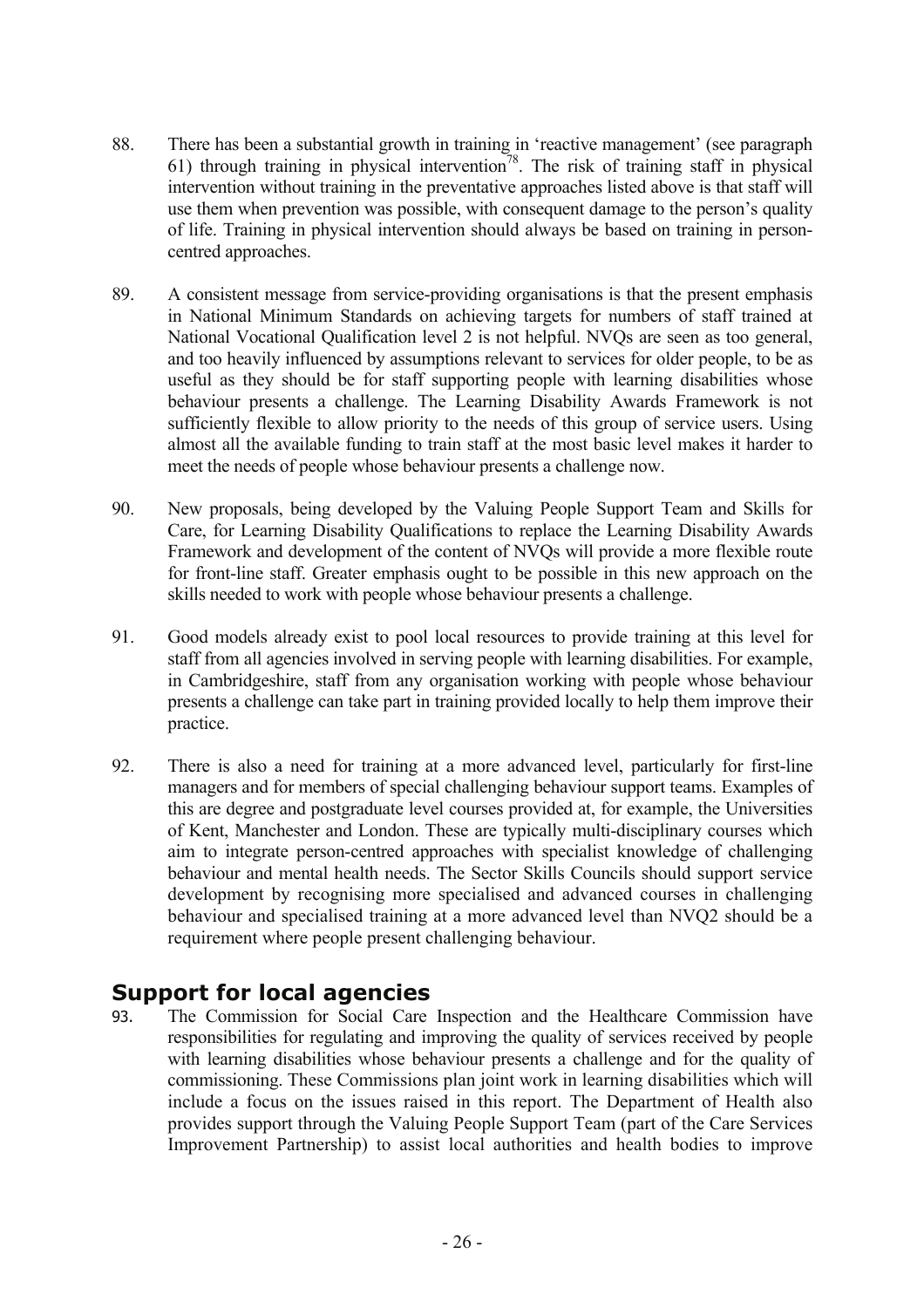services. The Valuing People Support Team plans a programme of work to support implementation of the recommendations of this report.

- 94. The Department of Health has also provided guidance on commissioning for health and wellbeing<sup>79</sup>. This identifies eight steps towards effective commissioning, viz.
	- $\triangle$  Putting people at the centre of commissioning
	- ♦ Understanding the needs of populations and individuals
	- ♦ Sharing and using information more effectively
	- ♦ Assuring high quality providers for all services
	- ♦ Recognising the interdependence between work, health and well-being
	- ♦ Developing incentives for commissioning for health and well-being
	- $\triangle$  Ensuring local accountability
	- ♦ Building capability and leadership.

The proposals made in this report are consistent with these steps and provide a more detailed statement of what is required to achieve effective commissioning of services for people with learning disabilities whose behaviour presents a challenge.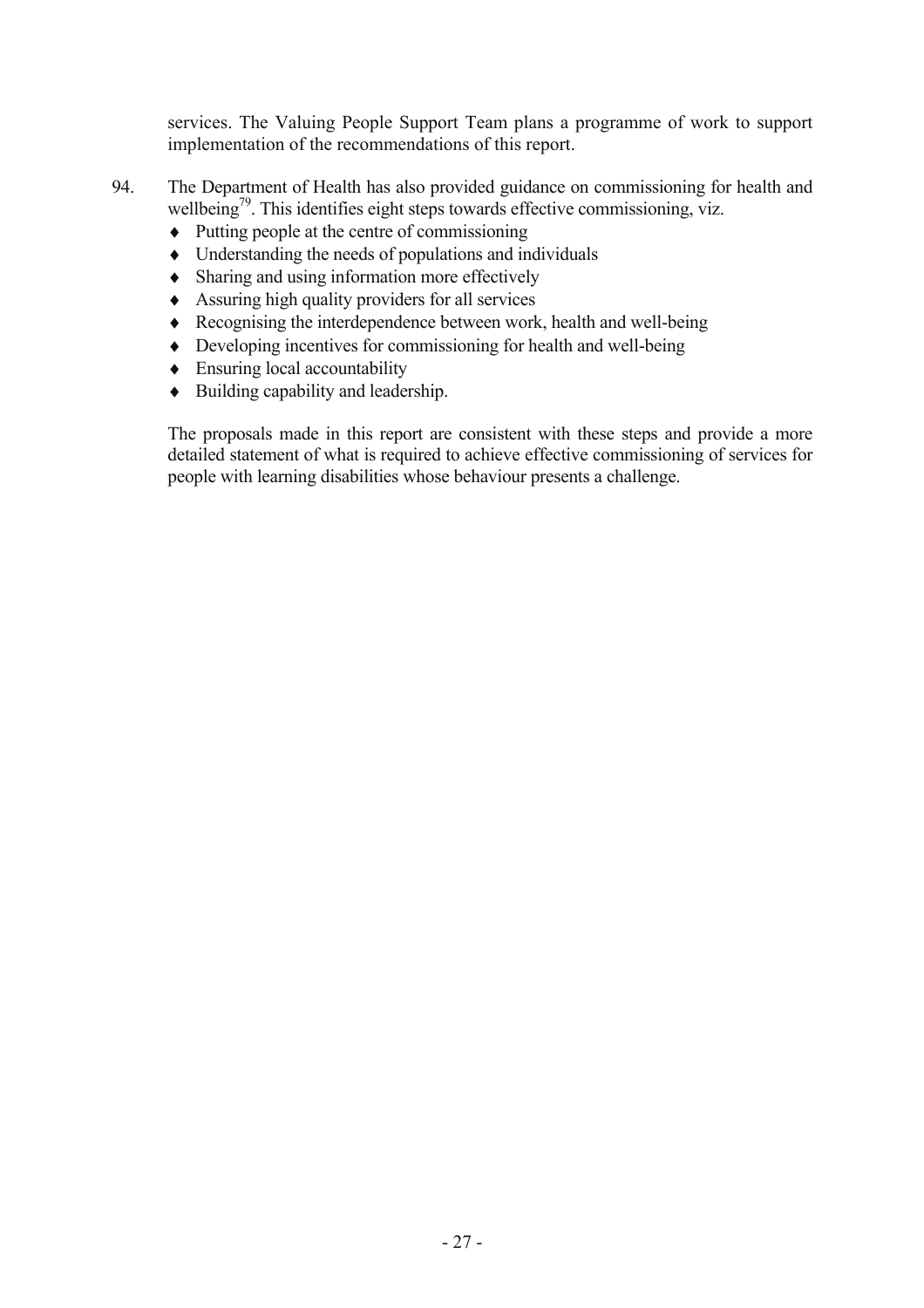# **Conclusion**

- 95. In the first version of this report, it was argued that challenging behaviour was an acid test of the policy of community care. Whether community services continue to get better depends in part on how they respond to challenging behaviour, not just in the small number of people who present exceptional problems at any one time, but throughout their service. If they develop the capacity to work with people who present challenges in small, local services they will keep the size of the problem to a minimum and they will provide a good service to individuals in both their mainstream and specialised services. Developing good local services will not be cheaper, overall, than institutional care but it will be more efficient because it will achieve more. If local services are not developed then a trickle of expensive out-of-area placements will become a rush as more people are excluded from mainstream community services by being defined as unmanageable in the community. Large amounts of money will be tied up in buying less good services. The policy of community care will be said to have failed.
- 96. Although the overall policy of replacing institutional care with better services in the community has worked, people with learning disabilities whose behaviour challenges are among those most at risk of services breaking down. More needs to be done to improve the capacity of learning disability services to support people who present challenges. Service models are available to do this and there are new and exciting opportunities provided by self-directed services and individual budgets. The critical factor now is to change the nature of commissioning to build and sustain the capacity to meet the needs of people in each area.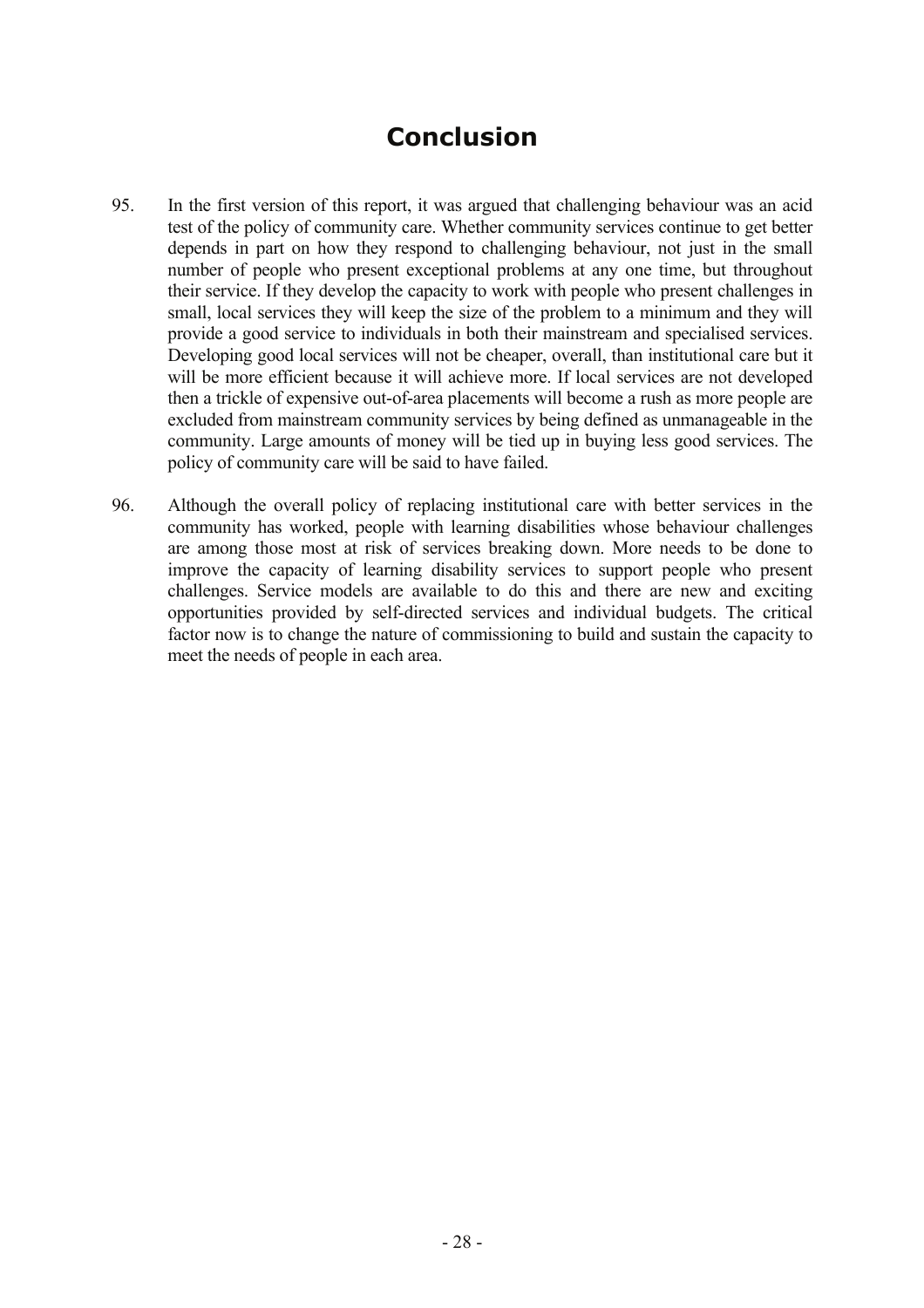# **Appendices**

### **Appendix 1 Illustrative examples of individual situations and service responses\***

Michael Langley is 21. He had been behaving in an odd and antisocial fashion since puberty, and was diagnosed at age 17 as having a mental illness in addition to a learning disability. When his behaviour became too severe to be managed at home he was sent to a distant mental handicap hospital despite his and his parents distress. He remains there whilst his parents try desperately to get their large city to provide a local service.

June Pearson, age 25, had often been sent home from school because she harmed herself, including running through windows and attempting to throw herself downstairs. Individual work from a local specialist challenging behaviour team revealed that she had been sexually abused and needed psychological treatment. Because she disliked large groups of people she behaved better in a small alternative day service. Four years later none of the original behaviour occurs and no new challenges have emerged. Treatment still continues whilst she leads her new life.

Samina Hirag presented severe behavioural difficulties at age 11, and was sent to a long stay hospital at 14, where she spent 19 years, often in a locked ward. An attempt at resettlement resulted in behaviour such as urinating in other people's beds, smearing faeces and minor criminal offences. Staff from a specialist assessment and treatment unit were able to diagnose and stabilise a long standing mental illness and reduce the behavioural difficulties. This work is being successfully continued under a Guardianship Order in a community setting.

Victoria Macconi, who cannot speak, unpicks clothing, curtains and carpets when she is in a situation she dislikes. Despite good evidence that the behaviour disappears in a preferred setting, managers are still searching fruitlessly for a way to modify her behaviour in the unsuitable setting, owing to the difficulty of funding an alternative.

Adam Brown, who has a severe learning disability, had to leave home at the age of 12 because his mother could no longer handle his aggressive outbursts after his father left them. 10 years later he is living in a staffed house nearby and has supported work in a canteen. Constructive individual work has enabled a new relationship with his mother to begin. Now they are helped to spend time together at weekends and are planning occasional overnight stays.

Staff in a small house have tried for 3 years, with some success to modify the eye poking behaviour of Winston Attwell. Without support from their manager however, including access to specialist behavioural treatment and meaningful day activity, they are becoming disillusioned and Winston's behaviour is deteriorating.

George Benson is 19 and had attended a special school because of his learning disability. He set two fires in his group home. He was held on remand in prison whilst alternatives to custody were sought. During this period he was bullied and sexually assaulted and now suffers from severe post traumatic stress disorder. The Court is exasperated by the failure of local services to respond, yet do not wish to release him in the absence of support or without the possibility of specific treatment for his fire-setting. After 8 months on remand the health authority agreed to fund his transfer to a specialist assessment service. He was transferred under Section 35 of the Mental Health Act (1983).

 $\overline{a}$ 

<sup>\*</sup> These are not the individuals' real names.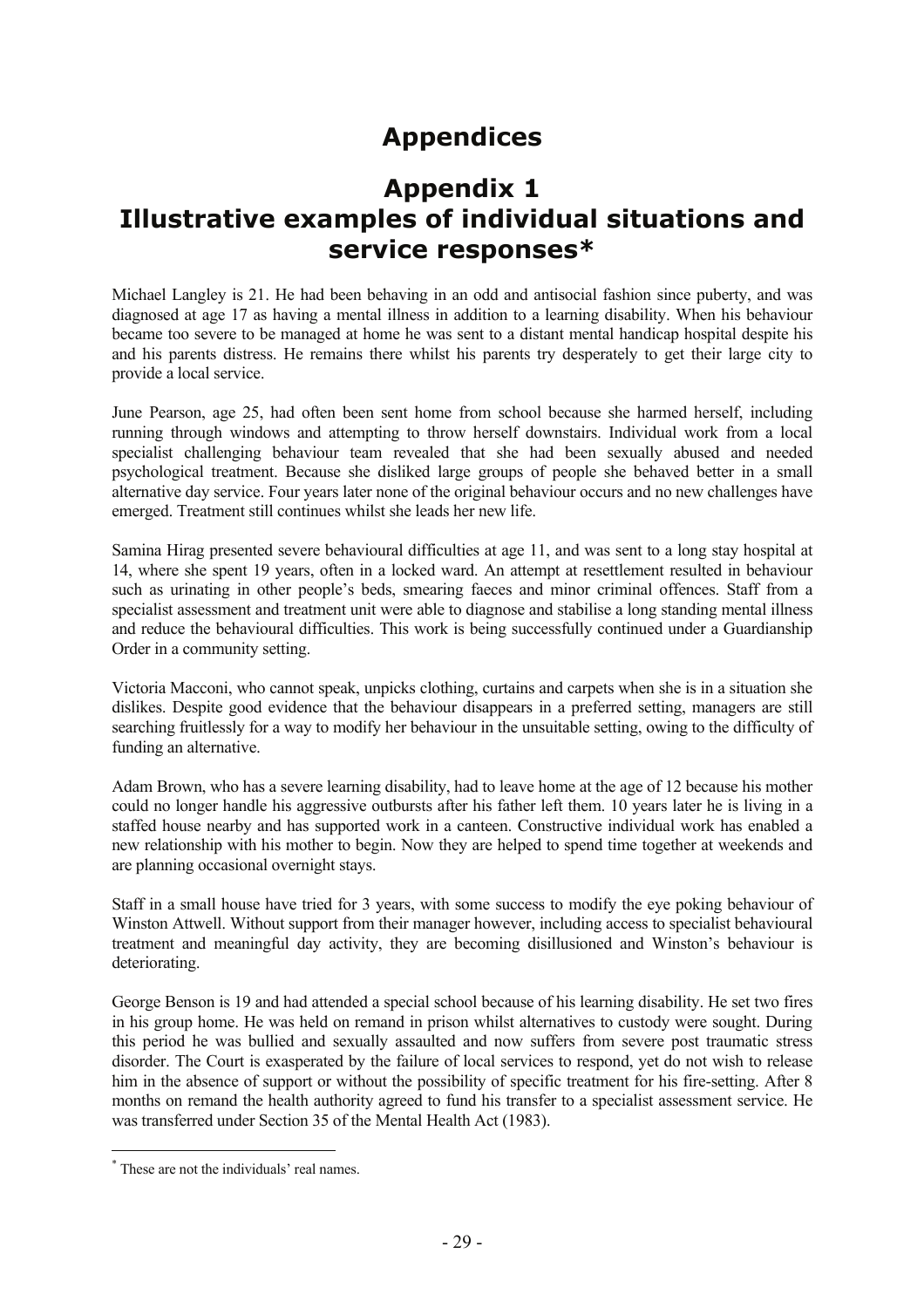# **Appendix 2 A Charter for people with learning disabilities who have challenging behaviour or mental health needs**

- 1. Standards and charters applying to other people shall also apply to people with learning disabilities and challenging behaviour or mental health needs.
- 2. Services will ensure that each person is treated as a full and valued member of their community, with the same rights as everyone else and with respect for their culture, ethnic origin and religion.
- 3. Services will be individually-tailored, flexible and responsive to changes in individual circumstances and delivered in the most appropriate local situation.
- 4. Services will strive to enable people to live in ordinary homes, and enjoy access to services and facilities provided for the general community.
- 5. Services will be provided by appropriately trained, qualified and experienced staff who will help the people they serve to develop fully in all aspects of their lives.
- 6. Services will be delivered in the least restrictive manner capable of responding to individual needs.
- 7. Services will strive to continually improve, using the latest research to provide the best treatment, care and support.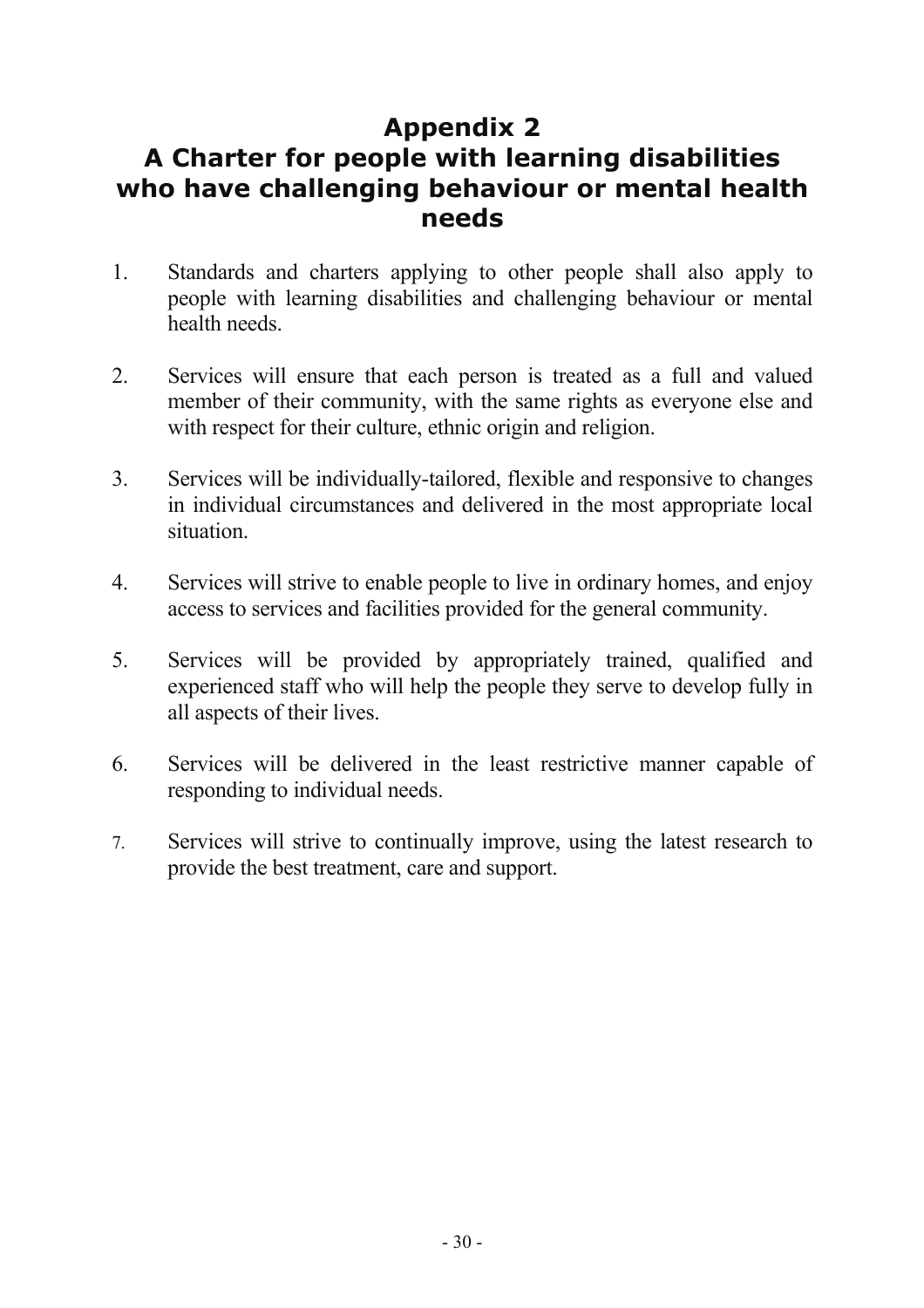# **Bibliography**

- 1. Department of Health. Services for people with learning disabilities and challenging behaviour or mental health needs: Report of a Project Group (Chairman: Prof J L Mansell). London: Her Majesty's Stationery Office, 1993.
- 2. Department of Health. Valuing people: a new strategy for learning disability for the 21st century. London: The Stationery Office, 2001.
- 3. Department of Health. Our health, our care, our say: a new direction for community services. London: The Stationery Office, 2006.
- 4. Broadhurst S, Mansell J. Organizational and individual factors associated with breakdown of residential placements for people with intellectual disabilities. *Journal of Intellectual Disability Research* 2007;51(4):293-301.
- 5. Department of Health. Statistical Bulletin: Community Care Statistics 2004 Supported Residents (Adults), England. London: Department of Health, 2004.
- 6. Mitra I, Alexander R. Out-of-area placements: implications of psychiatric services in learning disability. *Psychiatric Bulletin* 2003;27:382-385.
- 7. Beadle-Brown J, Mansell J, Whelton B, Hutchinson A. People with learning disabilities in 'out-of-area' residential placements: 2. Reasons for and effects of placement. *Journal of Intellectual Disability Research* 2006;50(II):845-856.
- 8. Ritchie F, Goodman N, Nix J, Bowyer A. 'Out of area, out of sight?' Review of out of area placement arrangements made by Social Services and Health for people with learning disabilities from the West Midlands. Birmingham: Birmingham and The Black Country Strategic Health Authority and West Midlands South Strategic Health Authority, 2005.
- 9. Hassiotis A, Jones L, Parkes C, Fitzgerald B, Kuipers J, Romeo R. Services for people with learning disabilities and challenging behaviour from the North Central London Strategic Health Authority area: full report of the findings from the scoping project. London: North Central London Strategic Health Authority 2006.
- 10. Association of Directors of Social Services. Pressures on learning disability services: The case for review by Government of current funding. London: Association of Directors of Social Services, 2005.
- 11. Healthcare Commission, Commission for Social Care Inspection. Joint investigation into the provision of services for people with learning disabilities at Cornwall Partnership NHS Trust. London: Healthcare Commission, 2006.
- 12. Healthcare Commission. Data for 2004/2005 NHS Performance Ratings. London: Healthcare Commission, 2006.
- 13. Robertson J, Emerson E, Pinkney L, Caesar E, Felce D, Meek A, et al. Quality and costs of community-based residential supports for people with mental retardation and challenging behavior. *American Journal on Mental Retardation* 2004;109(4):332-44.
- 14. Cambridge P, Beadle-Brown J, Milne A, Mansell J, Whelton B. Exploring the incidence, risk factors, nature and monitoring of adult protection alerts. Canterbury: Tizard Centre, 2006.
- 15. Emerson E, Barrett S, Bell C, Cummings R, McCool C, Toogood A, et al. *Developing services for people with severe learning difficulties and challenging behaviours*. Canterbury: Institute of Social and Applied Psychology, 1987.
- 16. Department of Health and Home Office. Review of Health and Social Services for Mentally Disordered Offenders and others requiring similar services (Chairman: Dr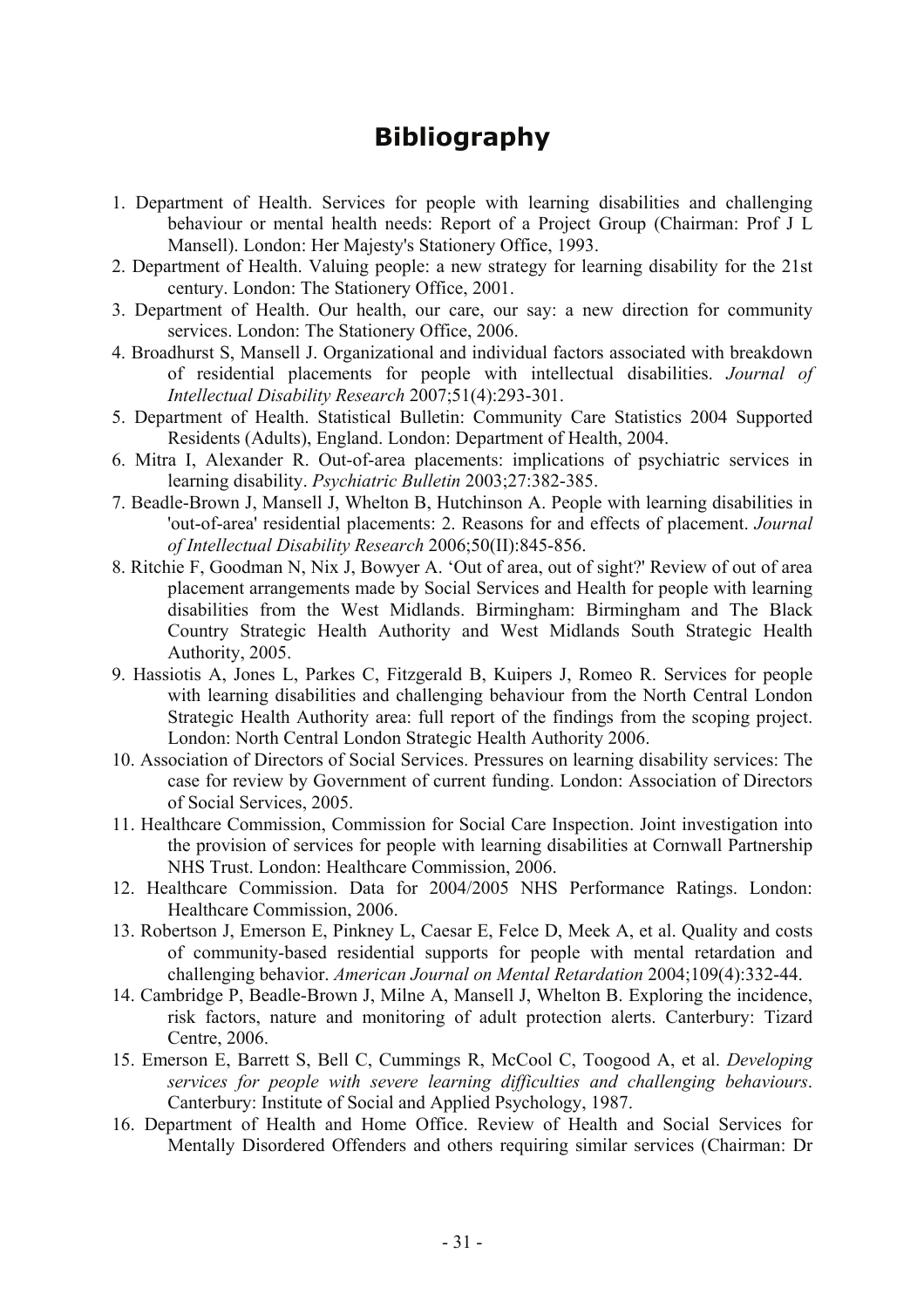John Reed) Volume 7: People with Learning Disabilities (Mental Handicap) or with Autism. London: Her Majesty's Stationery Office, 1994.

- 17. North West Regional Taskforce on Learning Disability. Breaking the cycle: better help for people with learning disabilities at risk of committing offences: a framework for the North West. Accrington: North West Training and Development Team, 2006.
- 18. Care Services Improvement Partnership. Positive practice positive outcomes: a handbook for professionals in the criminal justice system working with offenders who have a learning disability. London: Department of Health, 2007.
- 19. Care Services Improvement Partnership. Report on Health and Social Care in Criminal Justice Programme Regional and National Performance 2005/6. London: Department of Health, 2006.
- 20. Whitaker S, Read S. The Prevalence of Psychiatric Disorders among People with Intellectual Disabilities: An Analysis of the Literature. *Journal of Applied Research in Intellectual Disabilities* in press.
- 21. Ellis D. The epidemiology of visual impairment in people with a mental handicap. In: Ellis D, editor. *Sensory Impairments in Mentally Handicapped People*. Beckenham: Croom Helm, 1986.
- 22. Kropka BI, Williams C. The epidemiology of hearing impairment in people with a mental handicap. In: Ellis D, editor. *Sensory Impairments in Mentally Handicapped People*. Beckenham: Croom Helm, 1986.
- 23. Hamilton-Kirkwood L, Ahmed Z, Allen D, Deb S, Fraser B, Lindsay B, et al. Health Evidence Bulletins Wales: Learning Disabilities (Intellectual Disability). Cardiff: National Assembly for Wales, 2001.
- 24. Wing L, Gould J. Severe impairments of social interaction and associated abnormalities in children: epidemiology and classification. *Journal of Autism and Developmental Disorders* 1979;9(1):11-29.
- 25. Emerson E, Hatton C. *Moving Out: Relocation from Hospital to Community*. London: Her Majesty's Stationery Office, 1994.
- 26. Felce D, Lowe K, Perry J, Jones E, Baxter H, Bowley C. The quality of residential and day services for adults with intellectual disabilities in eight local authorities in England: objective data gained in support of a social services inspectorate inspection. *Journal of Applied Research in Intellectual Disabilities* 1999;12(4):273-293.
- 27. Bradshaw J. Complexity of staff communication and reported level of understanding skills in adults with intellectual disability. *Journal of Intellectual Disability Research* 2001;45(3):233-243.
- 28. Taylor L, Murphy GH, Oliver C. Self-injurious behaviour: A twenty year follow-up of the first total population study. *Journal of Applied Research in Intellectual Disabilities* 2006;19(3):233-233.
- 29. Ward F. Modernising the social care workforce the first national training strategy for England: Supplementary report on learning disability. Leeds: Training Organisation for the Personal Social Services, 1999.
- 30. Larson SA, Lakin KC. Deinstitutionalization of Persons with Mental-Retardation Behavioral Outcomes. *Journal of the Association for Persons with Severe Handicaps* 1989;14(4):324-332.
- 31. Kon Y, Bouras N. Psychiatric follow-up and health services utilisation for people with learning disabilities. *British Journal of Developmental Disabilities* 1997;43(1):20-26.
- 32. Young L, Sigafoos J, Suttie J, Ashman A, Grevell P. Deinstitutionalisation of persons with intellectual disabilities: A review of Australian studies. *Journal of Intellectual & Developmental Disability* 1998;23(2):155.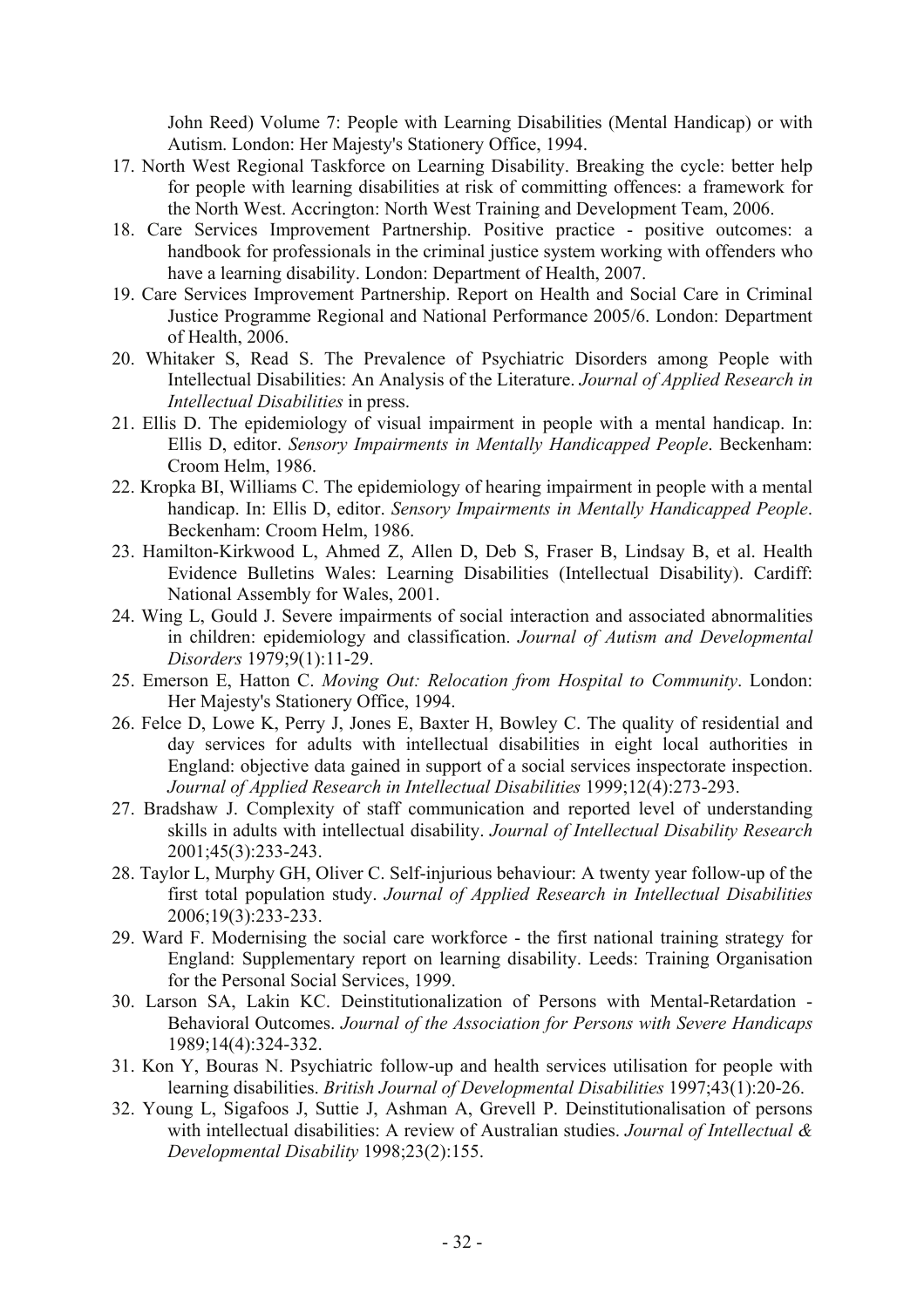- 33. Felce D, Lowe K. Supporting people with severe learning disabilities and challenging behaviours in ordinary housing. In: Kiernan C, editor. *Research to Practice? Implications of Research on the Challenging Behaviour of People with Learning Disability*. Avon: BILD Publications, 1993:191-207.
- 34. Royal College of Psychiatrists, British Psychological Society, Royal College of Speech and Language Therapists. Challenging behaviour: a unified approach. Clinical and service guidelines for supporting people with learning disabilities who are at risk of receiving abusive or restrictive practices. London: Royal College of Psychiatrists, 2007.
- 35. Ahmed Z, Fraser W, Kerr MP, Kiernan C, Emerson E, Robertson J, et al. Reducing antipsychotic medication in people with a learning disability. *British Journal of Psychiatry* 2000;176:42-46.
- 36. British Psychological Society. Challenging behaviours: psychological interventions for severely challenging behaviours shown by people with learning disabilities. Leicester: British Psychological Society, 2004.
- 37. Oliver C, Murphy G, Corbett J. Self-injurious behaviour in people with mental handicap: a total population study. *Journal of Mental Deficiency Research* 1987;31:147-162.
- 38. McGill P. Challenging behaviour, challenging environments, and challenging needs. *Clinical Psychology Forum* 1993;No 56(June):14-18.
- 39. Emerson E. *Challenging Behaviour: Analysis and Intervention in People with Severe Intellectual Disabilities*. Cambridge: Cambridge University Press, 2001.
- 40. Emerson E, Hatton C. Estimating Future Need/Demand for Supports for Adults with Learning Disabilities in England. Lancaster: Institute for Health Research, Lancaster University, 2004.
- 41. Mencap. The Housing Timebomb: The housing crisis facing people with a learning disability and their older parents. London: Royal Society for Mentally Handicapped Children and Adults, 2002.
- 42. Mencap. Breaking point: a report on caring without a break for children and adults with severe and profound learning disabilities. London: Mencap, 2003.
- 43. Mencap. Breaking point families still need a break: a report on the continuing problem of caring without a break for children and adults with severe and profound learning disabilities. London: Mencap, 2006.
- 44. McGill P, Tennyson A, Cooper V. Parents Whose Children with Learning Disabilities and Challenging Behaviour Attend 52-week Residential Schools: Their Perceptions of Services Received and Expectations of the Future. *British Journal of Social Work* 2006;36(4):597-616.
- 45. Abbott D, Morris J, Ward L. *The best place to be? Policy, practice and the experiences of residential school placements for disabled children*. York: For the Joseph Rowntree Foundation by York Publishing Services Ltd, 2001.
- 46. Commission for Social Care Inspection. Growing Up Matters: Better transition planning for young people with complex needs. London: Commission for Social Care Inspection, 2007.
- 47. Audit Commission. Out of authority placements for special educational needs. London: Audit Commission, 2007.
- 48. Department of Health. NHS Zero Tolerance Zone: We Don't Have To Take This. Resource pack. London: The Stationery Office, 1999.
- 49. Williams C, Hewitt P, Bratt A. Responding to the needs of people with learning difficulties whose behaviour we perceive as challenging: the past, present and future a perspective from Exeter Health Authority. In: Harris J, editor. *Service Responses to*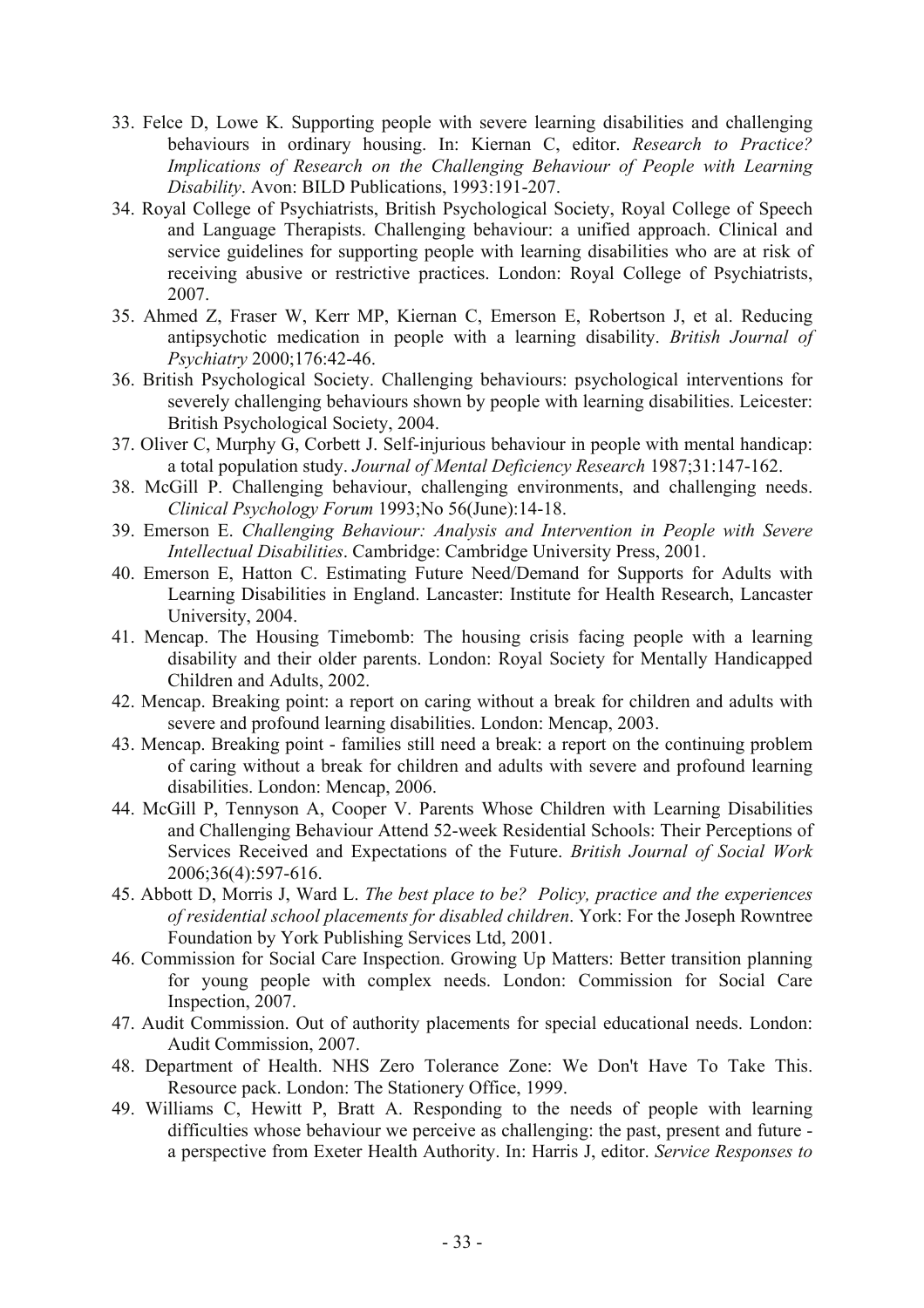*People with Learning Difficulties and Challenging Behaviour*. Kidderminster: British Institute of Mental Handicap, 1991.

- 50. Johnson D, Cooper B. The Special Projects Team, Sunderland. In: Allen D, Banks R, Staite S, editors. *Meeting the Challenge: Some UK Perspectives on Community Services for People with Learning Difficulties and Challenging Behaviour*. London: Kings Fund Centre, 1991.
- 51. Reed S, Russell A, Xenitidis K, Murphy DGM. People with learning disabilities in a low secure in-patient unit: comparison of offenders and non-offenders. *British Journal of Psychiatry* 2004;185(6):499-504.
- 52. Dockrell JE, Gaskell GD, Normand C, Rehman H. An economic analysis of the resettlement of people with mild learning disabilities and challenging behaviour. *Social Science and Medicine* 1995;40(7):895-901.
- 53. Gaskell G, Dockrell J, Rehman H. Community care for people with challenging behaviors and mild learning disability: An evaluation of an assessment and treatment unit. *British Journal of Clinical Psychology* 1995;34(3):383-395.
- 54. Xenitidis K, Gratsa A, Bouras N, Hammond R, Ditchfield H, Holt G, et al. Psychiatric inpatient care for adults with intellectual disabilities: generic or specialist units? *Journal of Intellectual Disability Research* 2004;48(1):11-18.
- 55. Xenitidis KI, Henry J, Russell AJ, Ward A, Murphy DGM. An inpatient treatment model for adults with mild intellectual disability and challenging behaviour. *Journal of Intellectual Disability Research* 1999;43:128-134.
- 56. Murphy GH, Clare ICH. MIETS: A service option for people with mild mental handicaps and challenging behaviour or psychiatric problems: 2 Assessment treatment and outcome for service users and service effectiveness. *Mental Handicap Research* 1991;4(2):180-206.
- 57. Clare ICH, Murphy GH. MIETS (Mental Impairment Evaluation and Treatment Service): A Service Option for People With Mild Mental Handicaps and Challenging Behaviour and/or Psychiatric Problems. III: Follow-up of the first six clients to be discharged: Diverse measures of the effectiveness of the service. *Mental Handicap Research* 1993;6(1):70-91.
- 58. Murphy G, Holland A, Fowler P, Reep J. MIETS: A service option for people with mild mental handicaps and challenging behaviour or psychiatric problems. 1. Philosophy, service, and service users. *Mental Handicap Research* 1991;4(1):41-66.
- 59. Mansell J, McGill P, Emerson E. Development and evaluation of innovative residential services for people with severe intellectual disability and serious challenging behaviour. In: Glidden LM, editor. *International Review of Research in Mental Retardation*. New York: Academic Press, 2001:245-298.
- 60. McGill P, Emerson E, Mansell J. Individually designed residential provision for people with seriously challenging behaviours. In: Emerson E, McGill P, Mansell J, editors. *Severe Learning Disabilities and Challenging Behaviour: Designing High-Quality Services*. London: Chapman and Hall, 1994.
- 61. Department of Health. Planning with people: towards person centred approaches; guidance for implementation groups. London: Department of Health, 2001.
- 62. Commission for Social Care Inspection. Direct Payments. What are the barriers? London: Commission for Social Care Inspection, 2004.
- 63. Beadle-Brown J. Direct Payments for People with Severe Learning Disabilities: A Service Case Study and Implications for Policy. *Tizard Learning Disability Review* 2002;7(4):8-15.
- 64. Duffy S, Casey J, Poll C, Routledge M, Sanderson H, Stansfield J. In control: a national programme to change the organisation of social care in England so that people who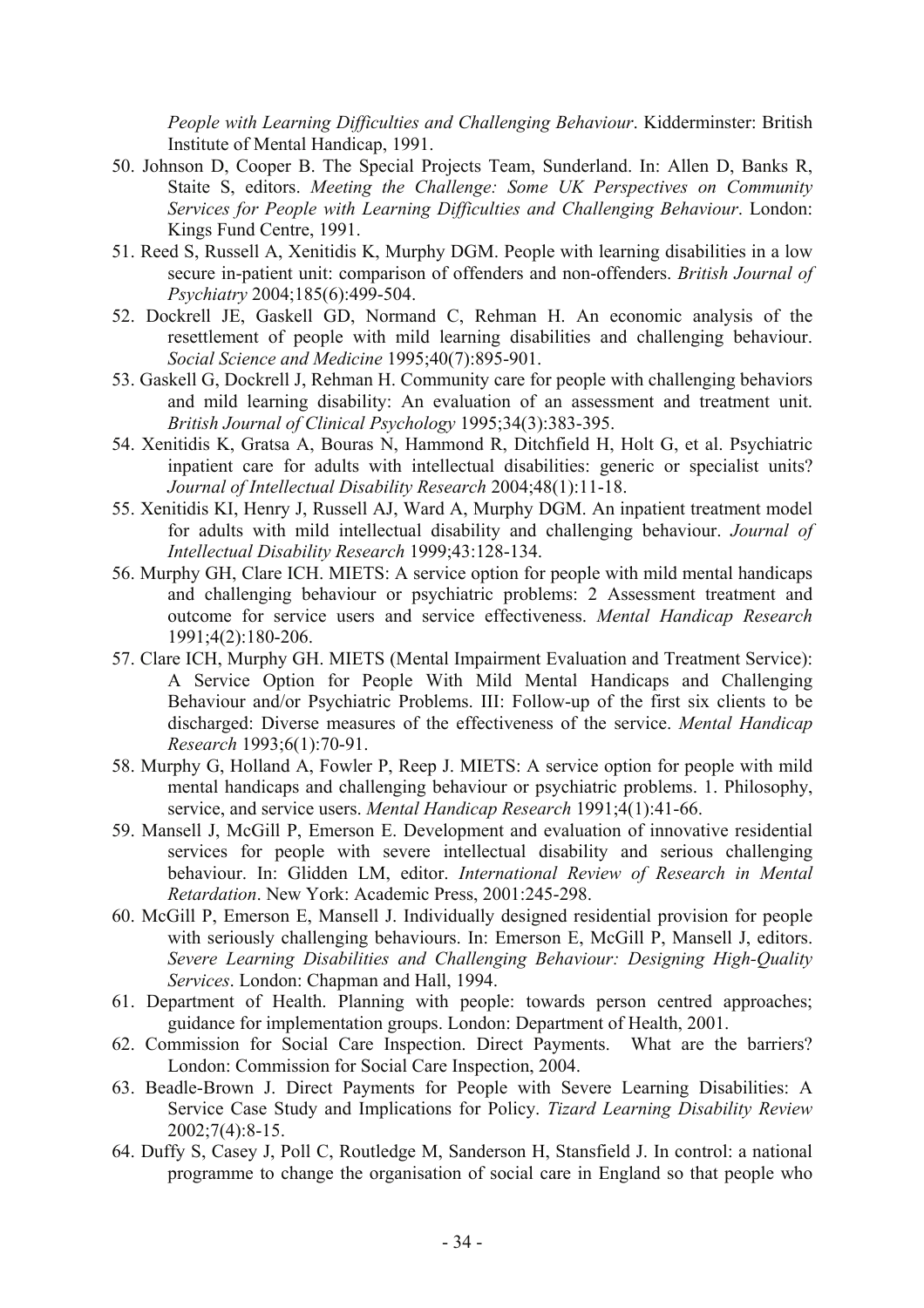need support can take more control of their own lives and fulfil their role as citizens. London: Mencap, 2004.

- 65. Poll C, Duffy S, Hatton C, Sanderson H, Routledge M. A report on In Control's first phase 2003-2005. London: In Control Publications, 2006.
- 66. Commission for Social Care Inspection. Relentless optimism: creative commissioning for personalised care. Report of a seminar held by the Commission for Social Care Inspection on 18 May 2006. London: Commission for Social Care Inspection, 2006.
- 67. Commission for Social Care Inspection. Time to Care? An overview of home care services for older people in England, 2006. London: Commission for Social Care Inspection, 2006.
- 68. Haney JI. Toward successful community residential placements for individuals with mental retardation. In: Heal LW, Haney JI, Amado ARN, editors. *Integration of developmentally disabled individuals in the community*. Baltimore: Paul H Brookes, 1988:37-58.
- 69. Donellan AM, LaVigna GW, Negri-Shoultz N, Fassbender LL. *Progress Without Punishment: Effective Approaches for Learners with Behavior Problems*. New York: Teachers College Press, 1988.
- 70. Beadle-Brown J, Mansell J, Whelton B, Hutchinson A, Skidmore C. Too far to go? People with learning disabilities placed out-of-area. Canterbury: Tizard Centre, 2005.
- 71. Newman I, Emerson E. Specialised treatment units for people with challenging behaviours. *Mental Handicap* 1991;19(3):113-119.
- 72. Mackenzie-Davies N, Mansell J. Assessment and treatment units for people with intellectual disabilities and challenging behaviour in England. *Journal of Intellectual Disability Research* 2007;51(10):802-811.
- 73. Valuing People Support Team. Person-centred Transition Planning. London: Department of Health, 2007.
- 74. Mansell J, Beadle-Brown J, Ashman B, Ockendon J. Person-centred active support: a multi-media training resource for staff to enable participation, inclusion and choice for people with learning disabilities. Brighton: Pavilion, 2005.
- 75. Carr EG, Horner RH, Turnbull AP, Marquis JG, McLaughlin DM, McAtee ML, et al. *Positive behaviour support for people with developmental disabilities: A research synthesis*. Washington: American Association on Mental Retardation, 1999.
- 76. Foundation for People with Learning Disabilities. Choice Discovered: A training resource pack. London: Foundation for People with Learning Disabilities, 2000.
- 77. Holt G, Hardy S, Bouras N. Mental Health in Learning Disabilities: a training resource. Brighton: Pavilion, 2005.
- 78. Allen D, editor. *Ethical approaches to physical interventions: responding to challenging behaviour in people with intellectual disabilities*. Kidderminster: British Institute of Learning Disabilities, 2002.
- 79. Department of Health. Commissioning framework for health and well-being. London: Department of Health, 2007.